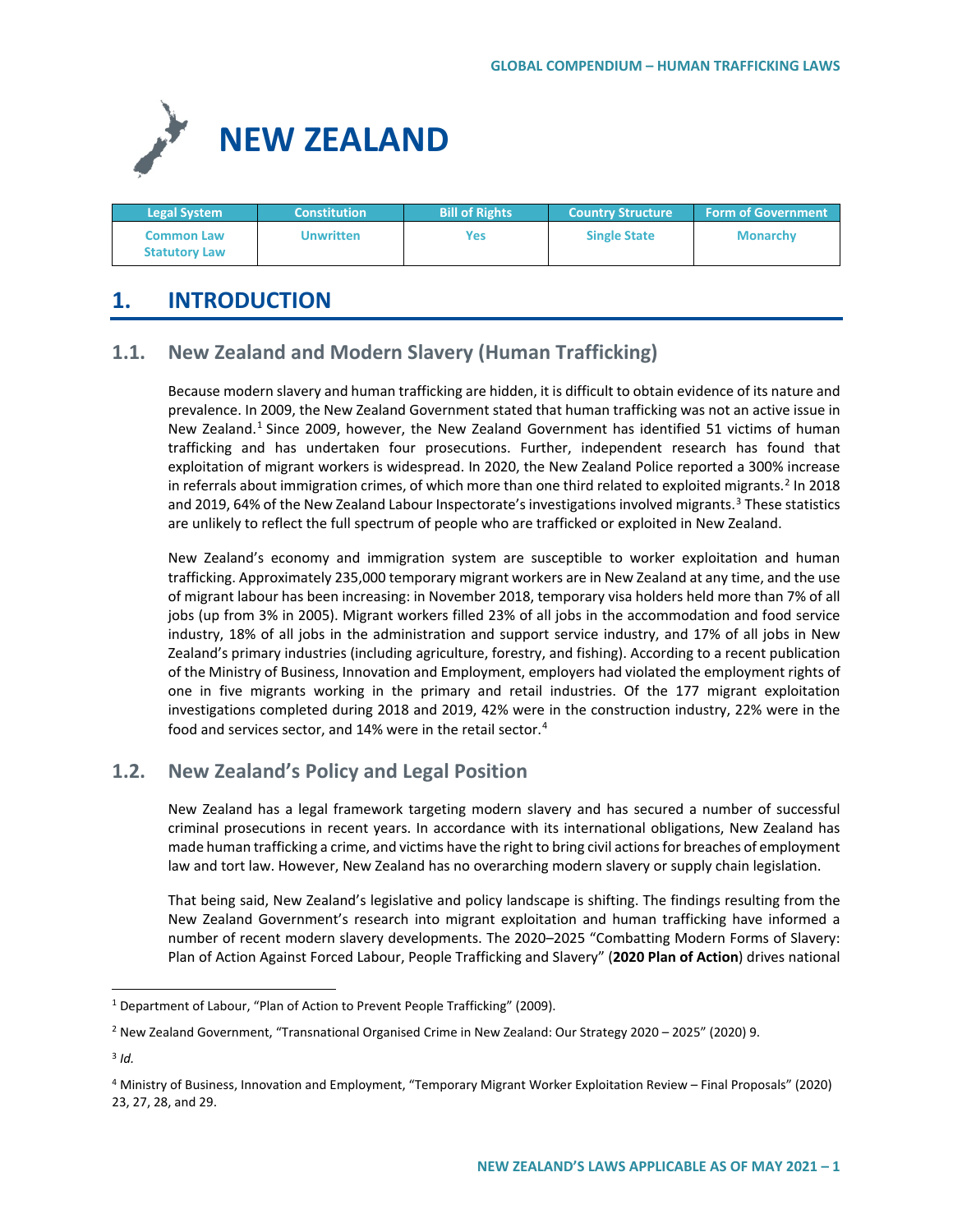policy, legislation changes, and government activities. In 2020, the Government also announced a package of legislative, policy, and operational changes to reduce the exploitation of temporary migrant workers.

In the 2020 Plan of Action, the New Zealand Government has also confirmed that it will monitor and consider international approaches to address the prevalence of forced labour, human trafficking, and slavery in international supply chains, including considering whether legislation akin to the United Kingdom's Modern Slavery Act 2015 (UK) and Australia's Modern Slavery Act 2018 (Cth) would be appropriate. There have been no further indications about the form or timing of any such legislation (including whether the legislation will be introduced at all).

To coincide with the launch of the 2020 Plan of Action, 85 members of the New Zealand business community, including Countdown, Kathmandu, Noel Leeming, Datacom, and The Warehouse, signed a joint letter urging the Government to instigate an inquiry into whether New Zealand needs a Modern Slavery Act. Trade Aid (New Zealand) and World Vision (New Zealand) also will present a petition requesting the Government to enact modern slavery legislation that requires public and private entities to report their actions to address risks of modern slavery in their operations and supply chains.<sup>[5](#page-1-0)</sup> At this stage, it remains unclear how the Government will respond.

# **2. OVERVIEW OF NEW ZEALAND'S LEGAL APPROACH TO COMBATING MODERN SLAVERY AND HUMAN TRAFFICKING**

# **2.1. New Zealand's International Law Obligations**

### *2.1.1. Fundamental human rights*

New Zealand was one of the 48 countries that voted in favour of the Universal Declaration of Human Rights in 1948. It has since ratified the International Covenant on Civil and Political Rights (ratified in New Zealand in 1978), the International Covenant on Economic, Social and Cultural Rights (ratified in New Zealand in 1966), and the Convention on the Elimination of all Forms of Discrimination Against Women (ratified in New Zealand in 1979).

### *2.1.2. Slavery and trafficking*

New Zealand is a party to several treaties relevant to the prohibition of modern slavery. New Zealand's principal international law obligations are derived from the Slavery Convention (as amended and supplemented by the Protocol amending the Slavery Convention and the Supplementary Convention on the Abolition of Slavery) and the Protocol to Prevent, Suppress and Punish Trafficking in Persons, Especially Women and Children<sup>[6](#page-1-1)</sup> (as supplemented by additional instruments addressing various forms of modern slavery, including the Worst Forms of Child Labour Convention (1999)).<sup>[7](#page-1-2)</sup>

New Zealand has also signed the Bali Declaration on People Smuggling, Trafficking in Persons and Related Transnational Crime (2016). This accord commits its parties to identifying and providing safety and protection to migrants, victims of human trafficking, smuggled persons, asylum seekers, and refugees. It also aims for inclusive economic growth and social justice through decent work. Every two years, the International Labour Organisation must report on the progress made by party members on priority areas

<span id="page-1-0"></span><sup>&</sup>lt;sup>5</sup> Trade Aid and World Vision, "Sign For Freedom" (Web page, 2021), available at[: www.signforfreedom.nz.](http://www.signforfreedom.nz/)

<span id="page-1-1"></span><sup>6</sup> *Protocol to Prevent, Suppress and Punish Trafficking in Persons, Especially Women and Children*, 2237 UNTS 319 (12 December 2000, entered into force 25 December 2003).

<span id="page-1-2"></span><sup>7</sup> *Worst Forms of Child Labour Convention*, 38 ILM 1207 (17 June 1999, entered into force 19 November 2000).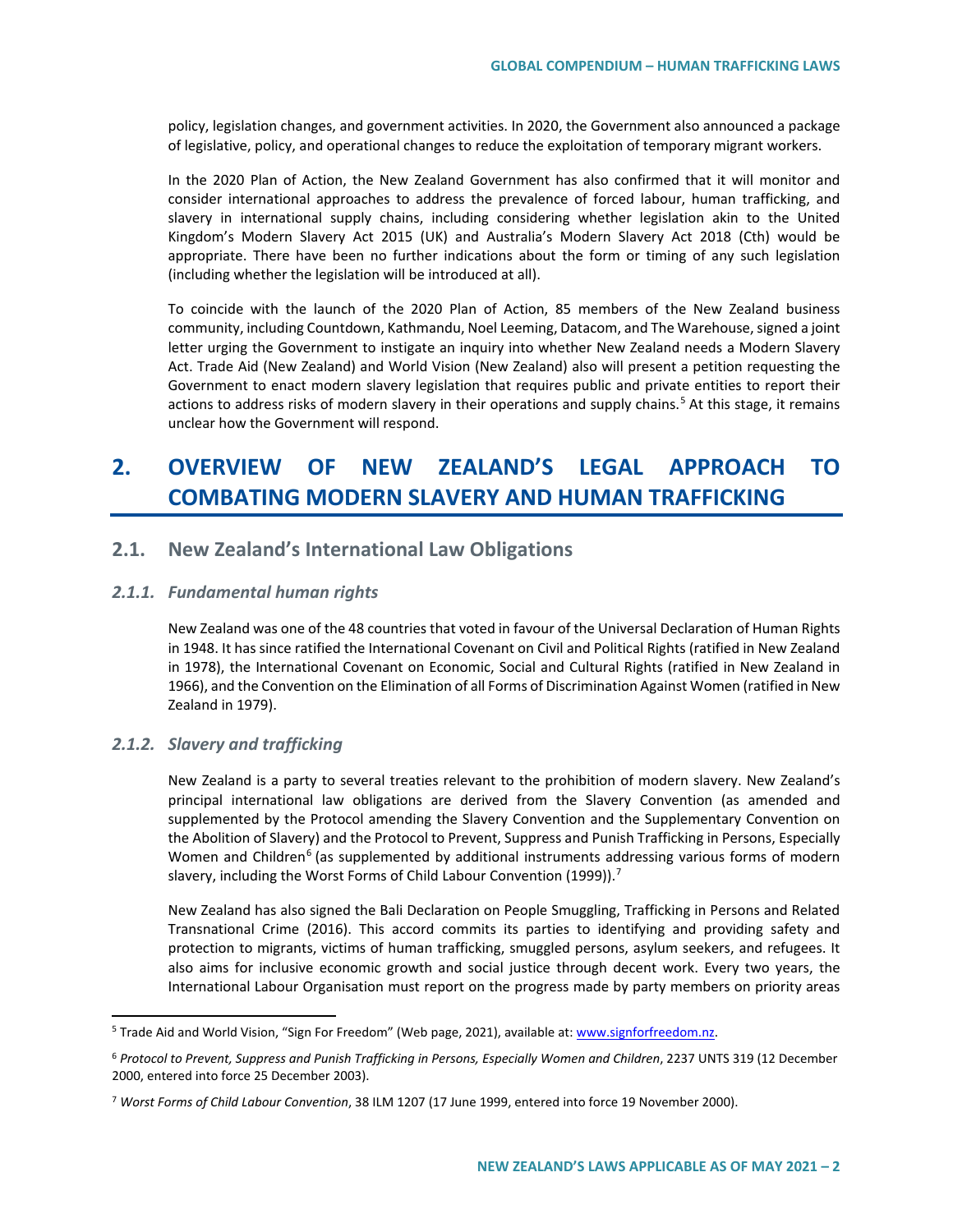for national policy and action. The "Bali Declaration Policy Briefs" highlight those priority areas, which include developing policies for decent work, accelerating action to eliminate child labour and forced labour, protecting fair migration, and promoting decent work in global supply chains.

In 2009, the (now) Ministry of Business, Innovation and Employment (**MBIE**) released its Plan of Action to Prevent Trafficking (**2009 Plan of Action**) to meet New Zealand's international obligations to prevent and combat people trafficking under the United Nations Convention against Transnational Organized Crime 2000. On 17 March 2021, MBIE released the 2020 Plan of Action. It provides an update to the 2009 Plan of Action, identifies human trafficking cases in New Zealand since 2009, reports the recent inclusion of domestic and international trafficking offences in the Crimes Act, [8](#page-2-0) and discusses New Zealand's international obligations under the Protocol to the Forced Labour Convention, which New Zealand ratified in December 201[9](#page-2-1).<sup>9</sup>

Plans of action in New Zealand are not legally binding. They set out high-level frameworks for a "whole of government" approach (at legislative, policy, and governmental organizational levels) over a specified timeframe. They include how the Government and government agencies will work with non-government organisations, unions, businesses, local government, and international and regional bodies to accomplish policy goals. Each government agency often will supplement plans of action with its more detailed implementation plans. In addition, plans of action can lead to the creation of legislation, as well as formal policies for government and business.

The initiatives under the 2020 Plan of Action focus on human trafficking, slavery, and slavery-like practices, including forced labour, debt bondage, and serfdom. Similar to the 2009 Plan of Action, the 2020 Plan of Action focuses on prevention, protection, and enforcement against modern slavery.

The 2020 Plan of Action introduces a "Reference Group" to support the plan's implementation. This Group consists of senior leaders across key government agencies and representatives from civil society, business, union, and academic groups.

| Goal              | <b>Purpose</b>                                                                                                                                                                                                                                      | <b>Government agency requirements</b>                                                                                                                                                                 |  |  |
|-------------------|-----------------------------------------------------------------------------------------------------------------------------------------------------------------------------------------------------------------------------------------------------|-------------------------------------------------------------------------------------------------------------------------------------------------------------------------------------------------------|--|--|
| <b>Prevention</b> | Government agencies need to<br>prevent forced labour, human<br>trafficking, and slavery from<br>occurring in New Zealand. The<br>Government needs to build                                                                                          | Front-line police, customs, and Ministry of<br>Foreign Affairs and Trade officers need advice<br>and training on how to recognize and<br>respond to human trafficking, forced labour,<br>and slavery. |  |  |
|                   | capacity so that New Zealand<br>businesses, government<br>agencies, and consumers do not<br>inadvertently support forced<br>labour, people trafficking, and<br>slavery through the purchase of<br>goods or services across global<br>supply chains. | Government agencies need to increase public<br>education of human trafficking to ensure<br>those who identify it know how to report it.                                                               |  |  |
| <b>Protection</b> | Actions are needed to identify,<br>assist, and support victims of<br>forced labour, people trafficking,                                                                                                                                             | Government agencies need to facilitate<br>processes for the efficient delivery of support<br>services to victims of human trafficking.                                                                |  |  |

At a high level, the 2020 Plan of Action focuses on several action items:

<span id="page-2-0"></span> <sup>8</sup> Combatting Modern Slavery: Draft Plan of Action 2020–25 – September 2020, page 2.

<span id="page-2-1"></span><sup>9</sup> *Id*., page 3.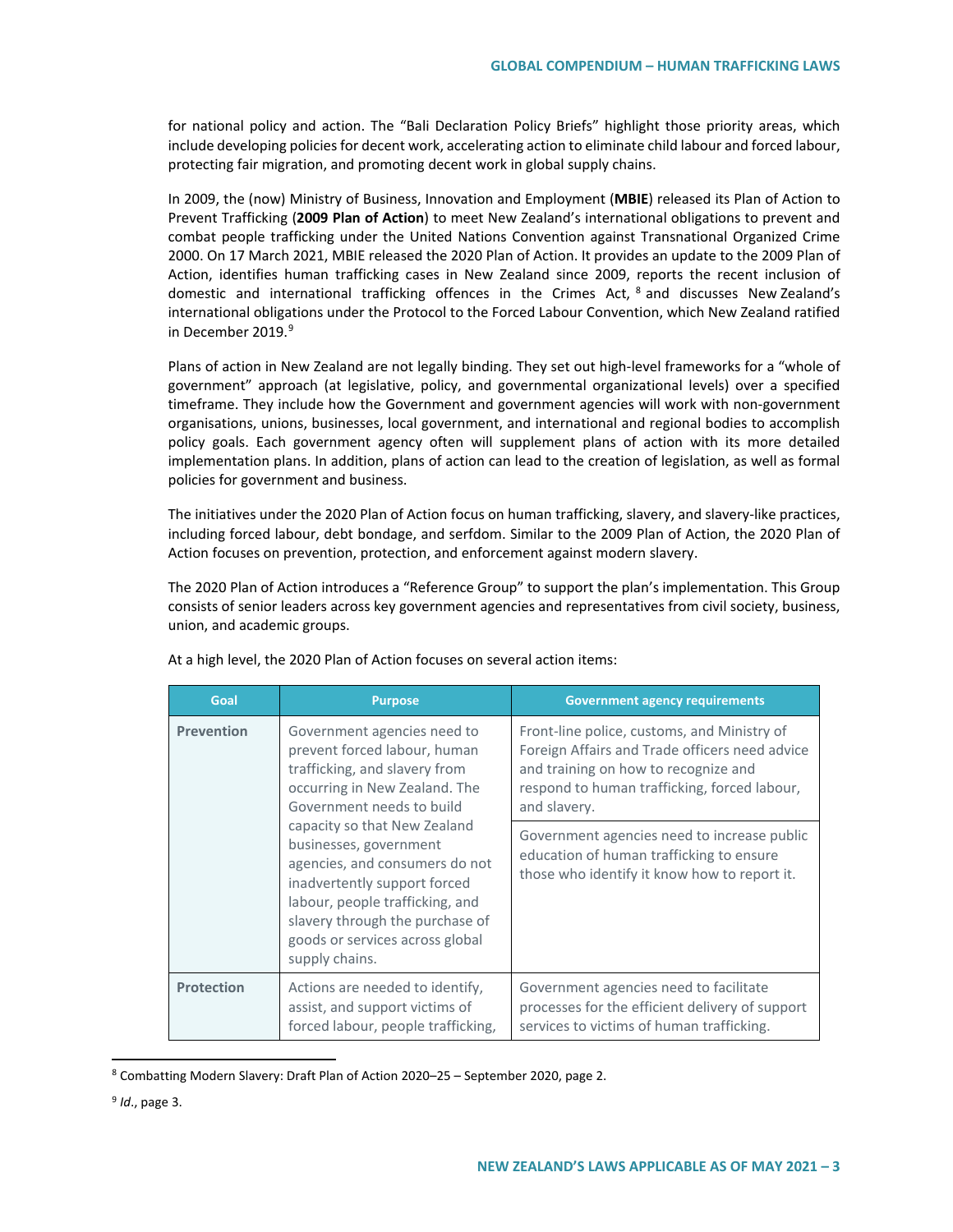| Goal               | <b>Purpose</b>                                                                                                                                                                                                                                                                             | <b>Government agency requirements</b>                                                                                                                                                                                                                                                                                                                                                                                                                                                                                                                                                                                                                                                                                                                                                                                        |  |  |
|--------------------|--------------------------------------------------------------------------------------------------------------------------------------------------------------------------------------------------------------------------------------------------------------------------------------------|------------------------------------------------------------------------------------------------------------------------------------------------------------------------------------------------------------------------------------------------------------------------------------------------------------------------------------------------------------------------------------------------------------------------------------------------------------------------------------------------------------------------------------------------------------------------------------------------------------------------------------------------------------------------------------------------------------------------------------------------------------------------------------------------------------------------------|--|--|
|                    | and slavery, and ensure the<br>efficient and effective<br>enforcement of the law to disrupt<br>and prosecute the people<br>involved in forced labour, human<br>trafficking, and slavery in a way<br>that keeps victims at the centre<br>of the response and deters future<br>exploitation. | Government agencies need to undertake and<br>monitor activity to better understand the<br>nature and extent of forced labour, human<br>trafficking, and slavery in New Zealand.                                                                                                                                                                                                                                                                                                                                                                                                                                                                                                                                                                                                                                              |  |  |
| <b>Enforcement</b> | Government needs to build<br>greater coordination and<br>cooperation between key<br>government staff, nationally and<br>internationally, to ensure<br>effective prevention and<br>enforcement against exploitation<br>and the delivery of targeted<br>services that protect victims.       | The 2020 Plan of Action requires government<br>agencies to work in partnership with<br>stakeholders outside of government to build<br>awareness and actions to address forced<br>labour, human trafficking, and slavery within<br>New Zealand and the wider Asia-Pacific<br>region, including by sharing and learning from<br>best practice approaches. In conjunction with<br>this coordinated approach, the New Zealand<br>government advised it will review and amend<br>policy and legislative settings to ensure they<br>are sufficient to disrupt, prosecute, and<br>confiscate income derived from exploitation.<br>It will also strengthen cooperation between<br>enforcement agencies to support efficient<br>and effective responses to enquiries relating<br>to forced labour, human trafficking, and<br>slavery. |  |  |

The 2020 Plan of Action does not explicitly include action items to prevent the trafficking or slavery of women and children. In fact, this absence of references to women and children drew strong criticism of and media attention to the draft 2020 Plan of Action.<sup>[10](#page-3-0)</sup> The 2020 Plan of Action (in its final form) notes that New Zealand's Transnational Organised Crime Strategy and Action Plan addresses family and sexual violence. This Plan will work in conjunction with the 2020 Plan of Action to reduce the vulnerability of people, and particularly women and children, to trafficking.

# *2.1.3. Effect under New Zealand's law*

The New Zealand Parliament must enact domestic legislation to give enforceable legal effect to an international instrument. The status of New Zealand's enactment of legislation giving domestic effect to international treaties relating to modern slavery and human trafficking is set out in Appendix A.

# **2.2. Human Rights Protections Under New Zealand's Law**

The New Zealand Bill of Rights Act 1990 (**NZ BORA**) protects and promotes human rights and fundamental freedoms. While New Zealand does not have a written constitution, the NZ BORA is considered to be one of New Zealand's constitutional documents. A government body scrutinizes all proposed legislation to ensure it is not inconsistent with the NZ BORA. When that body determines that proposed legislation is

<span id="page-3-0"></span> <sup>10</sup> [https://womensrefuge.org.nz/wp-content/uploads/2021/01/NCIWR-submission-draft-plan-of-action-Oct-2020.pdf.](https://womensrefuge.org.nz/wp-content/uploads/2021/01/NCIWR-submission-draft-plan-of-action-Oct-2020.pdf)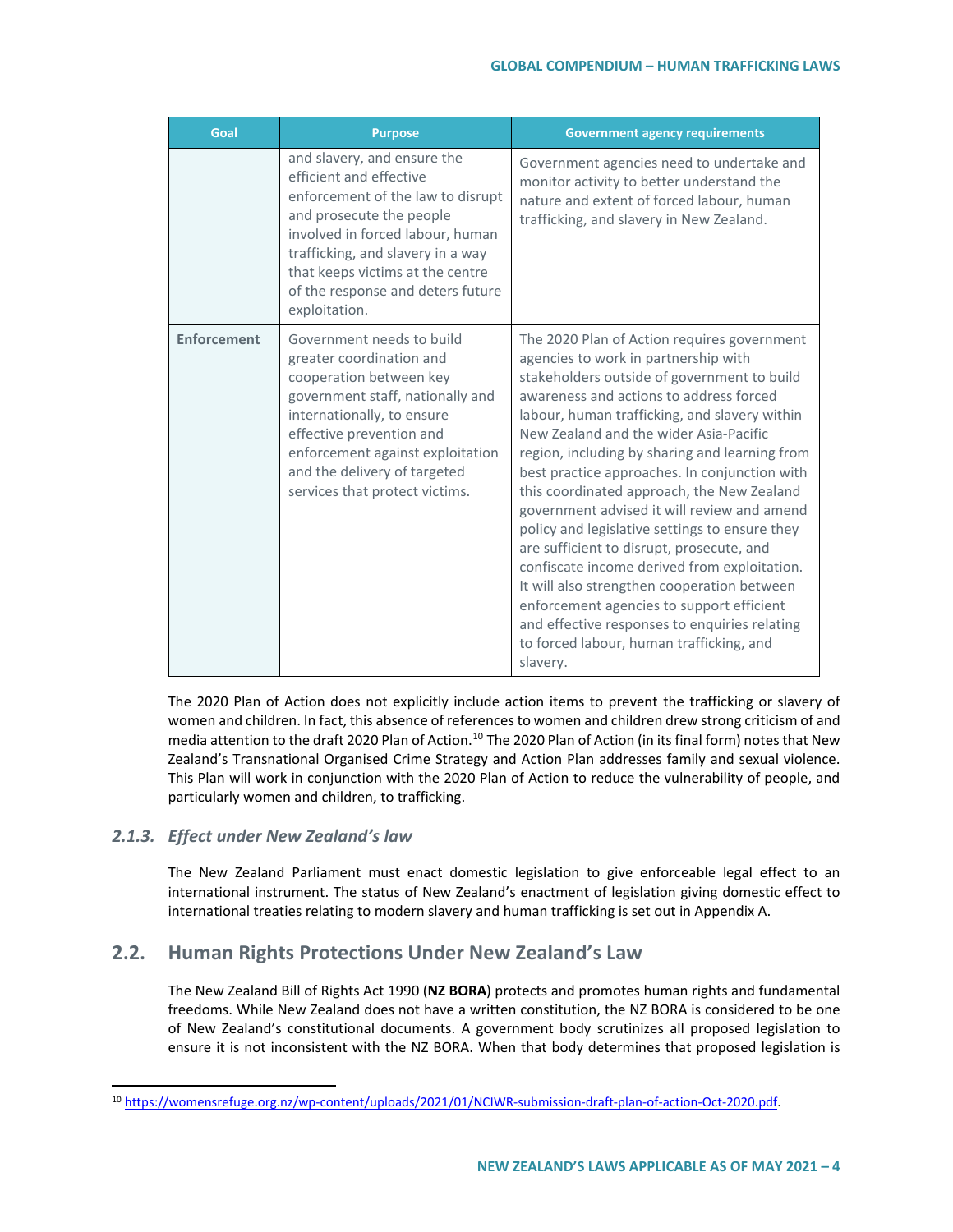inconsistent with the NZ BORA, it must notify New Zealand's House of Representatives (the legislative arm of the New Zealand government).

The NZ BORA does not explicitly refer to slavery. However, the NZ BORA provides that "Everyone has the right not to be subjected to torture or to cruel, degrading, or disproportionately severe treatment or punishment."[11](#page-4-0)

Individuals have sued alleging infringements of the NZ BORA. Many of those lawsuits concern police searches (*i.e*., freedom from unreasonable search and seizure) and detention (*i.e*., freedom from arbitrary detention). Although nothing precludes the prosecution of an individual under the NZ BORA for modern slavery offences, no cases relating to modern slavery have been bought under the NZ BORA.

The NZ BORA does not provide for the payment of damages to victims of breaches of the NZ BORA. However, New Zealand courts have interpreted such absence as a delegation of authority to the judiciary to develop remedies in cases of contraventions, including monetary compensation and, on rare occasions, exemplary damages (although the courts prefer to avoid extravagant awards).<sup>[12](#page-4-1)</sup> The Human Rights Review Tribunal has typically awarded NZD 25,000 as damages for emotional harm, humiliation, loss of dignity, and injury to feelings,<sup>[13](#page-4-2)</sup> in addition to "making right" any lost wages or legal costs. However, the court has awarded damages as low as NZD 4,000<sup>[14](#page-4-3)</sup> and as high as NZD 120,000<sup>[15](#page-4-4)</sup> for humiliation, loss of dignity, and injury to feelings.

# **2.3. Criminalization of Modern Slavery**

The Crimes Act 1961 (**Crimes Act**) sets out criminal prohibitions against various forms of modern slavery. The Crimes Act has entrenched in domestic law several international treaties, including the Forced Labour Convention and the Abolition of Forced Labour Convention.

The Crimes Act is based on English and Canadian law and replaced the Crimes Act 1908 (which was also based on English law). The Government has indicated it may need to amend the Crimes Act in relation to trafficking in children to better align its offences with the ratified Convention Against Transnational Organised Crime and the supplementary Protocol to Prevent, Suppress and Punish Trafficking in Persons, especially Women and Children.<sup>[16](#page-4-5)</sup>

New Zealand has also implemented the International Crimes and International Criminal Court Act 2000 (**ICICC Act**). The ICICC Act makes criminal those offences that fall under the jurisdiction of the International Criminal Court and ensures that New Zealand can cooperate with the International Criminal Court by way of surrendering a suspect or assisting in an investigation. One such criminal offence is "enslavement,"<sup>[17](#page-4-6)</sup> defined as "the exercise of any or all of the powers attaching to the right of ownership over a person and includes the exercise of such power in the course of trafficking in persons, in particular women and

<span id="page-4-0"></span><sup>&</sup>lt;sup>11</sup> New Zealand Bill of Rights Act 1990, s 9.

<span id="page-4-1"></span><sup>12</sup> *Francisc Catalin Deliu v. New Zealand Police* [2020] NZHC 2506 and *Simpson v. Attorney-General* [1994] 3 NZLR 667.

<span id="page-4-2"></span><sup>13</sup> *See DML v. Montgomery* [2014] NZHRRT 6; *Meulenbroek v. Vinon Antenna Systems Ltd.* [2014] NZHRRT 51; *McClelland v. Schindler Lifts NZ Ltd.* [2015] NZHRRT 45; and *Satnam Singh v. Shane Singh and Scorpion Liquor (2006) Ltd.* [2015] NZHRRT 8.

<span id="page-4-3"></span><sup>14</sup> *Godfrey v. Harvey* [2019] NZHRRT 6.

<span id="page-4-4"></span><sup>15</sup> *MacGregor v. Craig* [2016] NZHRRT 6.

<span id="page-4-5"></span><sup>&</sup>lt;sup>16</sup> Ministry of Business, Innovation and Employment, "Combatting Modern Forms of Slavery: Plan of Action against Forced Labour, People Trafficking and Slavery" 20.

<span id="page-4-6"></span> $17$  International Crimes and International Criminal Court Act 2000, s 7(1)(c).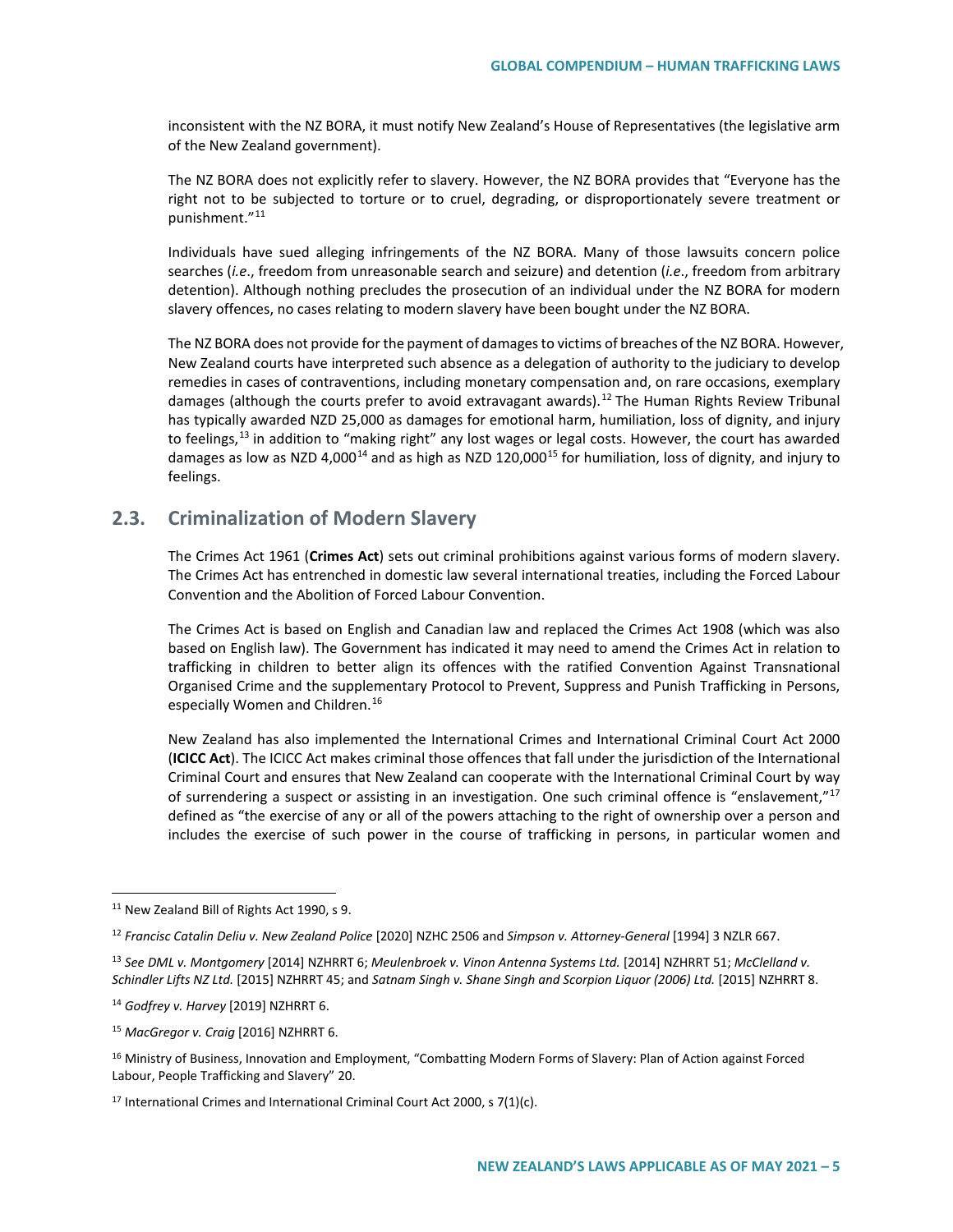children."[18](#page-5-0) However, as the purpose of the ICICC Act is to enable prosecution by the International Criminal Court, the ICICC Act does not apply to *isolated* incidents of slavery.[19](#page-5-1) New Zealand has not used the ICICC Act to prosecute anyone.

# **2.4. Supply Chain Reporting**

Unlike Australia and the United Kingdom, New Zealand does not have any legislation mandating supply chain reporting by businesses. However, the 2020 Plan of Action confirms that the Government will follow international developments in addressing forced labour, people trafficking, and slavery in international supply chains and consider supply chain legislation similar to that introduced by the United Kingdom and Australia.

The 2020 Plan of Action also confirms that the Government will develop and adopt a National Action Plan to implement the United Nations Guiding Principles on Business and Human Rights. The guiding principles provide a global standard for preventing and addressing the adverse human rights impacts linked to business activities. Although the principles do not expressly refer to forced labour or human trafficking, New Zealand's national Plan of Action will likely touch on these issues.

In September 2018, at a meeting of the UN General Assembly, New Zealand, Australia, the UK, the USA, and Canada jointly launched the Principles to Guide Government Action to Combat Human Trafficking in Global Supply Chains. Under that framework, governments should:

- take steps to prevent and address human trafficking in government procurement practices;
- encourage the private sector to prevent and address human trafficking in its supply chains;
- advance responsible recruitment policies and practices; and
- strive for harmonization.

# **2.5. Investigation, Prosecution, and Enforcement**

### *2.5.1. Investigation and prosecution of criminal offenses*

The New Zealand Police are responsible for investigating crimes, including slavery, slavery-like crimes, and human trafficking offences. The Police also run a National Intelligence Centre that facilitates the national sharing of intelligence on criminal matters, including human trafficking.<sup>[20](#page-5-2)</sup> The Police have formed a specialist Police unit: the Online Child Exploitation Across New Zealand (**OCEANZ**) team. It partners with agencies within New Zealand and internationally to coordinate investigations into online pedophile networks and to identify child sexual offenders by targeting websites producing images of abuse and offering them for financial gain.

The Attorney General of New Zealand has overall responsibility for deciding which offences to prosecute and for conducting prosecutions. In practice, the Police Prosecution Service, the prosecution arm of the New Zealand Police, prosecutes all category 1–3 criminal and traffic offences (which include slavery, human

<span id="page-5-0"></span> <sup>18</sup> *Id*., s 7(2)(c).

<span id="page-5-1"></span><sup>19</sup> *Id*., s 3.

<span id="page-5-2"></span><sup>&</sup>lt;sup>20</sup> Department of Labour, "Plan of Action to Prevent People Trafficking" (2009) 11.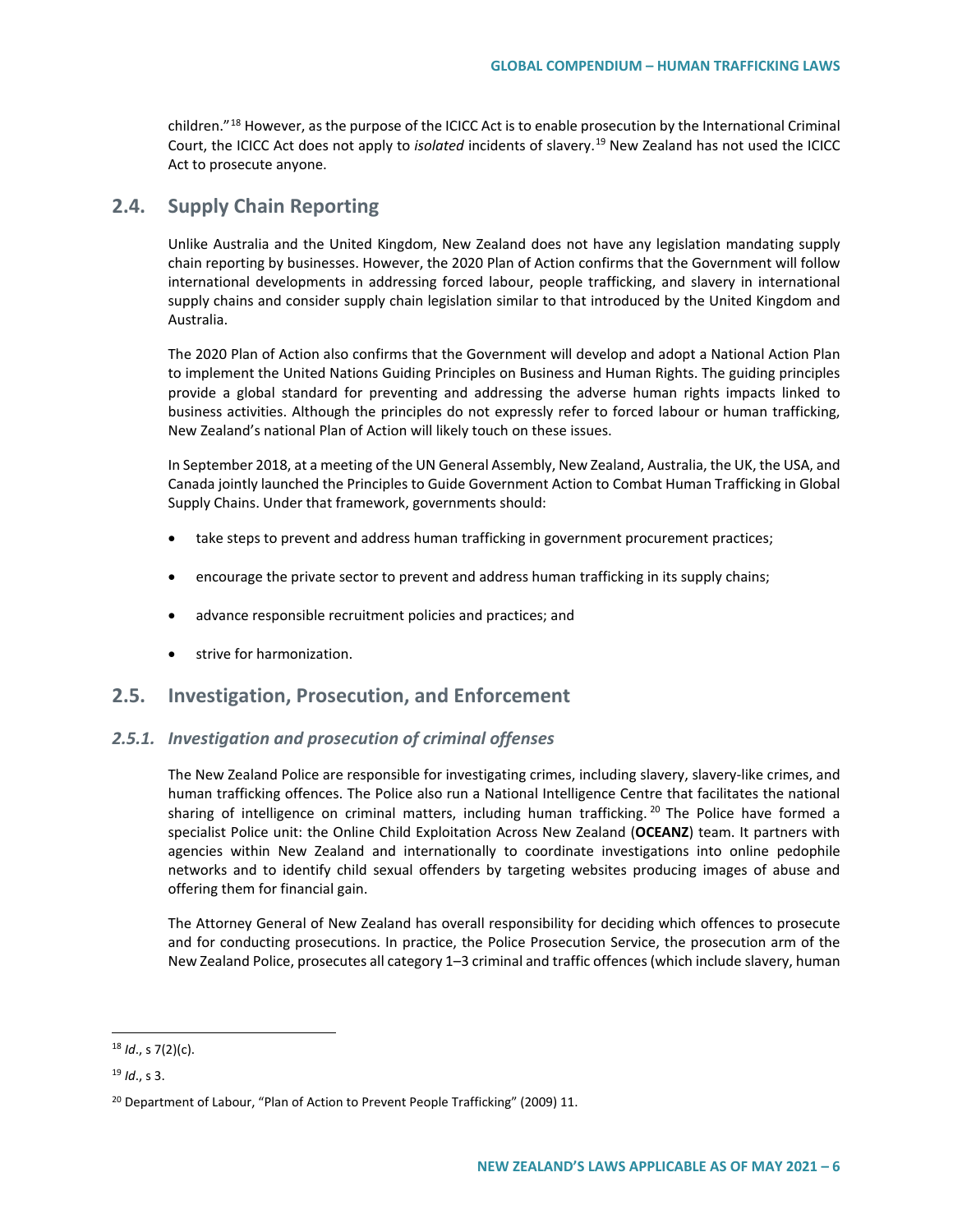trafficking, and forced labour offences)<sup>[21](#page-6-0)</sup> for which the defendant does not seek a jury trial. Private legal practitioners appointed by the Attorney General by way of a crown warrant prosecute all civil trials, category 4 criminal and traffic offences, and criminal and traffic jury trials. The warrant is issued to specific private legal practitioners each year, and is usually limited to a particular district of New Zealand and, in some cases, a specific court in that district.

The New Zealand Government has also established the Trafficking in Persons Operations Group, which supports lawful information sharing and collaborative and coordinated investigations and prosecutions to combat trafficking in persons and forced labour. The group has representatives from the Ministry of Business, Innovation and Employment (**MBIE**), New Zealand Police, Oranga Tamariki Ministry for Children, New Zealand Customs Service, and the Department of Internal Affairs.

#### **New Zealand's Transnational Organised Crime Strategy and Action Plan**

In September 2020, the New Zealand Police published the Government's "Transnational Organised Crime in New Zealand: Our Strategy 2020–2025" (**TNOC Strategy**). A transnational organised crime (**TNOC**) is a crime that operates across national borders or a crime that is carried out in one country but has strong links to other countries.[22](#page-6-1) The TNOC Strategy identifies "migrant exploitation," defined as the forced labour of migrants, illegal working conditions for migrants, immigration fraud, and human trafficking.<sup>[23](#page-6-2)</sup>

The TNOC Strategy will be the basis of a plan of action. New Zealand's TNOC strategy comprises three key objectives: minimise social, economic, and reputational harm from TNOCs; build capability and awareness to prevent and dismantle crimes that underlie TNOCs; and stop the supply of illicit commodities and organised crime at the source.<sup>[24](#page-6-3)</sup> To achieve these objectives, the strategy calls for a proactive and prevention-oriented response, coordination across the entire government, actionable intelligence to prevent crimes and enforce the law, and an agile response to priority risks and threats.<sup>[25](#page-6-4)</sup>

#### **Investigation and prosecution of employment and migration offences**

The MBIE handles investigatory and prosecutorial functions for employment and migration offences through Labour Inspectors. <sup>[26](#page-6-5)</sup> Labour Inspectors monitor and enforce employers' compliance with

<span id="page-6-2"></span><sup>23</sup> *Id.*, 11.

<span id="page-6-3"></span><sup>24</sup> *Id.*, 4.

<span id="page-6-0"></span> $21$  A Category 1 offence is: an offence punishable with a maximum penalty of a fine only; an infringement which is commenced by filing a charging document under the Criminal Procedure Act 2011 rather than by issuing an infringement notice; an offence not punishable by a term of imprisonment but punishable by a community-based sentence (for example, an offence under section 11B of the Summary Offences Act 1981, which is punishable by a sentence of community work, a fine of NZD 500, or both); and a Judge-alone trial in a District Court. A Category 2 offence is: an offence punishable by a term of imprisonment of less than two years; Judge-alone trial in a District Court; and The High Court may make an order that the proceeding be transferred to that court, in which case the type of trial will be a Judge-alone trial in the High Court. A Category 3 offence is: an offence that is punishable by imprisonment for life or by imprisonment for two years or more, except those offences listed in Schedule 1 to the Criminal Procedure Act 2011 (category 4 offences); and Judge-alone trial in a District Court. The defendant may elect a jury trial, in which case the type of trial will be a jury trial in the District Court. The High Court may make a Protocol order that the proceeding be transferred to that court, in which case the type of trial will be either a Judge-alone trial or a jury trial in the High Court (depending on whether the defendant had elected a jury trial). In some instances, despite a defendant electing a jury trial, the court may order that a judge conduct the trial without a jury (long and complex cases or juror intimidation).

<span id="page-6-1"></span><sup>&</sup>lt;sup>22</sup> New Zealand Government, "Transnational Organised Crime in New Zealand: Our Strategy 2020 – 2025" (2020) 3.

<span id="page-6-4"></span><sup>25</sup> *Id*.

<span id="page-6-5"></span><sup>&</sup>lt;sup>26</sup> Employment New Zealand "Labour Inspectors" (Web page, 9 October 2020), available at: [https://www.employment.govt.nz/resolving-problems/steps-to-resolve/labour-inspectorate/labour-](https://www.employment.govt.nz/resolving-problems/steps-to-resolve/labour-inspectorate/labour-inspectors/#:%7E:text=Labour%20Inspectors%20make%20sure%20workplaces,the%20following%20employment%2Drelated%20Acts.&text=The%20role%20of%20Labour%20Inspectors,holiday%20pay)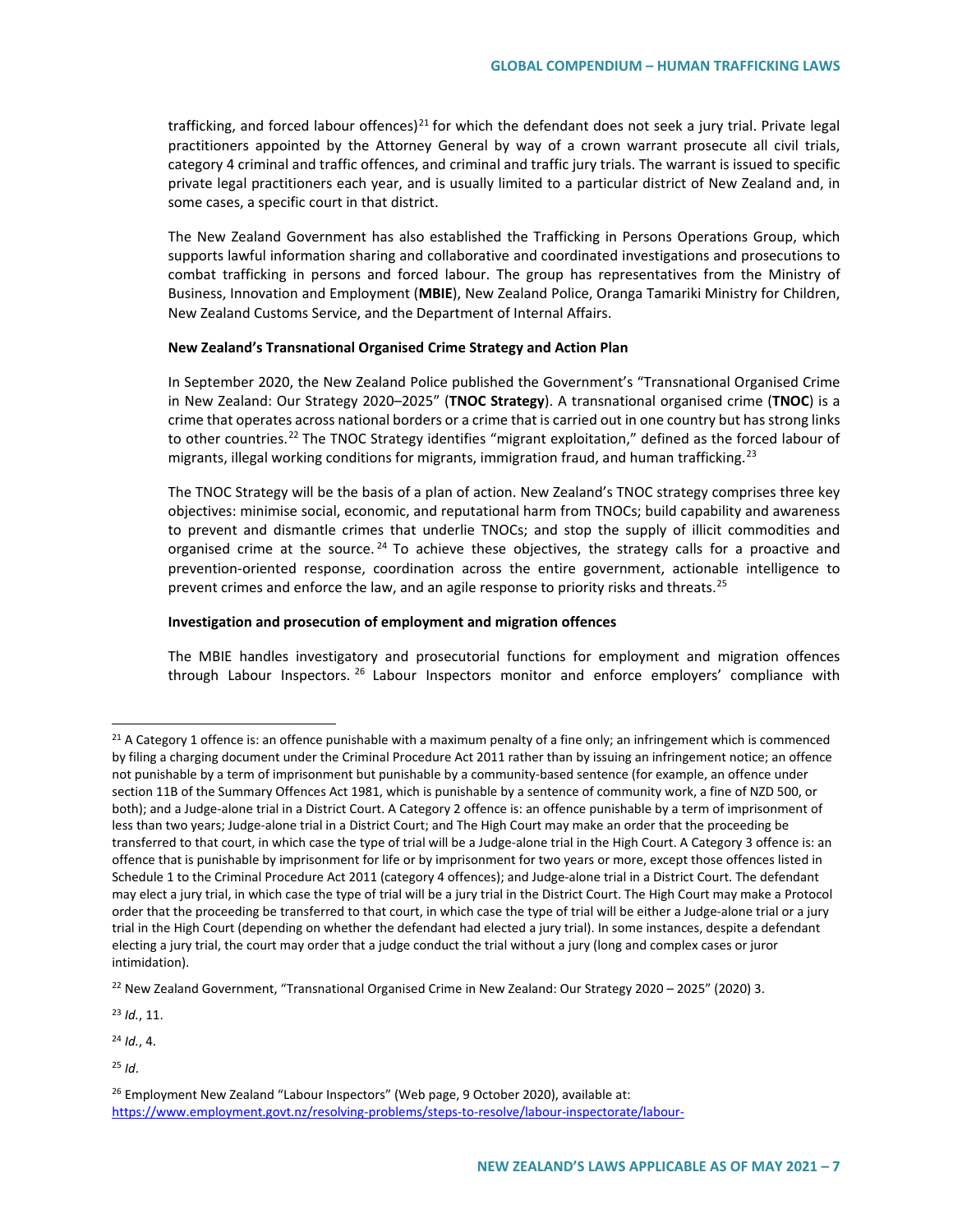employment standards, discussed in detail in Section 5. Labour Inspectors have broad powers to investigate, enforce, and prosecute breaches of New Zealand's employment standards. They can enter workplaces, interview employees, and issue fines for non-compliance with employment standards. Labour Inspectors also have the power to take non-compliant employers to the Employment Relations Authority and the Employment Court.

In addition, New Zealand works with international agencies, such as the International Organisation for Migration, the United Nations High Commissioner for Refugees, and the United Nations Office on Drugs and Crime, to investigate and prosecute modern slavery-related offences.

#### *2.5.2. Mutual assistance/international cooperation*

New Zealand's Extradition Act 1999 and Mutual Assistance in Criminal Matters Act 1992 (**MACMA**) implement its obligations under bilateral treaties, multilateral treaties, agreements amongst commonwealth countries, and inherited treaties.

As the name suggests, the MACMA authorizes mutual assistance only in criminal matters. That assistance may include administrative assistance (enabling the central authority to arrange assistance, for example, locating or identifying persons, serving documents, or arranging attendance of a person in a foreign country) and court assistance (judicial intervention). The MACMA contains a number of safeguards that the Attorney General must consider before agreeing to a request. In practice, the responsibilities under the MACMA are largely delegated to the Solicitor General and carried out by Crown Law.

# **3. NEW ZEALAND'S FEDERAL CRIMINAL OFFENSES RELATING TO SLAVERY, SLAVERY-LIKE CONDITIONS, AND HUMAN TRAFFICKING**

# **3.1. Overview of Criminal Offenses**

 $\overline{a}$ 

New Zealand's criminal offences are embodied in the Crimes Act. The Crimes Act has a number of offences relating to slavery, slavery-like conditions (such as servitude, forced labour, and debt bondage), and human trafficking, including a broad "dealing in slaves" offence.<sup>[27](#page-7-0)</sup> Many of New Zealand's criminal slavery and human trafficking offences only require proof of the physical act itself.<sup>[28](#page-7-1)</sup> Slavery and human trafficking offences are punishable by maximum penalties of imprisonment, as well as fines.

[inspectors/#:~:text=Labour%20Inspectors%20make%20sure%20workplaces,the%20following%20employment%2Drelated%20A](https://www.employment.govt.nz/resolving-problems/steps-to-resolve/labour-inspectorate/labour-inspectors/#:%7E:text=Labour%20Inspectors%20make%20sure%20workplaces,the%20following%20employment%2Drelated%20Acts.&text=The%20role%20of%20Labour%20Inspectors,holiday%20pay) [cts.&text=The%20role%20of%20Labour%20Inspectors,holiday%20pay.](https://www.employment.govt.nz/resolving-problems/steps-to-resolve/labour-inspectorate/labour-inspectors/#:%7E:text=Labour%20Inspectors%20make%20sure%20workplaces,the%20following%20employment%2Drelated%20Acts.&text=The%20role%20of%20Labour%20Inspectors,holiday%20pay)

<span id="page-7-0"></span> $27$  The scope of the offences largely mirrors the criminal offences in Australia, although the Crimes Act includes a broad "dealing in slaves" offence, the scope of which does not appear to have an equivalent in Australian criminal laws. There are a few minor differences in the relevant criminal laws in New Zealand and Australia—for example, "slavery" in the Crimes Act is the equivalent of "servitude" in Australia's criminal laws, and although the definition of "slavery" does not require the presence of coercion, threat, or deception as the cause of the slavery (as it does in Australia's Criminal Code), it requires the presence of a "law, agreement or custom" which, in most circumstances, would involve coercion, threat, or deception; and the "people trafficking" offences in the Crimes Act do not distinguish between general trafficking and trafficking for sexual services (unlike in Australia's criminal laws, which have such a distinction).

<span id="page-7-1"></span><sup>&</sup>lt;sup>28</sup> This is unlike in Australia, where the concept of "servitude" (the New Zealand equivalent of which is "slavery") includes a "reasonable person" test that requires proof of the state of mind of the accused to be satisfied for a successful prosecution.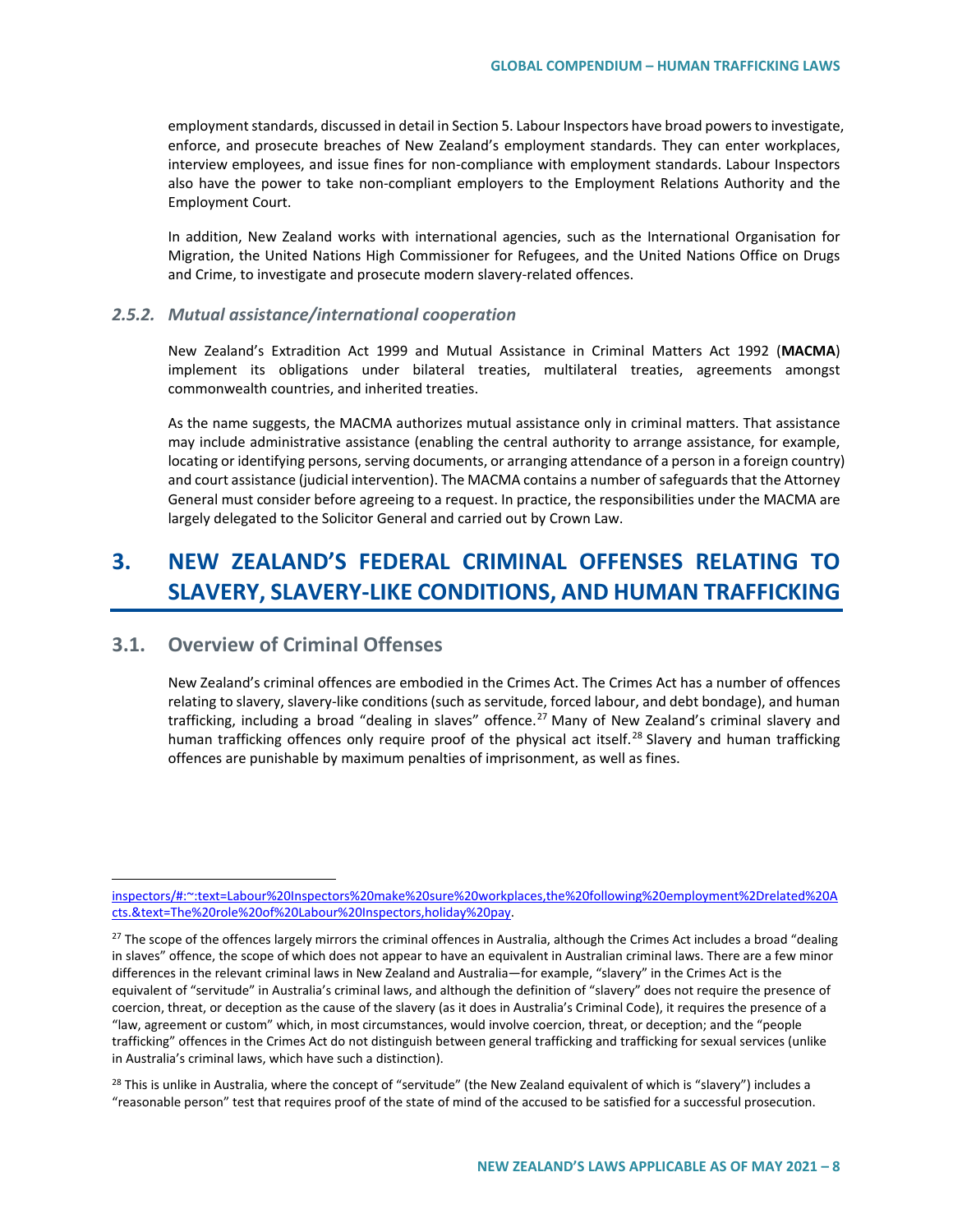

# **3.2. Slavery Offenses Under the Criminal Code**

## *3.2.1. General*

New Zealand's criminal law contains a range of provisions that criminalise slavery and slavery-like conduct, as well as both domestic and international human trafficking. The Crimes Act prohibits conduct constituting slavery, dealing in slaves, forced labour, forced marriage, human trafficking, and people smuggling. A number of the prohibitions apply regardless of the location of the offending conduct, provided certain tests are met. Each of the slavery, slavery-like, and human trafficking offences set out in the Crimes Act are punishable by a term of imprisonment, with maximum penalties of up to 20 years of imprisonment.

# **Case Study –** *R v. Kasmeer Lata* **[2018] NZHC 707 (Lata Case)**

The Lata Case is one of the most recent cases in New Zealand evidencing a family member's sexual exploitation of a child. Ms. Lata delivered her then-15-year-old daughter to men to provide commercial sexual services. Ms. Lata organised the appointments for sexual services between her daughter and other persons, not only in the administrative and practical sense (*i.e*., scheduling and driving her daughter to appointments), but also placed adverts in the national newspaper and facilitated uploading her daughter's photos onto a website advertising the services.

Ms. Lata was found guilty of both sexual exploitation and slavery offences and sentenced to six years and 11 months of imprisonment.

## *3.2.2. Extraterritorial application*

The Crimes Act makes it an offence (punishable by a maximum penalty of 14 years of imprisonment)<sup>[29](#page-8-0)</sup> for any person to sexually exploit, within or outside New Zealand, a person under the age of 18 years.<sup>[30](#page-8-1)</sup> "Sexual exploitation" is defined in the Crimes Act as acts which involve:

<span id="page-8-0"></span> <sup>29</sup> *Id.*, s 98AA.

<span id="page-8-1"></span><sup>&</sup>lt;sup>30</sup> The prohibited actions are: (a) sell, buy, transfer, barter, rent, hire, or in any other way enter into a dealing involving a person under the age of 18 years old; (b) detain, confine, imprison, or carry away; (c) remove, receive, transport, import, or bring into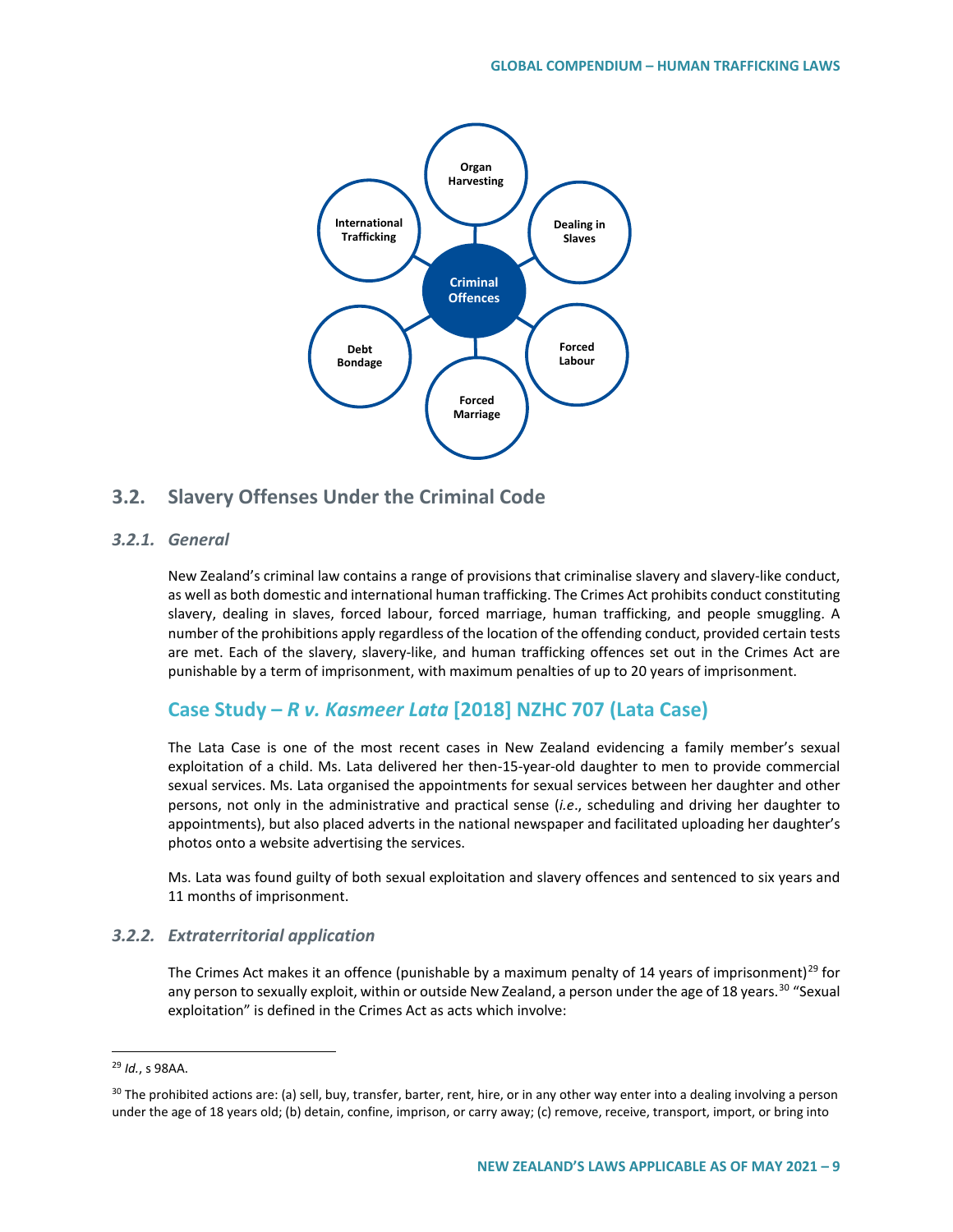- the taking by any means, or transmission by any means, of still or moving images of the person engaged in explicit sexual activities;
- the taking by any means or transmission by any means, for a material benefit, of still or moving images of the person's genitalia, anus, or breasts; or
- participation in a performance or display that is undertaken for a material benefit; and involves the exposure of the person's genitalia, anus, or breasts.

These sexual exploitation offences are all strict liability offences.

# **3.3. Slavery-Like Offenses in New Zealand's Legal Order**

### *3.3.1. Servitude*

The Crimes Act makes slavery a criminal offence. "Slave" is defined in the Crimes Act as a person who is subject to debt bondage or serfdom. $31$  "Debt bondage" is defined in the Crimes Act as the status or condition arising from a pledge of a person's services as security for a debt where:

- the value of those services, as reasonably assessed, is not applied towards the liquidation of the debt; or
- $\bullet$  the length and nature of those services are not limited and defined.<sup>[32](#page-9-1)</sup>

"Serfdom" is defined in the Crimes Act as the status or condition of a person who, under a law, custom, or agreement, is bound to live and labour on land belonging to a third party and to provide certain services to that third party, whether or not for wages or another reward, and who cannot change that status or condition.<sup>[33](#page-9-2)</sup>

The Crimes Act makes it an offence (punishable by a maximum penalty of 14 years of imprisonment)<sup>[34](#page-9-3)</sup> for any person to engage in conduct, within or outside New Zealand, that involves:

(1) dealing with any person as a slave (including selling, purchasing, transferring, bartering, letting, and hiring);

- (2) employing slaves;
- (3) detaining, confining, imprisoning, carrying away, removing, receiving, or transporting slaves;
- (4) inducing a person to sell, let, or give themselves as a slave;
- (5) inducing a person to sell, let, or give a person into debt bondage or serfdom;

 $\overline{a}$ 

<span id="page-9-2"></span><sup>33</sup> *Id.*

<span id="page-9-3"></span><sup>34</sup> *Id*., s 98.

any place; (d) induce such person to sell, rent, or give himself or herself; (e) induce a person to sell, rent, or give another person (being a person who is under the age of 18 years and who is dependent on him or her or in his or her charge); (f) build, fit out, sell, buy, transfer, rent, hire, use, provide with personnel, navigate, or serve on board a ship, aircraft, or other vehicle for the purpose of doing an act stated in clauses (a) to (e); or (g) agree or offer to do an act stated in clauses (a) to (f).

<span id="page-9-0"></span><sup>31</sup> Crimes Act 1961, s 98(2).

<span id="page-9-1"></span><sup>32</sup> *Id.*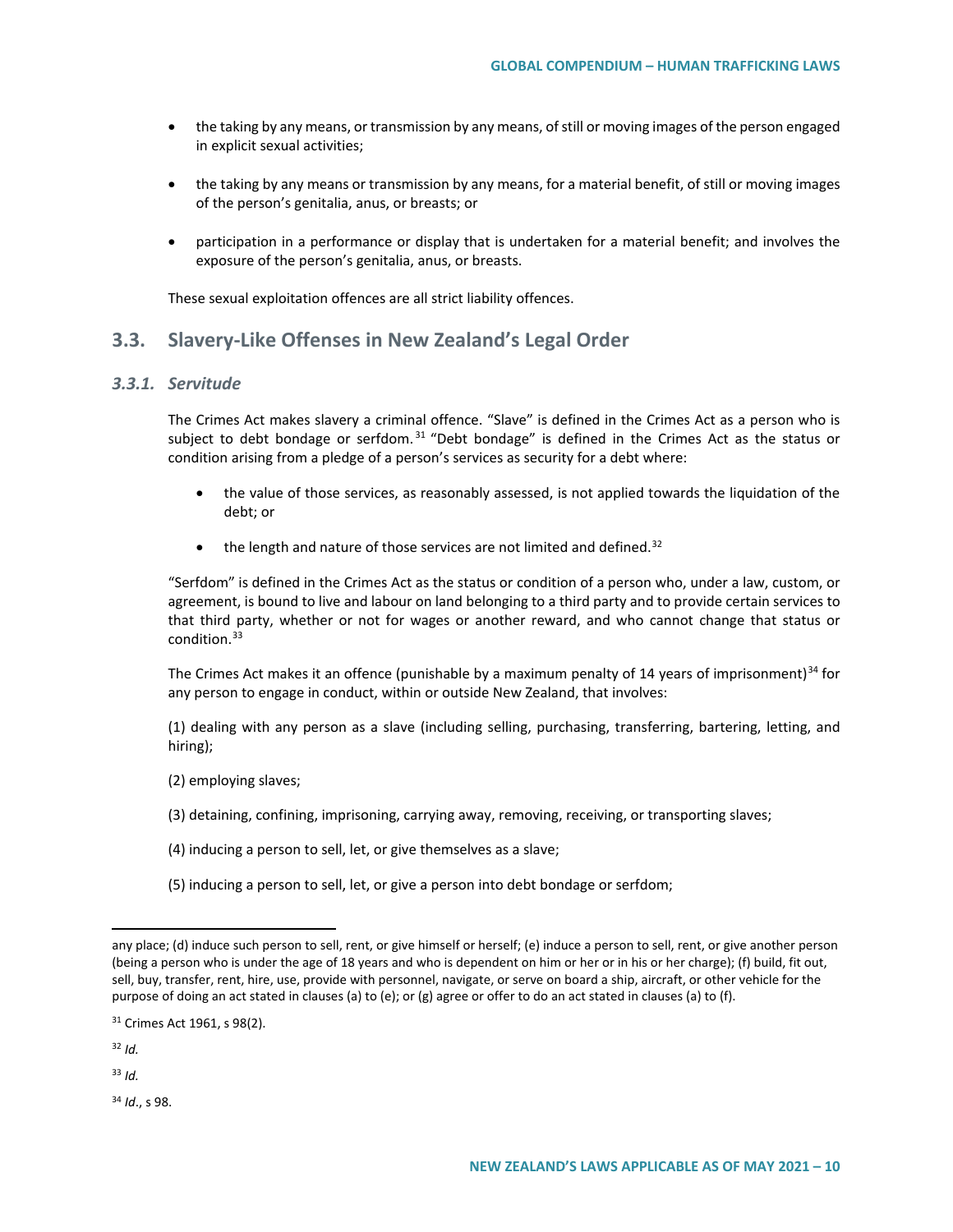(6) building, fitting out, selling, purchasing, transferring, letting, hiring, using, providing with personnel, navigating, or serving on board a ship or aircraft for activities related to slavery;

(7) being a parent or guardian of any child under the age of 18 years, delivering that child to another person with the intent that the child, or the child's labour, shall be exploited; and

(8) agreeing or offering to do any slavery-related conduct.

These slavery offences are strict liability offences, meaning that the prosecution must only prove that the relevant action occurred and is not required to prove that an offender intended to commit the offence, except that the prosecution must prove, for the seventh offence, the parent or guardian's intention that the child or the child's labour be exploited.

# **Case Study – Matamata Case –** *R v. Matamata* **[2020] NZHC 1829 (Matamata Case)**

The Matamata Case was one of the most recent, and widely publicized, cases in New Zealand. It was also the first case in which a person was convicted of both human trafficking and slavery at the same time.

In this case, Mr. Matamata was convicted of 10 counts of human trafficking and 13 counts of dealing in slaves for inviting Samoan nationals to his property to illegally work for him without payment. Mr. Matamata restricted their movements and communications and was physically abusive. Mr. Matamata represented to the victims that he would pay them a significant income to pay off the costs of their visas and airfare, and then he would pay their incomes with their living costs deducted.

Mr. Matamata was sentenced to 11 years in jail and ordered to pay NZD 183,000 in reparations to his 13 victims to partly compensate them for the estimated NZD 300,000 that Mr. Matamata's family gained from his criminal acts.

## *3.3.2. Forced labor*

The Crimes Act makes it an offence (punishable by a maximum penalty of 14 years of imprisonment)<sup>[35](#page-10-0)</sup> for any person to undertake a broad range of actions, within or outside New Zealand, in relation to a person under the age of 18 years for the purpose of forced labour.<sup>[36](#page-10-1)</sup> While the Crimes Act does not define forced labour, the International Labour Organisation's Forced Labour Protocol defines "forced labour" as "all work or service which is exacted from any person under the threat of a penalty and for which the person has not offered himself or herself voluntarily."

The forced labour offences are also strict liability offences. No case has been brought under the forced labour provisions of the Crimes Act.

<span id="page-10-0"></span> <sup>35</sup> Crimes Act 1961, s 98AA.

<span id="page-10-1"></span><sup>&</sup>lt;sup>36</sup> The prohibited actions are: (a) sell, buy, transfer, barter, rent, hire, or in any other way enter into a dealing involving a person under the age of 18 years old; (b) detain, confine, imprison, or carry away; (c) remove, receive, transport, import, or bring into any place; (d) engage or permit a person to be engaged in; (e) induce such person to sell, rent, or give himself or herself; (f) induce a person to sell, rent, or give another person (being a person who is under the age of 18 years and who is dependent on him or her or in his or her charge); (g) build, fit out, sell, buy, transfer, rent, hire, use, provide with personnel, navigate, or serve on board a ship, aircraft, or other vehicle for the purpose of doing an act stated in the above; or (h) agree or offer to do an act stated in the above.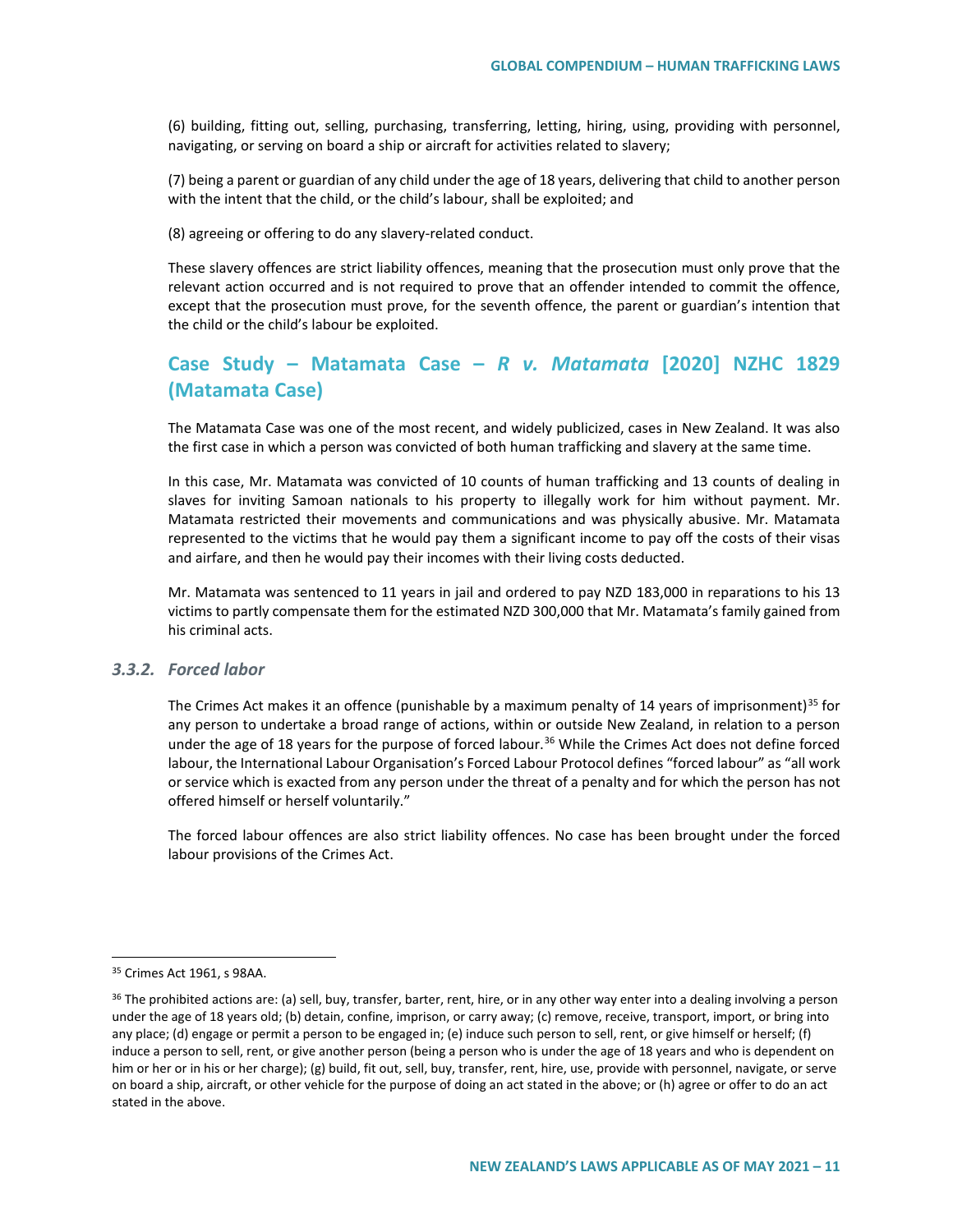### *3.3.3. Deceptive recruiting for labor or services*

New Zealand has no applicable laws.

### *3.3.4. Early and forced marriage*

The Crimes Act makes it an offence (punishable by a maximum penalty of 14 years of imprisonment) for any person, within or outside New Zealand, to give in marriage or transfer any woman to any person, without the woman's consent, for gain or reward.<sup>[37](#page-11-0)</sup> This offence is a strict liability offence.

The Crimes Act also makes it an offence (punishable by a maximum penalty of five years of imprisonment) for any person to use coercion (for example, intimidation, threats, or violence) against a person with the intent to cause another person to enter into a marriage or a civil union.<sup>[38](#page-11-1)</sup> This offence requires proof of both the act of coercion and the offender's intention to coerce the victim. A prosecution for this offence can be brought in New Zealand under the Crimes Act, even if the marriage or civil union:

- is not governed by New Zealand law;
- is an arrangement or a relationship (however described, and even if not legally binding) in the form of a marriage or civil union;
- is not solemnised or otherwise completed; or
- is, or if solemnised or otherwise completed would be, void or not legally binding (for example, for lack of consent, absence of formality, or non-compliance with a legal requirement).

In addition, the Marriage Act 1955 (**Marriage Act**) prohibits the solemnizing of any marriage where one or both persons intending to be married is under the age of 16 years on the date of the proposed wedding. Where one or both persons intending to be married is aged 16 or 17 years, the Marriage Act requires such a person to apply to, and receive the consent of, the Family Court to the marriage.

### *3.3.5. Debt bondage*

Refer to Section 3.3.1.

### *3.3.6. Any other relevant offenses*

New Zealand has no other relevant slavery-like offences.

## *3.3.7. Extraterritorial application of the offenses*

The slavery-like offences under the Crimes Act have extraterritorial application beyond New Zealand's borders. The Crimes Act provides that New Zealand can prosecute slavery-like offences, other than the "dealing in slaves" offence, regardless of where the offending conduct took place, if:

• the person charged is a New Zealand citizen or ordinary resident, has been found in New Zealand and has not been extradited, or is a body corporate or corporation solely incorporated in New Zealand;

<span id="page-11-0"></span> <sup>37</sup> Crimes Act 1961, s 98.

<span id="page-11-1"></span><sup>38</sup> *Id.*, s 207A.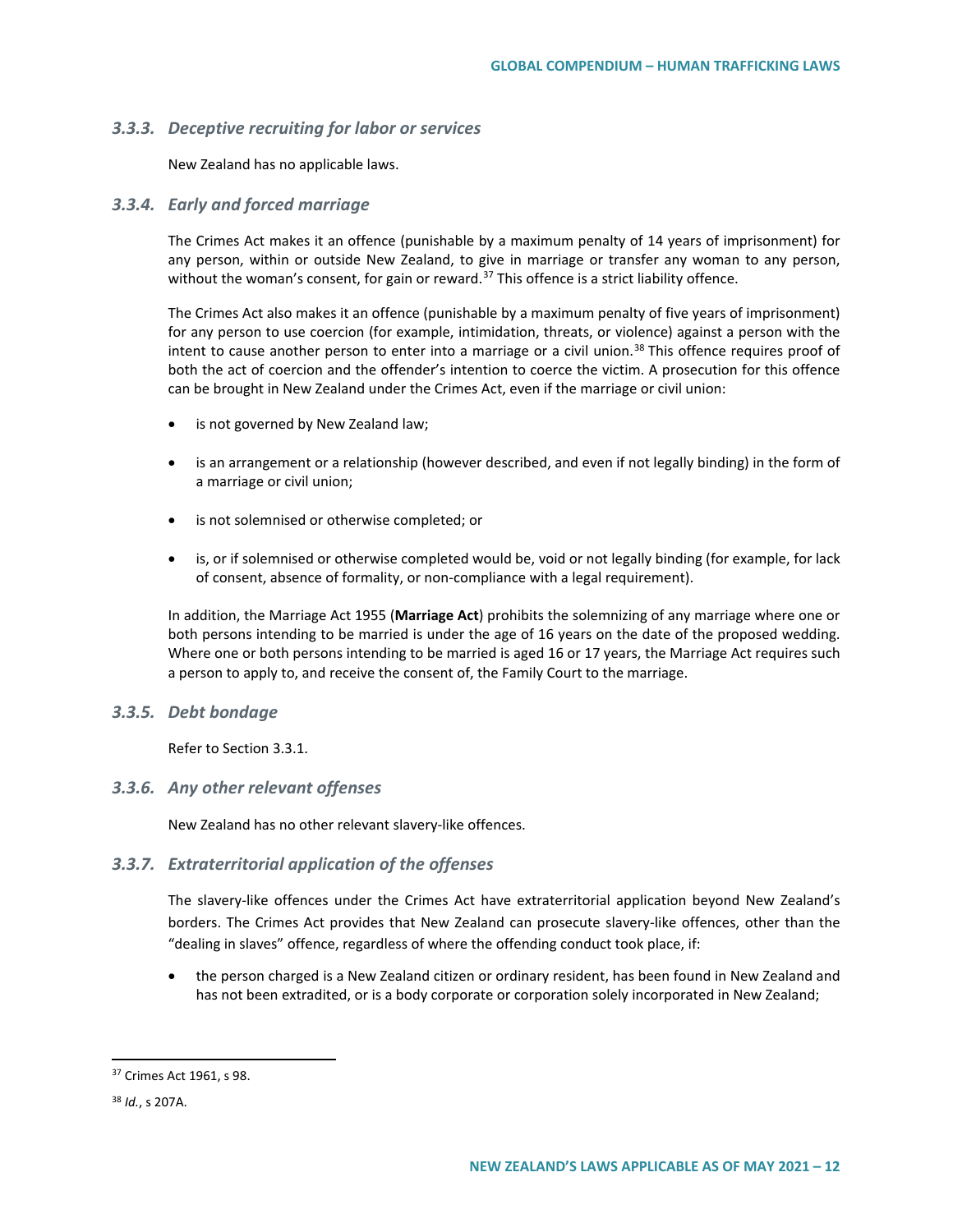- the acts occurred on board a ship either registered to New Zealand or used by the New Zealand Defence Force, a New Zealand aircraft, or an aircraft that is leased to a lessee whose principal place of business is in New Zealand or who is a New Zealand citizen or a person ordinarily resident in New Zealand; or
- the victim of the offence is a New Zealand citizen or is ordinarily resident in New Zealand.

The "dealing in slaves" offence does not fall within the extraterritorial provisions in the Crimes Act. However, the "dealing in slaves" offence applies to "[e]very one . . . within or outside New Zealand."<sup>[39](#page-12-0)</sup> This broad application recognizes that slavery is an offence of universal jurisdiction that any country can prosecute, irrespective of where the conduct constituting the offence, or the offender, was located. However, as a general rule, the primary responsibility for investigating and prosecuting serious international crimes rests with the nation in which that conduct occurred, as that nation is in the best position to see justice done, given its access to evidence, witnesses, and victims. Consequently, the criteria for extraterritorial application do not constrain the prosecution of the "dealing in slaves" offence.

Prosecutions making use of the extraterritorial application of slavery-like offences under the Crimes Act in a New Zealand court require the Attorney General's consent.<sup>[40](#page-12-1)</sup>

# **3.4. Human Trafficking/Smuggling-Related Criminal Offenses**

The New Zealand Government distinguishes human trafficking from people smuggling. This Chart explains the key distinguishing features between these two offences:

| <b>Definition</b>           | <b>Purpose</b>                                                                                  | <b>Consent</b>                                                                                                                                     | <b>Victim</b>              | <b>Transnationality</b>           |
|-----------------------------|-------------------------------------------------------------------------------------------------|----------------------------------------------------------------------------------------------------------------------------------------------------|----------------------------|-----------------------------------|
| <b>Human</b><br>trafficking | Exploitation, which<br>can occur over an<br>indefinite period of<br>time                        | The consent of a<br>trafficked person is not<br>relevant to the crime<br>because of the trafficker's<br>coercive, deceptive, or<br>abusive actions | Crimes against a<br>person | Both across and<br>within borders |
| People<br>smuggling         | Obtain a financial or<br>other benefit from<br>helping a person<br>enter a country<br>illegally | Migrants have generally<br>consented to smuggling,<br>though they may become<br>a victim of other crimes                                           | Crimes against a<br>state  | Always cross border               |

The distinction between human trafficking and human smuggling enables the Government to appropriately tailor specific legislation to prevent and prosecute each activity. The Crimes Act prohibits human trafficking, which is done without the individual's consent or involves coercion, deception, or abuse. The Immigration Act addresses people smuggling. New Zealand was once considered too isolated to be a serious destination for people smuggling, and consequently, the Immigration Act previously only addressed human trafficking

<span id="page-12-0"></span> <sup>39</sup> Crimes Act 1961, s 98(1).

<span id="page-12-1"></span><sup>40</sup> *Id*., s 7B(1).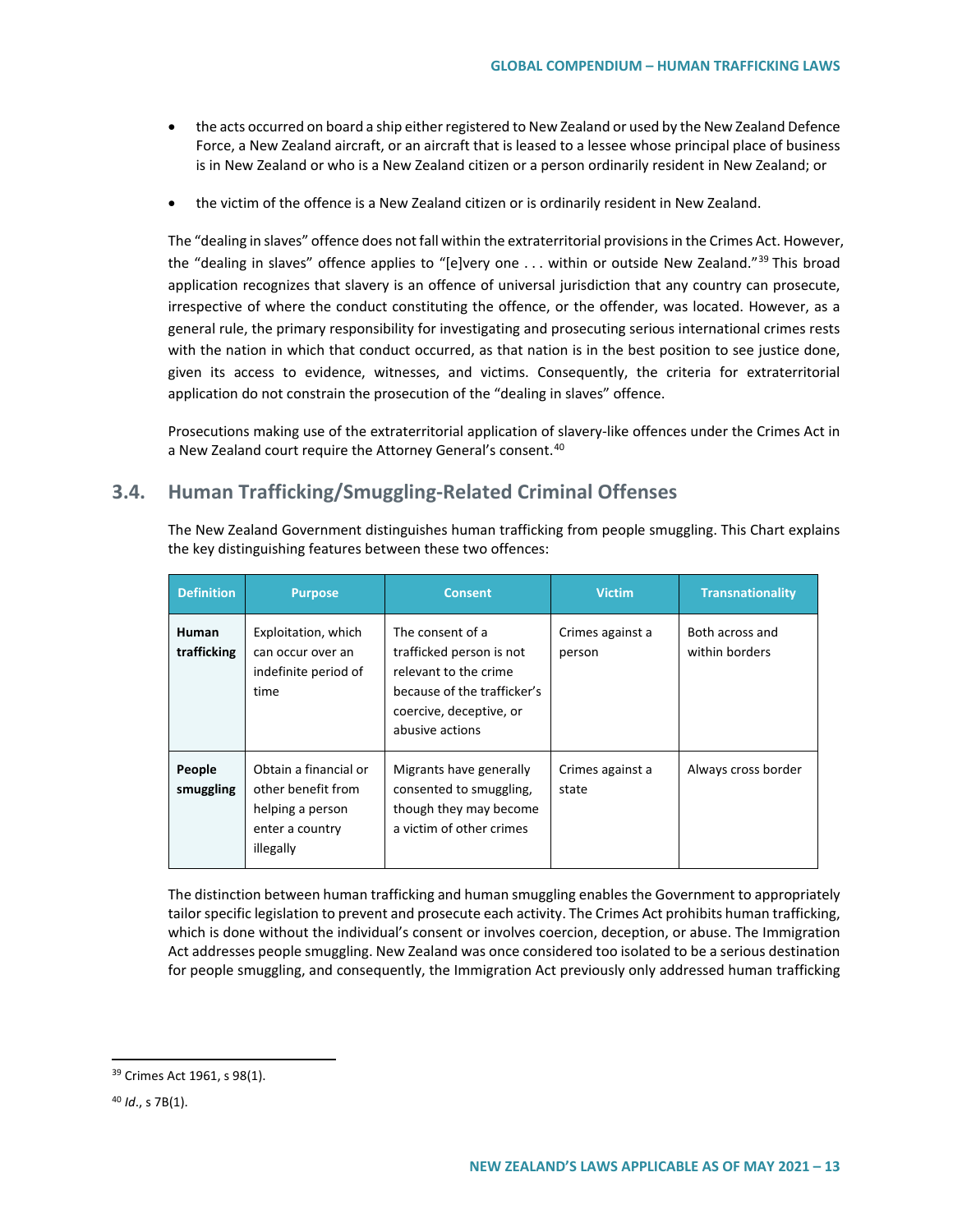in relation to the exploitation that occurs in New Zealand as a result of the crime. In 2013, the Immigration Act was updated to help deter people smugglers and manage a mass arrival if one occurs.<sup>[41](#page-13-0)</sup>

#### *3.4.1. International and domestic trafficking/smuggling of people*

The Crimes Act prohibits trafficking, into or from New Zealand or another country, that involves exploitation, coercion, or deception. The Crimes Act makes it an offence (punishable by a maximum penalty of 20 years of imprisonment) to arrange, organise, or procure the entry, exit, reception, recruitment, transport, transfer, concealment, or harbouring of a person into New Zealand or another country:

- for the purpose of exploiting or facilitating the exploitation of a person; or
- knowing that the entry or exit of the person involves one or more acts of coercion or deception against that person. $42$

The human trafficking offence applies even if some parts of the process were accomplished without exploitation, coercion, or deception.<sup>[43](#page-13-2)</sup>

In addition, it is an offence (punishable by a maximum penalty of 20 years of imprisonment) for anyone to arrange for an unauthorized migrant to enter New Zealand if that person:

- acts for a material benefit; and
- $\bullet$  either knows or is reckless as to whether the person is an unauthorised migrant.<sup>[44](#page-13-3)</sup>

#### *3.4.2. International and domestic trafficking in children*

The Crimes Act makes it an offence (punishable by a maximum penalty of 14 years of imprisonment)<sup>[45](#page-13-4)</sup> for any person to sexually exploit, within or outside New Zealand, a person under the age of 18 years.<sup>[46](#page-13-5)</sup> The Crimes Act defines "sexual exploitation" as:

- the taking by any means, or transmission by any means, of still or moving images of the person engaged in explicit sexual activities;
- the taking by any means or transmission by any means, for a material benefit, of still or moving images of the person's genitalia, anus, or breasts; or

<span id="page-13-2"></span><sup>43</sup> *Id.*, s 98D(3).

<span id="page-13-3"></span><sup>44</sup> *Id*., s 98C.

<span id="page-13-4"></span><sup>45</sup> *Id*., s 98AA.

<span id="page-13-0"></span><sup>&</sup>lt;sup>41</sup> New Zealand Foreign Affairs & Trade, "People smuggling and human trafficking," available at: [https://www.mfat.govt.nz/en/peace-rights-and-security/international-security/people-smuggling-and-human](https://www.mfat.govt.nz/en/peace-rights-and-security/international-security/people-smuggling-and-human-trafficking/#:%7E:text=In%202013%2C%20Parliament%20passed%20legislation,up%20to%2020%20years%20imprisonment)[trafficking/#:~:text=In%202013%2C%20Parliament%20passed%20legislation,up%20to%2020%20years%20imprisonment.](https://www.mfat.govt.nz/en/peace-rights-and-security/international-security/people-smuggling-and-human-trafficking/#:%7E:text=In%202013%2C%20Parliament%20passed%20legislation,up%20to%2020%20years%20imprisonment)

<span id="page-13-1"></span><sup>42</sup> Crimes Act 1961, s 98D(1)(a).

<span id="page-13-5"></span><sup>&</sup>lt;sup>46</sup> The prohibited actions are: (a) sell, buy, transfer, barter, rent, hire, or in any other way enter into a dealing involving a person under the age of 18 years old; (b) detain, confine, imprison, or carry away; (c) remove, receive, transport, import, or bring into any place; (d) induce such person to sell, rent, or give himself or herself; (e) induce a person to sell, rent, or give another person (being a person who is under the age of 18 years and who is dependent on him or her or in his or her charge); (f) build, fit out, sell, buy, transfer, rent, hire, use, provide with personnel, navigate, or serve on board a ship, aircraft, or other vehicle for the purpose of doing an act stated in clauses (a) to (e); or (g) agree or offer to do an act stated in clauses (a) to (f).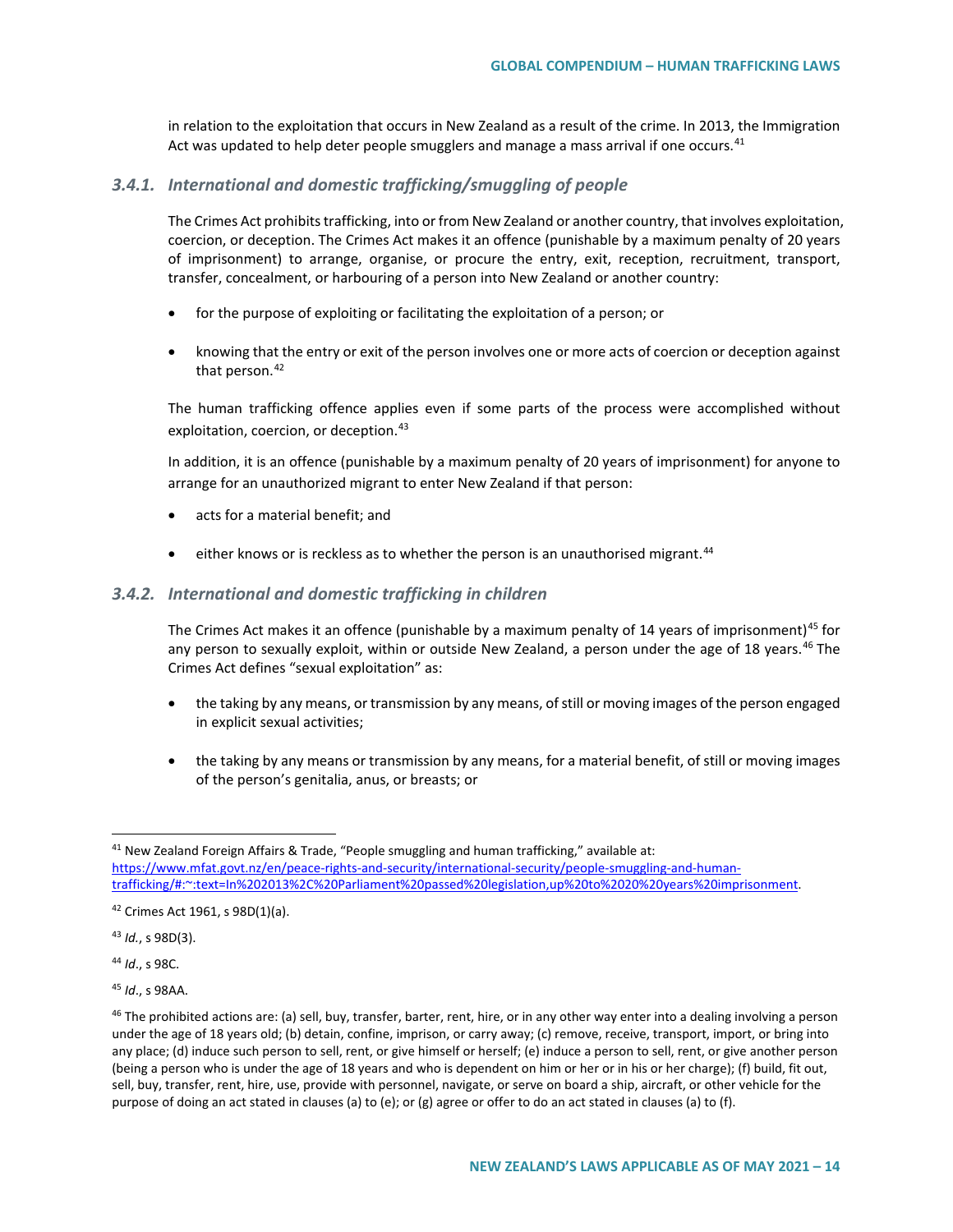• participation in a performance or display that is undertaken for a material benefit; and involves the exposure of the person's genitalia, anus, or breasts.

These sexual exploitation offences are all strict liability offences.

Refer also to the Lata Case, Section 3.2.1.

#### *3.4.3. Victim harboring*

New Zealand has no applicable laws.

## *3.4.4. Extraterritorial application of human trafficking and smuggling offenses*

The human trafficking offences under the Crimes Act have extraterritorial application. As such, New Zealand can prosecute those offences regardless of the location of the offending conduct, if:

- the person charged is a New Zealand citizen or ordinary resident, has been found in New Zealand and has not been extradited, or is a body corporate or corporation solely incorporated in New Zealand;
- the acts occurred on board a ship either registered to New Zealand or used by the New Zealand Defence Force, a New Zealand aircraft, or an aircraft that is leased to a lessee whose principal place of business is New Zealand or who is a New Zealand citizen or a person ordinarily resident in New Zealand; or
- the victim of the offence is a New Zealand citizen or is ordinarily a resident in New Zealand.

# **3.5. Online Exploitation of Children Offenses**

### *3.5.1. Overview*

It is an offence to produce an "objectionable publication" under the Films, Videos and Publications Classification Act 1933 (**Classification Act**). It is also an offence under the Classification Act to make a copy of, possess, or import an "objectionable publication" for the purpose of supply, distribution, display, or exhibition to any other person. While the offences prohibiting the online exploitation of children do not require that the children are exploited or trafficked, exploitation or trafficking is often involved in the creation of such publications.

#### *3.5.2. Sexual conduct with children outside of New Zealand*

The Classification Act defines an "objectionable publication" as a publication that "describes, depicts, expresses, or otherwise deals with matters such as sex, horror, crime, cruelty, or violence in such a manner that the availability of the publication is likely to be injurious to the public good." $47$  It includes any "publication that promotes or supports, or tends to promote or support, the exploitation of children, or young persons, or both, for sexual purposes."<sup>[48](#page-14-1)</sup> The Classification Act further clarifies that a publication "deals with a matter such as sex" if:

• the publication is or contains one or more visual images of one or more children or young persons who are nude or partially nude; and

<span id="page-14-0"></span><sup>&</sup>lt;sup>47</sup> Films, Videos, and Publications Classification Act 1993, s 3(1).

<span id="page-14-1"></span><sup>48</sup> *Id.*, s 3(2)(a).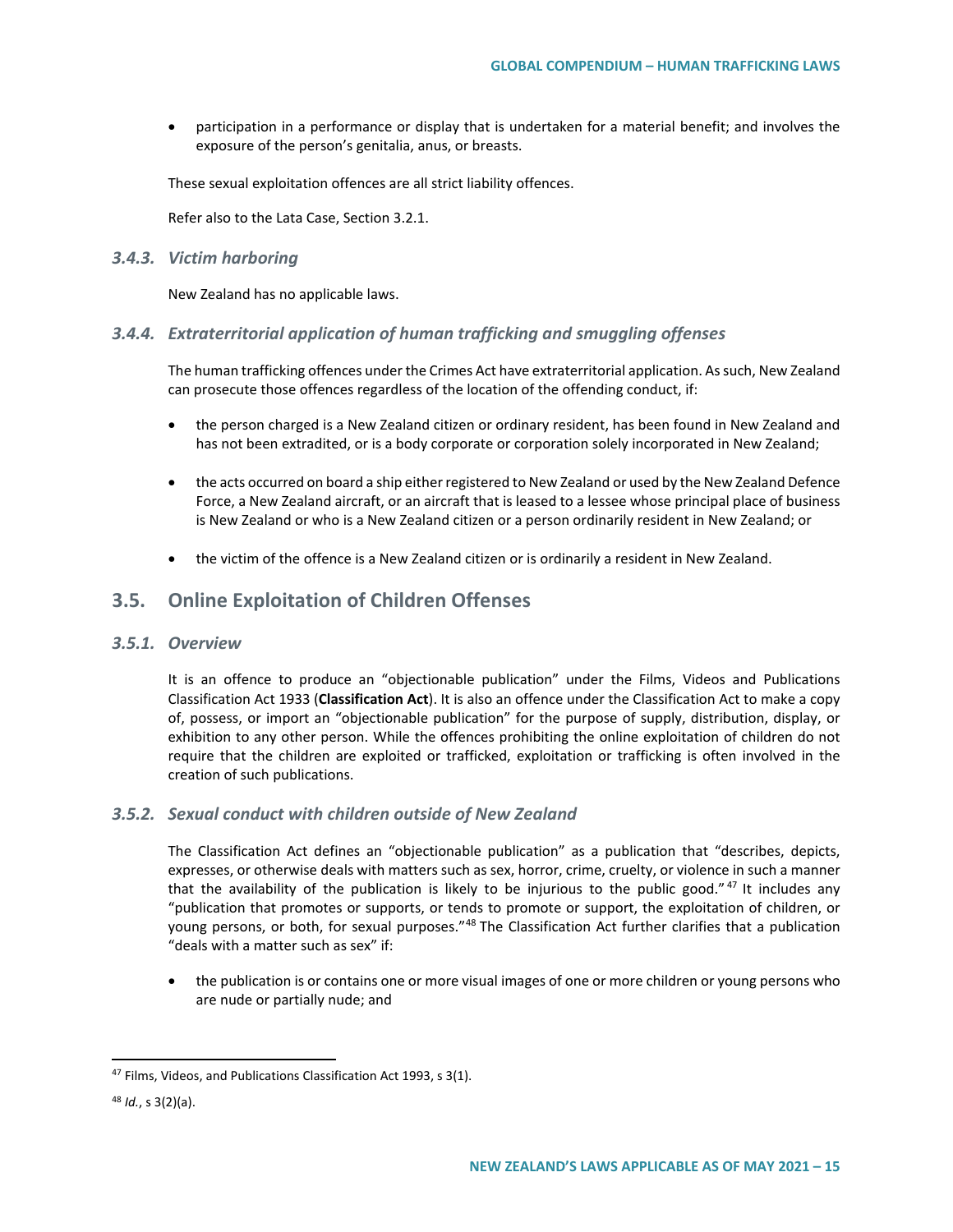• those one or more visual images are, alone or together with any other contents of the publication, reasonably capable of being regarded as sexual in nature.<sup>[49](#page-15-0)</sup>

A person accused of violating these provisions of the Classification Act cannot plead a defence of "no knowledge" or "no reasonable cause" to believe that the publication in question was "objectionable."

It is an offence (punishable by a maximum penalty of NZD 10,000 (for an individual) and NZD 30,000 (for a body corporate)) to produce an objectionable publication or make a copy of, possess, or import an objectionable publication for the purpose of supply, distribution, display, or exhibition to any other person. In 2020, 73 people were charged with child exploitation material offences, 54 of whom were convicted.

#### **Sexual offences with children under the Crimes Act**

The Crimes Act prohibits sexual conduct with children outside of New Zealand by a New Zealander, whether as an isolated incident or as part of a sex tour.

The Crimes Act makes it an offence for a New Zealander to engage in sexual conduct with children outside New Zealand. This offence applies to any person who is a New Zealand citizen or is ordinarily a resident in New Zealand. The offence penalizes:<sup>[50](#page-15-1)</sup>

- a sexual connection with a child under 12 years (punishable by a maximum penalty of 14 years of imprisonment)<sup>[51](#page-15-2)</sup> or a young person under 16 years (punishable by a maximum penalty of 10 years of imprisonment);<sup>[52](#page-15-3)</sup>
- an attempt to have a sexual connection with a child under 12 years (punishable by a maximum penalty of 10 years of imprisonment)<sup>[53](#page-15-4)</sup> or a young person under 16 years (punishable by a maximum penalty of 10 years of imprisonment);<sup>[54](#page-15-5)</sup>
- an indecent act (which includes indecent assault) on a child under 12 years (punishable by a maximum penalty of 10 years of imprisonment)<sup>[55](#page-15-6)</sup> or a young person under 16 years (punishable by a maximum penalty of seven years of imprisonment);<sup>[56](#page-15-7)</sup> or
- in relation to a person under 18 years old (punishable by a maximum penalty of seven years of imprisonment): [57](#page-15-8)
	- $\circ$  causing, assisting, facilitating, or encouraging a person under 18 years old to provide commercial sexual services to any person;

<span id="page-15-0"></span> <sup>49</sup> *Id*., s 3(1A).

<span id="page-15-1"></span><sup>50</sup> Crimes Act 1961, s 144A.

<span id="page-15-2"></span><sup>51</sup> *Id*., ss 144A(1)(a) and (2)(a).

<span id="page-15-3"></span><sup>52</sup> *Id*., ss 144A(1)(b) and (3)(a).

<span id="page-15-4"></span><sup>53</sup> *Id*., ss 144A(1)(a) and (2)(b).

<span id="page-15-5"></span><sup>54</sup> *Id*., ss 144A(1)(b) and (3)(b).

<span id="page-15-6"></span><sup>55</sup> *Id*., ss 144A(1)(a) and (2)(c)

<span id="page-15-7"></span><sup>56</sup> *Id*., ss 144A(1)(b) and (3)(c).

<span id="page-15-8"></span><sup>57</sup> *Id*., ss 144A(1)(c) and (4).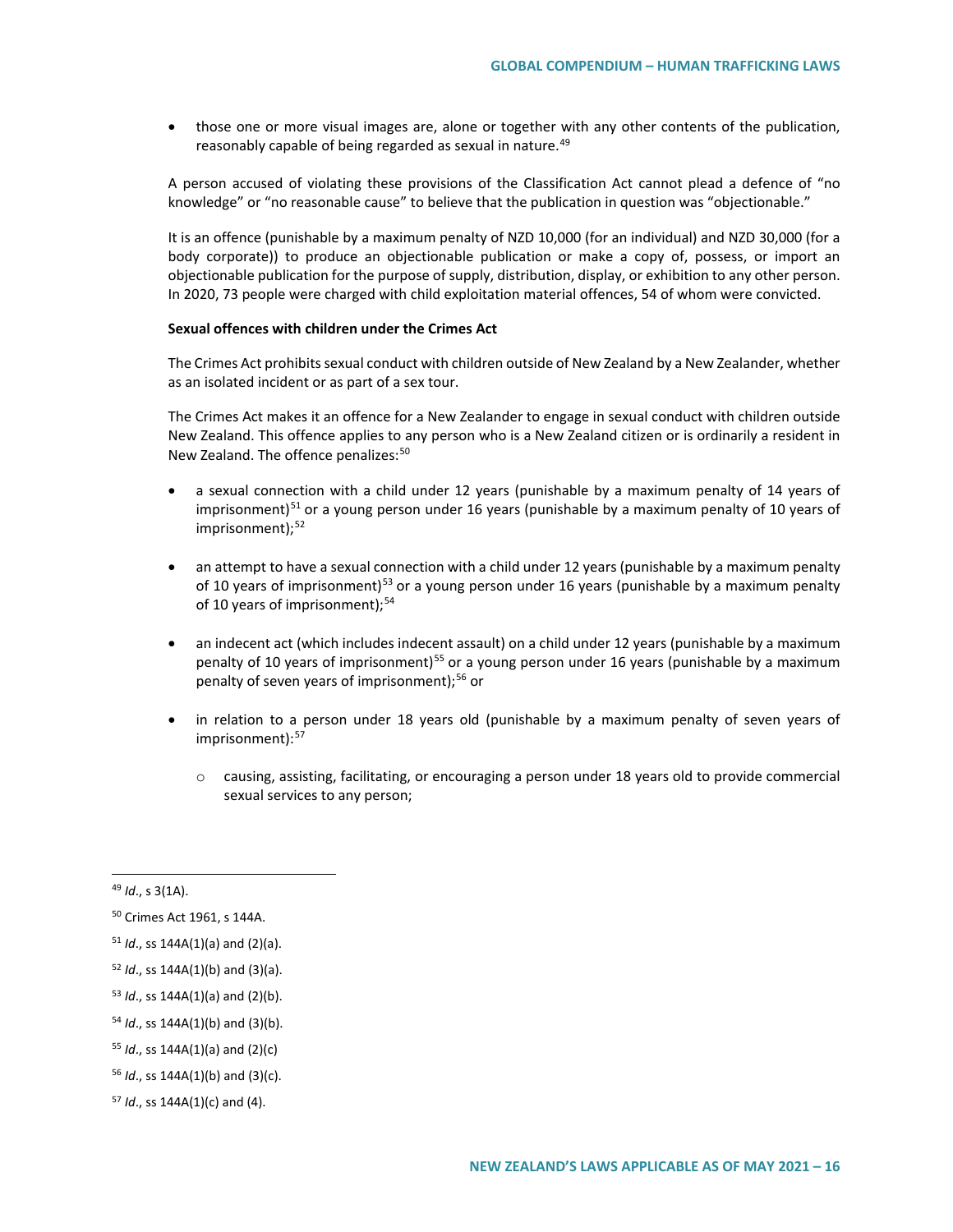- $\circ$  receiving a payment or other reward that the offender knows, or ought reasonably to know, is derived, directly or indirectly, from commercial sexual services provided by a person under 18 years old;
- $\circ$  entering into a contract or other arrangement under which a person under 18 years of age is to provide commercial sexual services to or for that person or another person; or
- o receiving commercial sexual services from a person under 18 years of age,

#### (each, a **Sexual Offence with a Child**).

In relation to offences with children under 12 years of age, it is not a defence that the child consented, or that the person charged believed the child was over 12 years old.

The Crimes Act also provides that a New Zealander is a party, an accessory after the fact, or both, to a sexual offence with a child or young person (as applicable) if:

- a sexual act with a child or young person is done or to be done, outside New Zealand, by one or more principal parties who are foreigners; and
- the New Zealander does, outside New Zealand, an act with, or in respect of, the act done or to be done by the one or more foreigners; and
- had both acts been done in New Zealand, the New Zealander would be a party under section 66 of the Crimes Act,<sup>[58](#page-16-0)</sup> an accessory after the fact, or both, to a sexual offence with a child or young person.<sup>[59](#page-16-1)</sup>

# **3.6. Child Sex Tourism Offenses**

Under the Crimes Act, it is an offence (punishable by a maximum penalty of seven years of imprisonment) for any person to:<sup>[60](#page-16-2)</sup>

- make or organise any travel arrangements for or on behalf of any other person with the intention of facilitating the commission by that other person of a Sexual Offence with a Child, whether or not that other person actually commits such an offence;
- transport any other person to a place outside New Zealand with the intention of facilitating the commission by that other person of a Sexual Offence with a Child, whether or not that other person actually commits such an offence; or
- print or publish any information that is intended to promote conduct that would constitute a Sexual Offence with a Child, or to assist any other person to engage in such conduct. The Crimes Act defines "publication of information" to be the publication of information by any means, whether by written, electronic, or other form of communication, including the distribution of information.

<span id="page-16-0"></span> <sup>58</sup> *Id*., ss 66.

<span id="page-16-1"></span> $59$  Crimes Act 1961, s 66 provides that: (1) Every one is a party to and guilty of an offence who: (a) actually commits the offence; (b) does or omits an act for the purpose of aiding any person to commit the offence; (c) abets any person in the commission of the offence; or (d) incites, counsels, or procures any person to commit the offence; and (2) Where two or more persons form a common intention to prosecute any unlawful purpose, and to assist each other therein, each of them is a party to every offence committed by any one of them in the prosecution of the common purpose if the commission of that offence was known to be a probable consequence of the prosecution of the common purpose.

<span id="page-16-2"></span><sup>60</sup> Crimes Act 1961, s 144C.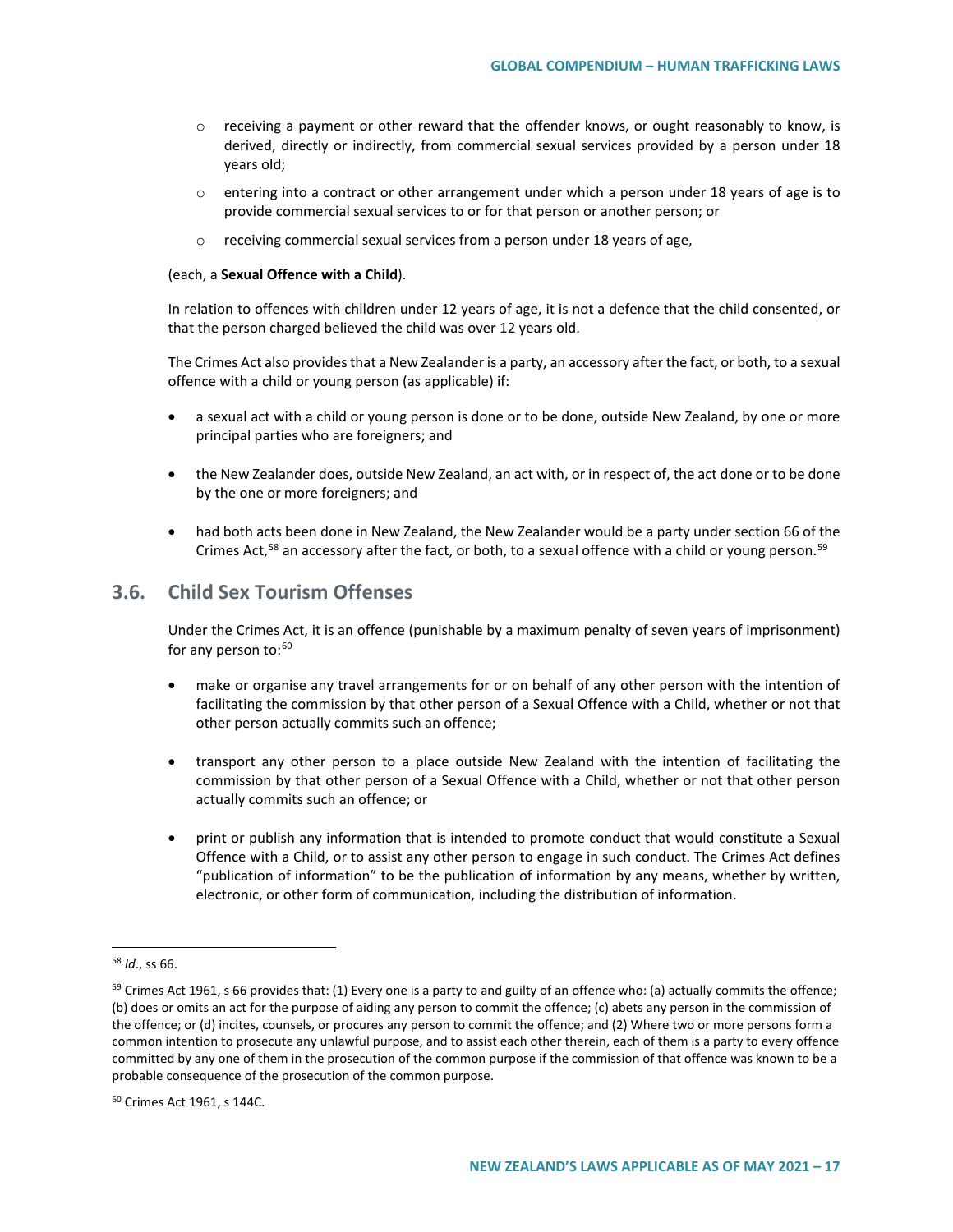The Crimes Act defines the making or organising of travel arrangements as including, but is not limited to, the purchase or reservation of tickets for travel to, or accommodation in, a country outside New Zealand.

#### **Prosecution**

The Attorney General must consent to a prosecution of a Sexual Offence with a Child.<sup>[61](#page-17-0)</sup>

# **Case Study – Child Sex Tourism–** *R v. W HC Auckland* **CRI-2010-092-12897, 11 November 2011;** *Wales v. R* **[2013] NZCA 233**

The defendant, Mr. Wales, was the organiser of sex tours in Thailand. Mr. Wales was approached by, unbeknownst to him, an undercover police officer who expressed interest in a tour of Thailand organised by Mr. Wales. Following discussions relating to the details of the private tour, Mr. Wales organised for a boy between 15 and 18 years old to be available to the undercover officer for sexual acts. On several occasions, Mr. Wales indicated to the undercover officer that he did not wish to be involved in anything illegal. However, he nevertheless continued to take steps to facilitate underage sex and to advance the travel plans.

Mr. Wales was convicted under the Crimes Act for sexual conduct with children. His facilitation to make available the boy under 18 years old to the undercover police officer for commercial sexual services violated the child sex prohibitions under the Crimes Act, because his conduct was to "cause, assist, facilitate, or encourage a person under 18 years to provide commercial sexual services to any person."

Mr. Wales was also convicted under the Crimes Act for sexual tourism with children. He violated the provision making it an offence to "make or organise any travel arrangements for or on behalf of any other person with the intention of facilitating the commission by that other person of a Sexual Offence with a Child, whether or not such an offence is actually committed by that other person."

Mr. Wales was sentenced to three years in prison.

## **3.7. Anti-Money Laundering and Counter-Terrorism Financing Law**

### *3.7.1. Overview*

Money laundering and terrorism financing (**ML/TF**) are significant problems for New Zealand. The Ministry of Justice estimates that approximately NZD 1.35 billion is laundered from fraud and illegal drugs through legitimate businesses in New Zealand each year.<sup>[62](#page-17-1)</sup> Slavery and human trafficking generate part of this "dirty" money, as perpetrators seek to exploit financial institutions to launder their profits or move them internationally to low or no-enforcement jurisdictions.

In 1991, New Zealand joined the Financial Action Task Force (FATF),<sup>[63](#page-17-2)</sup> which has 39 members. From 2001, the FATF began issuing standards in the fight against terrorist financing. FATF's 40 recommendations

<span id="page-17-0"></span> <sup>61</sup> *Id*., s 144B.

<span id="page-17-1"></span><sup>62</sup> Ministry of Justice, "What is Money Laundering and Terrorist Financing?" (Web page, 17 December 2020), available at: [https://www.justice.govt.nz/justice-sector-policy/key-initiatives/aml-cft/what-is-aml](https://www.justice.govt.nz/justice-sector-policy/key-initiatives/aml-cft/what-is-aml-cft/#:%7E:text=Money%20laundering%20is%20happening%20every,in%20New%20Zealand%20each%20year.&text=Crimes%20like%20fraud%20and%20illegal,families%20and%20the%20wider%20community)[cft/#:~:text=Money%20laundering%20is%20happening%20every,in%20New%20Zealand%20each%20year.&text=Crimes%20lik](https://www.justice.govt.nz/justice-sector-policy/key-initiatives/aml-cft/what-is-aml-cft/#:%7E:text=Money%20laundering%20is%20happening%20every,in%20New%20Zealand%20each%20year.&text=Crimes%20like%20fraud%20and%20illegal,families%20and%20the%20wider%20community) [e%20fraud%20and%20illegal,families%20and%20the%20wider%20community.](https://www.justice.govt.nz/justice-sector-policy/key-initiatives/aml-cft/what-is-aml-cft/#:%7E:text=Money%20laundering%20is%20happening%20every,in%20New%20Zealand%20each%20year.&text=Crimes%20like%20fraud%20and%20illegal,families%20and%20the%20wider%20community)

<span id="page-17-2"></span><sup>&</sup>lt;sup>63</sup> Financial Action Task Force, "New Zealand" (Web page, 30 March 2021), available at[: https://www.fatf](https://www.fatf-gafi.org/countries/#New%20Zealand)[gafi.org/countries/#New%20Zealand.](https://www.fatf-gafi.org/countries/#New%20Zealand)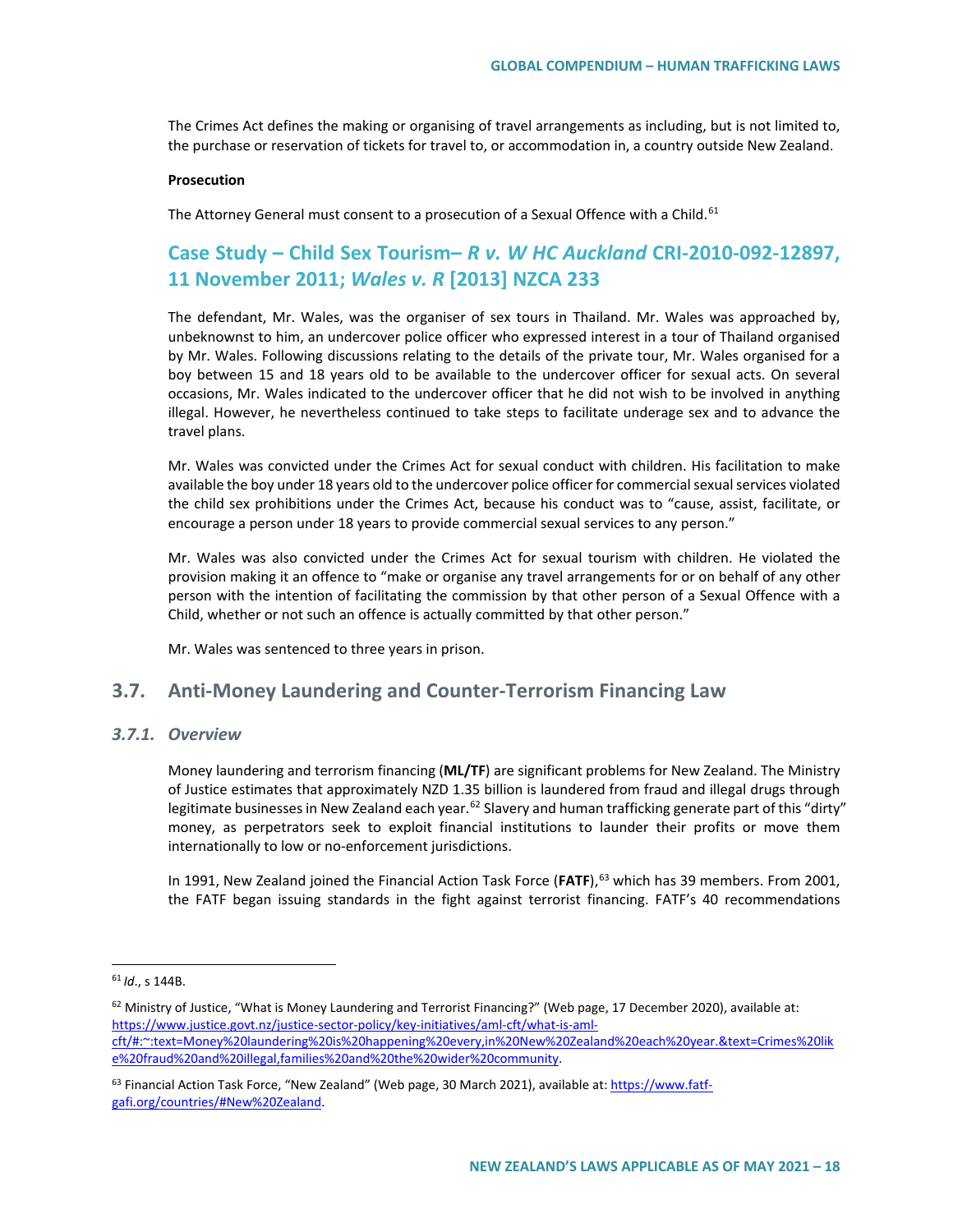(further revised in 2012) now are the global standards for anti-money laundering and countering the financing of terrorism (**AML/CTF**), including how to monitor and evaluate a country's control systems.

The Anti-Money Laundering and Counter-Financing of Terrorism Act 2009 (**AML/CFT Act**) and the Criminal Proceeds (Recovery) Act 2009 seek to bring New Zealand in line with international standards by detecting and deterring ML/TF and then recovering property obtained through these criminal acts.

#### *3.7.2. Anti-money laundering and counter-terrorism financing legislation*

The AML/CFT Act aims to:<sup>64</sup>

- detect and deter money laundering and the financing of terrorism;
- maintain and enhance New Zealand's international reputation by adopting, where appropriate, recommendations issued by the FATF; and
- contribute to public confidence in the financial system.

The Reserve Bank of New Zealand, the New Zealand Financial Markets Authority, and the New Zealand Department of Internal Affairs are responsible for monitoring and supervising ML/TF risks and enforcing the law.

The AML/CFT Act imposes obligations on certain businesses and professions deemed to be "reporting entities," <sup>[65](#page-18-1)</sup> including financial institutions, casinos, real estate agencies, accountants, lawyers, conveyancers, and high-value dealers. "Reporting entities" are required to:

- meet "know your client" requirements before carrying out a transaction for a customer:<sup>[66](#page-18-2)</sup>
- have an AML/CFT program in place to detect and mitigate the risk of money laundering and the financing of terrorism;[67](#page-18-3)
- monitor customer accounts with due diligence; $68$
- maintain detailed records of all transactions for at least five years;<sup>[69](#page-18-5)</sup>
- provide New Zealand's Police Financial Intelligence Unit (**FIU**) with information about clients making cash transactions over NZD 10,000 and international monetary wire transfers from NZ exceeding NZD 1,000 (**threshold value**);<sup>[70](#page-18-6)</sup> and

<span id="page-18-3"></span><sup>67</sup> *Id*., s 56.

<span id="page-18-4"></span><sup>68</sup> *Id*., s 31.

<span id="page-18-5"></span><sup>69</sup> *Id.*, s 49.

<span id="page-18-0"></span> $64$  Anti-Money Laundering and Countering Financing of Terrorism Act 2009, s 3(1).

<span id="page-18-1"></span><sup>&</sup>lt;sup>65</sup> Department of Internal Affairs v. Ping An Finance (Group) New Zealand Company Ltd. [2017] NZHC 2263, [2018] 2 NZLR 552 at 21.

<span id="page-18-2"></span><sup>&</sup>lt;sup>66</sup> Anti-Money Laundering and Countering Financing of Terrorism Act 2009, s 14.

<span id="page-18-6"></span><sup>&</sup>lt;sup>70</sup> Anti-Money Laundering and Countering Financing of Terrorism (Definitions) Regulations 2011, ss 5A and 5AB.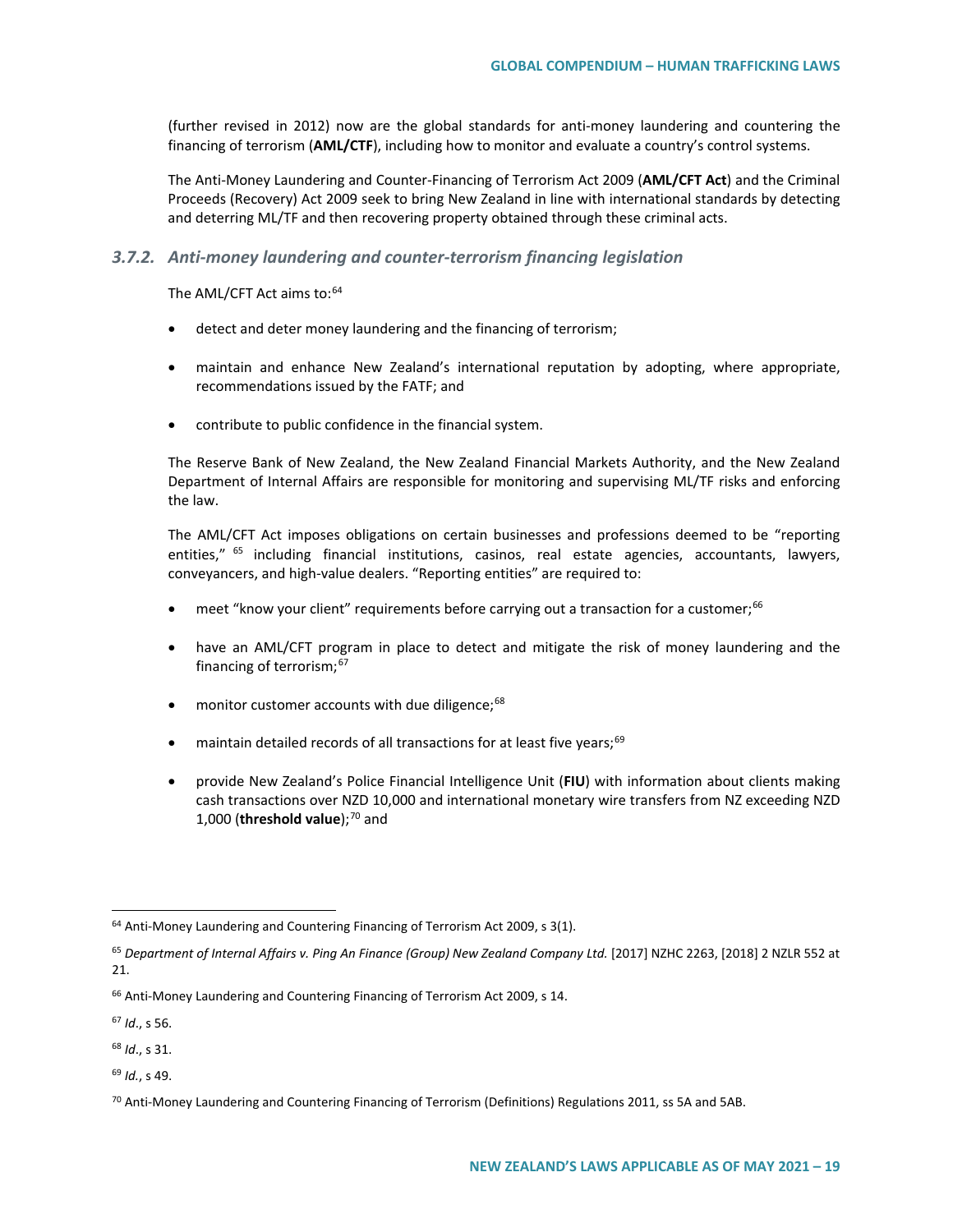• report suspicious activity that may involve money laundering or that may be relevant to the enforcement of the Misuse of Drugs Act 1975, the Terrorism Suppression Act 2002, the Proceeds of Crime Act 1991, or the Criminal Proceeds (Recovery) Act 2009.<sup>[71](#page-19-0)</sup>

#### *3.7.3. Proceeds of crime in New Zealand*

The Criminal Proceeds (Recovery) Act 2009 establishes a regime for the forfeiture of property derived from significant criminal activity. "Significant criminal activity" is any activity punishable by five years or more, or any activity from which NZD 30,000 or more has been derived.

New Zealand has created parallel civil forfeiture and conviction-based confiscation regimes. In addition to the Criminal Proceeds (Recovery) Act 2009, aspects of the conviction-based forfeiture regime are included in the Sentencing Act 2002.

Civil forfeiture does not require a conviction before a court may order the confiscation of property. When asked to make a civil forfeiture order, the High Court must determine whether, on the balance of probabilities, specific property is "tainted property,"<sup>[72](#page-19-1)</sup> which is property acquired as a result of or derived from significant criminal activity.<sup>[73](#page-19-2)</sup>

### *3.7.4. Impact of the regime on modern slavery*

While the AML/CFT Act does not mention modern slavery, reporting entities are likely to report any suspected slavery offences or participation in modern slavery that involves ML/TF.

The proceeds of crime regime also aims to eliminate the chance of profiting from ML/TF linked to modern slavery, while simultaneously helping to deter these activities.

# **4. NEW ZEALAND'S SUPPLY CHAIN REPORTING LEGISLATION**

## **4.1. Overview**

New Zealand has not yet enacted any supply chain reporting legislation, unlike Australia and the United Kingdom, both of which have historically influenced New Zealand's legislation and common law developments. The Principles to Guide Government Action to Combat Human Trafficking in Global Supply Chains, launched by New Zealand, Australia, Canada, the UK, and the USA in September 2018, also recommend that governments encourage the private sector to prevent and address human trafficking in supply chains.

A number of factors suggest New Zealand may introduce such legislation in the near future. The 2020 Plan of Action sets out policy and procedural steps for local and government agencies to take in relation to modern slavery and supply chain reporting. This Plan of Action confirms that the Government will consider whether supply chain reporting legislation would be effective. Further, non-government organisations have focused on the need for supply chain reporting in New Zealand, and some have published their own reports ranking the supply chains of New Zealand businesses.<sup>[74](#page-19-3)</sup>

<span id="page-19-0"></span><sup>&</sup>lt;sup>71</sup> Anti-Money Laundering and Countering Financing of Terrorism Act 2009, s 92.

<span id="page-19-1"></span><sup>72</sup> Criminal Proceeds (Recovery) Act 2009, s 50.

<span id="page-19-2"></span><sup>73</sup> *Id*., s 6.

<span id="page-19-3"></span><sup>74</sup> Not-for-profit Tearfund focuses on supply chain reporting issues through its publication of an ethical report on supply chain matters for clothing brands. Since 2017, Tearfund has released an Ethical Fashion Report, ranking the systems of most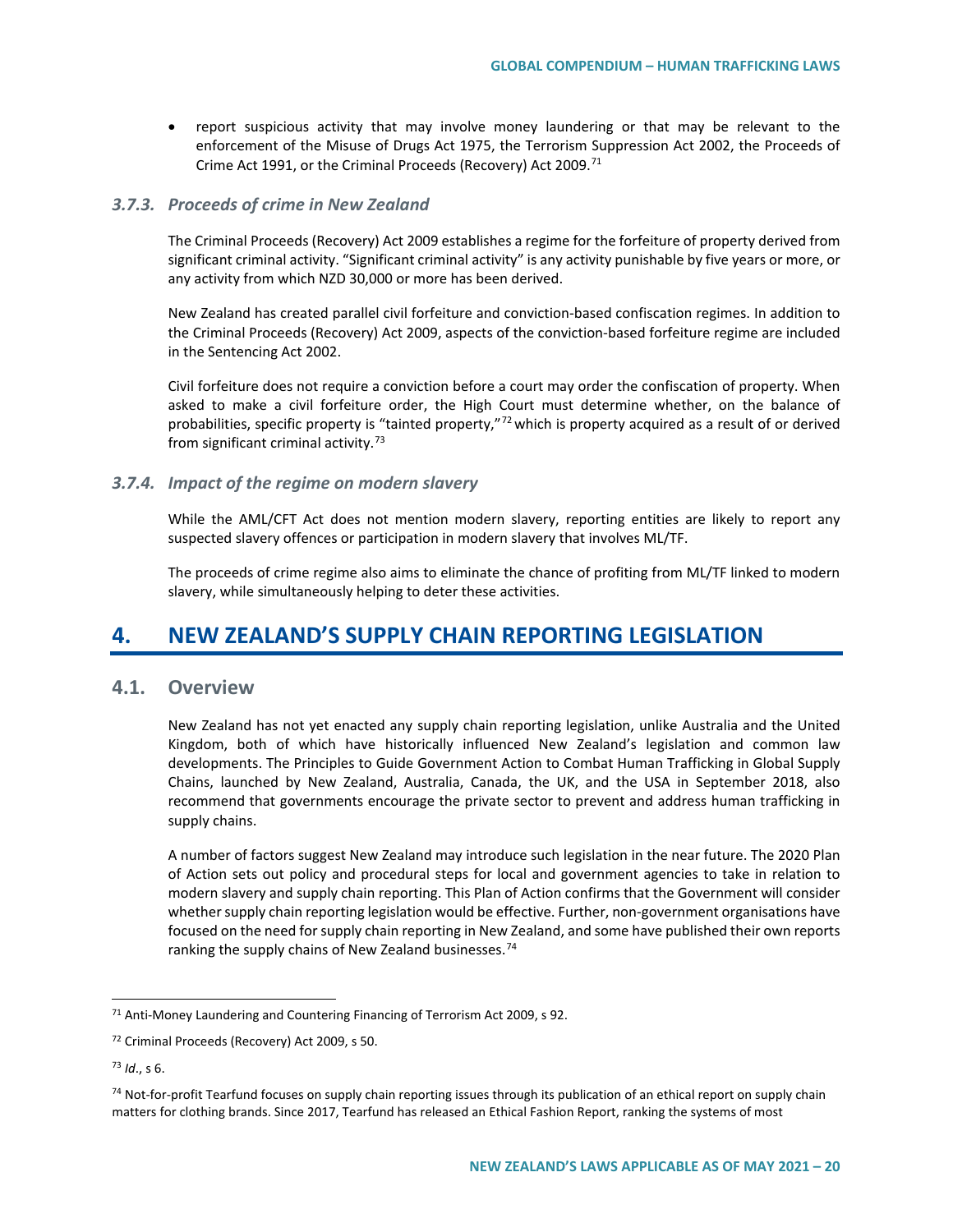# **4.2. Compliance by New Zealand Companies With Other Modern Slavery Standards**

Many New Zealand businesses are subject to the reporting regimes imposed by other jurisdictions, including Australia and the United Kingdom. Both jurisdictions require foreign entities that conduct business within their borders to file reports, provided they meet threshold requirements.<sup>[75](#page-20-0)</sup> Australia's supply chain reporting regime is expected to apply to at least 500 New Zealand businesses.<sup>[76](#page-20-1)</sup>

# **5. FORCED LABOR: OVERVIEW OF NEW ZEALAND'S APPLICABLE EMPLOYMENT AND MIGRATION LAWS**

# **5.1. Employment Law Rights for Victims of Human Trafficking and Forced Labor**

New Zealand's employment laws are incorporated in 10 different statutes,<sup>[77](#page-20-2)</sup> many of which allow victims of forced labour and human trafficking to seek civil remedies. An individual who meets the definition of an "employee" is legally entitled to receive the benefits and protections (including access to remedies) set out in New Zealand's employment laws. However, the definition of "employee" requires work "for hire or reward" pursuant to a "contract of services."<sup>[78](#page-20-3)</sup> Victims of forced labour and human trafficking are unlikely to have an employment agreement with those who have trafficked or exploited them. In some cases, the relationship between a victim and the employer may fall within the definition of "employment," as the arrangements include a written agreement to work for remuneration (notwithstanding that remuneration might be withheld or is manifestly inadequate). In other cases, the relationship between the victim and the employer may not be formal, or may not include reference to reward, such as when the victim is forced to work through threat, coercion, or deception. In this case, the New Zealand courts will determine the real nature of the relationship, considering all relevant matters.

 $\overline{a}$ 

companies that sell clothes in New Zealand in relation to such systems' ability to mitigate against the risks of forced labour, child labour, and supply chain exploitation. Companies are given an overall grade from A+ to F, as well as specific rankings on socially responsible policies, transparency and traceability in the supply chain, auditing and supplier relationships, worker empowerment and living wage, and environmental management. The report also includes general comments about the social challenges facing the fashion industry prevalent in the year of the report. Other examples are the research grants issued by the New Zealand law society on the merit of supply chain reporting legislation in New Zealand.

<span id="page-20-0"></span><sup>75</sup> Ministry of Business, Innovation and Employment, "Combatting Modern Forms of Slavery: Plan of Action against Forced Labour, People Trafficking and Slavery" 2.

<span id="page-20-1"></span> $76$  NZ Herald, "Rebekah Armstrong: What the Australian Modern Slavery Act will mean for big Kiwi businesses" (Web page, 12 December 2018), available at[: https://www.nzherald.co.nz/business/rebekah-armstrong-what-the-australian-modern-slavery](https://www.nzherald.co.nz/business/rebekah-armstrong-what-the-australian-modern-slavery-act-will-mean-for-big-kiwi-businesses/A4C6XNUHGPUAYFAYKOZNJCCJHM/)[act-will-mean-for-big-kiwi-businesses/A4C6XNUHGPUAYFAYKOZNJCCJHM/.](https://www.nzherald.co.nz/business/rebekah-armstrong-what-the-australian-modern-slavery-act-will-mean-for-big-kiwi-businesses/A4C6XNUHGPUAYFAYKOZNJCCJHM/)

<span id="page-20-2"></span><sup>77</sup> Employment Relations Act 2000, Holidays Act 2003, Wages Protection Act 1983, Minimum Wage Act 1983, Parental Leave and Employment Protection Act 1987, Equal Pay Act 1972, Health and Safety at Work Act 2015, Human Rights Act 993, Privacy Act 1993, and Protected Disclosures Act 2000.

<span id="page-20-3"></span><sup>78</sup> Employment Relations Act 2000, s 6.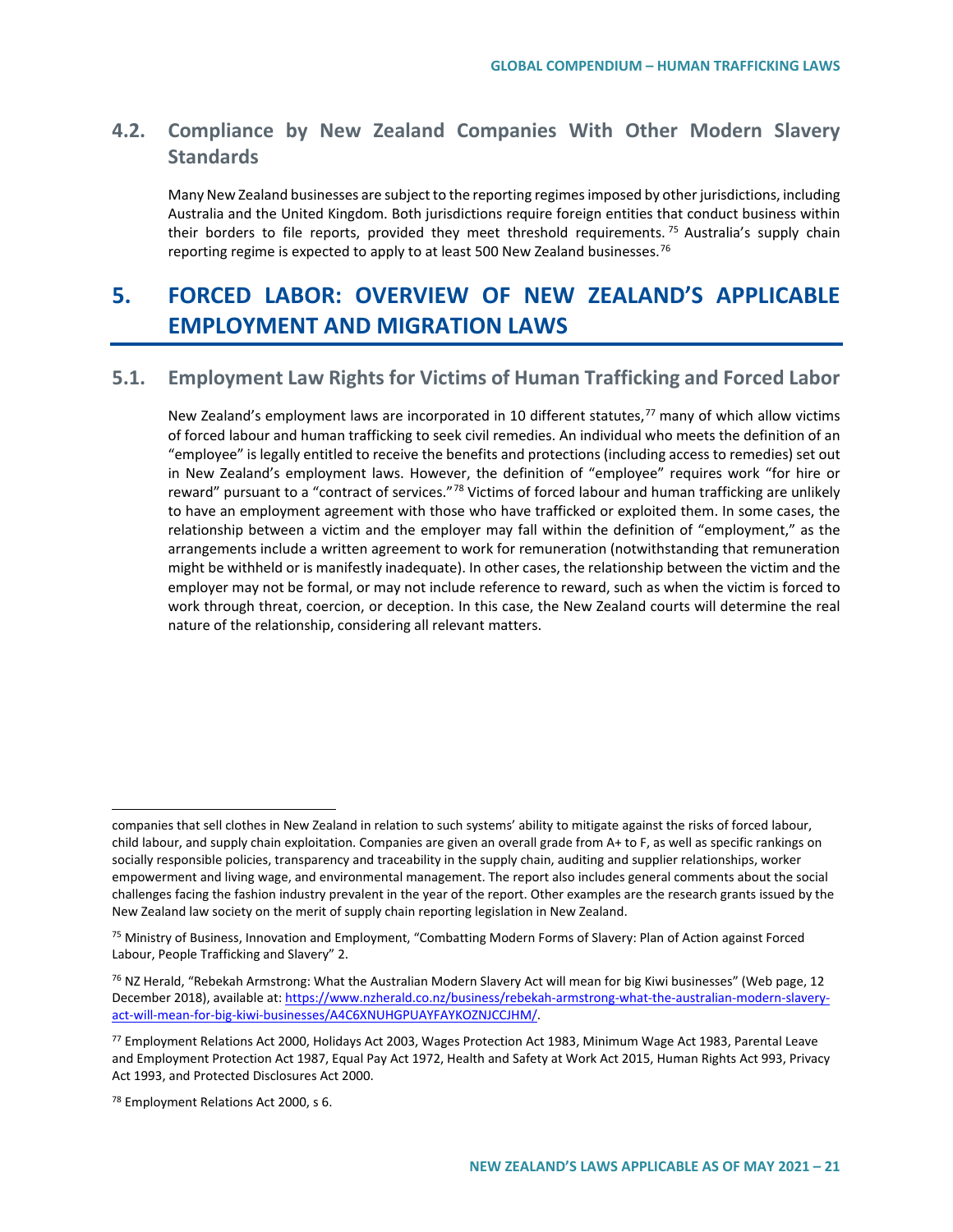# **Case Study – Whether Illegal Workers Are "Employees" –** *Labour Inspector of the Ministry of Business, Innovation and Employment v. New Zealand Fusion International Ltd.* **(2019) 17 NZELR 208**

In this recent case, the court considered individuals working illegally in New Zealand to be "employees" under New Zealand's employment law.

Mr. Meng, Ms. Xueli Wang, and Ms. Min Wang, all Chinese nationals, responded to an advertisement to work at a holiday park in New Zealand owned by the defendant company. The individuals signed an employment agreement in China and then moved to New Zealand to work. The individuals carried out the work and, in accordance with instructions, reported to the company daily on the tasks completed. The individuals received no payment for their work, and the company did not repay the individuals' bond as promised.

The company claimed the individuals were not "employees," as the company did not keep wage and time records for them, and the company understood the individuals could not work in New Zealand lawfully without valid visas. Notwithstanding this claim, the court found the individuals to be "employees" as they undertook work for the company's benefit under the close direction and control of the director of the company and reported daily on their work. The advertisement placed in China and the terms of the employment agreements reinforced this finding.

The court ruled that the company breached the minimum entitlement provisions under the Minimum Wage Act and the Holidays Act. It ordered the company to pay penalties, prohibited it from entering into an employment contract as an employer for 18 months, and ordered it to pay compensation to the individuals.

# **5.2. Applicability of Employment Legislation in the Context of Forced Labor or Trafficking**

The Employment Relations Act 2000 (**Employment Relations Act**) governs employment relationships in New Zealand. This Act defines an "employment relationship" as the relationship between an "employer"<sup>[79](#page-21-0)</sup> and an "employee"<sup>[80](#page-21-1)</sup> employed by the employer.

Where victims of forced labour or trafficking have no formal contractual relationship with those who have trafficked or exploited them, the court or the Employment Relations Authority (**Employment Authority**) (as the case may be) must determine "the real nature of the relationship between them" when deciding whether a person is "employed" by another person under a contract of service. In making this determination, the Employment Relations Act requires the court or the Employment Authority to:<sup>[81](#page-21-2)</sup>

- consider all relevant matters, including any matters that indicate the intention of the persons; and
- not treat as a determining matter any statement by the persons that describes the nature of their relationship.

<span id="page-21-0"></span> <sup>79</sup> *Id*., s 5.

<span id="page-21-1"></span><sup>80</sup> *Id*., s 6.

<span id="page-21-2"></span><sup>81</sup> *Id*., s 6.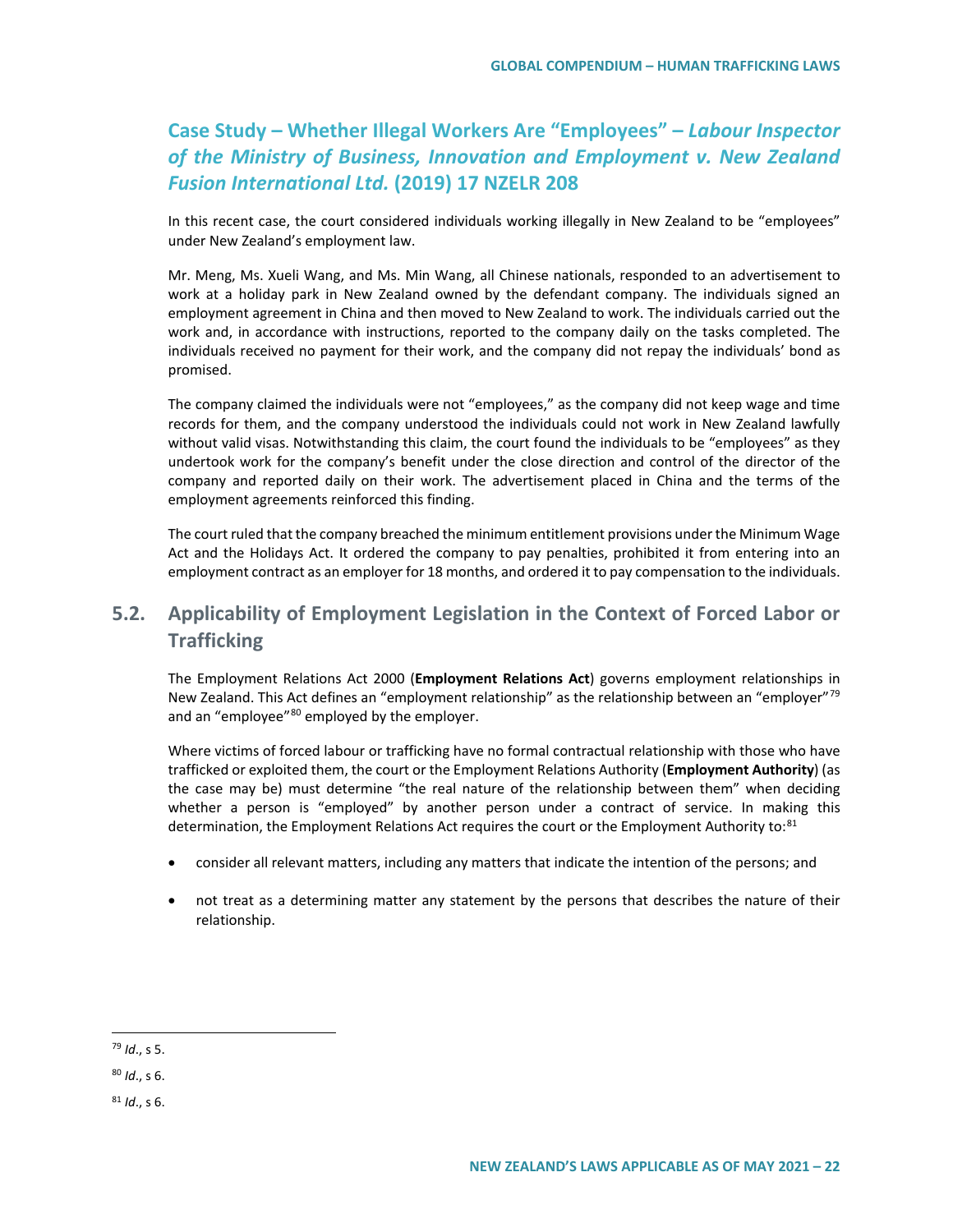# **5.3. Statutory Rights**

## *5.3.1. Rights to minimum wages, entitlements, and other applicable minimum standards*

New Zealand's employment law statutes give every person determined to be an "employee" in New Zealand the right to, among other things: $82$ 

- receive pay at the rate of at least minimum wage (which, for an individual 16 years or over, is NZD 18.90 per hour), and equal pay between all genders and all ethnicities;
- holiday leave of a minimum of 20 days per year (accrued after completing one year of work);
- a minimum of five days of sick leave (soon to be 10 days of sick leave) each year. Employees are entitled to their five (soon to be 10) days of sick leave after the employee has worked for the same employer for six months;
- paid 10-minute rest breaks and unpaid 30-minute meal breaks, the number of rest and meal breaks dependent on the length of time worked;
- the health and safety of each individual while working, including by providing a work environment without risk to health and safety; and
- compensation for any injuries incurred at work.

Those engaged in human trafficking or forced labour frequently contravene these guaranteed employment rights. Violators are subject to prosecution in New Zealand courts.

### *5.3.2. Claims available in relation to misrepresentations and "sham" arrangements*

New Zealand employment law does not protect against misrepresentations relating to employment or employment-related benefits (for example, representations that induce victims to migrate to New Zealand for the promise of work). That being said, an employer's representations made in New Zealand, whether verbal or in writing, regarding the terms of employment would form the terms of the employment agreement between the parties. As such, if the terms or conditions of the eventual employment differed from those representations, the victims could bring a claim against the employer under the Employment Relations Act for breach of the employment agreement.

### *5.3.3. Claims available in relation to unlawful deductions, loans, and debt bondage*

Under the Wages Protection Act 1983 (**Wages Protection Act**), an employer cannot deduct any amount from wages due to an employee, but for limited exceptions, such as where the employer receives the worker's written consent or the employer receives the employee's written request to make such deduction,<sup>[83](#page-22-1)</sup> provided the deduction is not "unreasonable."<sup>[84](#page-22-2)</sup> The employer may also make a deduction to remedy an overpayment to an employee.<sup>[85](#page-22-3)</sup>

<span id="page-22-0"></span> <sup>82</sup> New Zealand Immigration, "Migrant exploitation" (Web page), available at[: https://www.immigration.govt.nz/about](https://www.immigration.govt.nz/about-us/policy-and-law/integrity-of-the-immigration-system/migrant-exploitation)[us/policy-and-law/integrity-of-the-immigration-system/migrant-exploitation.](https://www.immigration.govt.nz/about-us/policy-and-law/integrity-of-the-immigration-system/migrant-exploitation)

<span id="page-22-1"></span><sup>83</sup> Wages Protection Act 1983, ss 5(1) and 5(1A).

<span id="page-22-2"></span><sup>84</sup> *Id*., s 5A.

<span id="page-22-3"></span><sup>85</sup> Provided such overpayment falls within the Wages Protection Act 1983, s 6(3).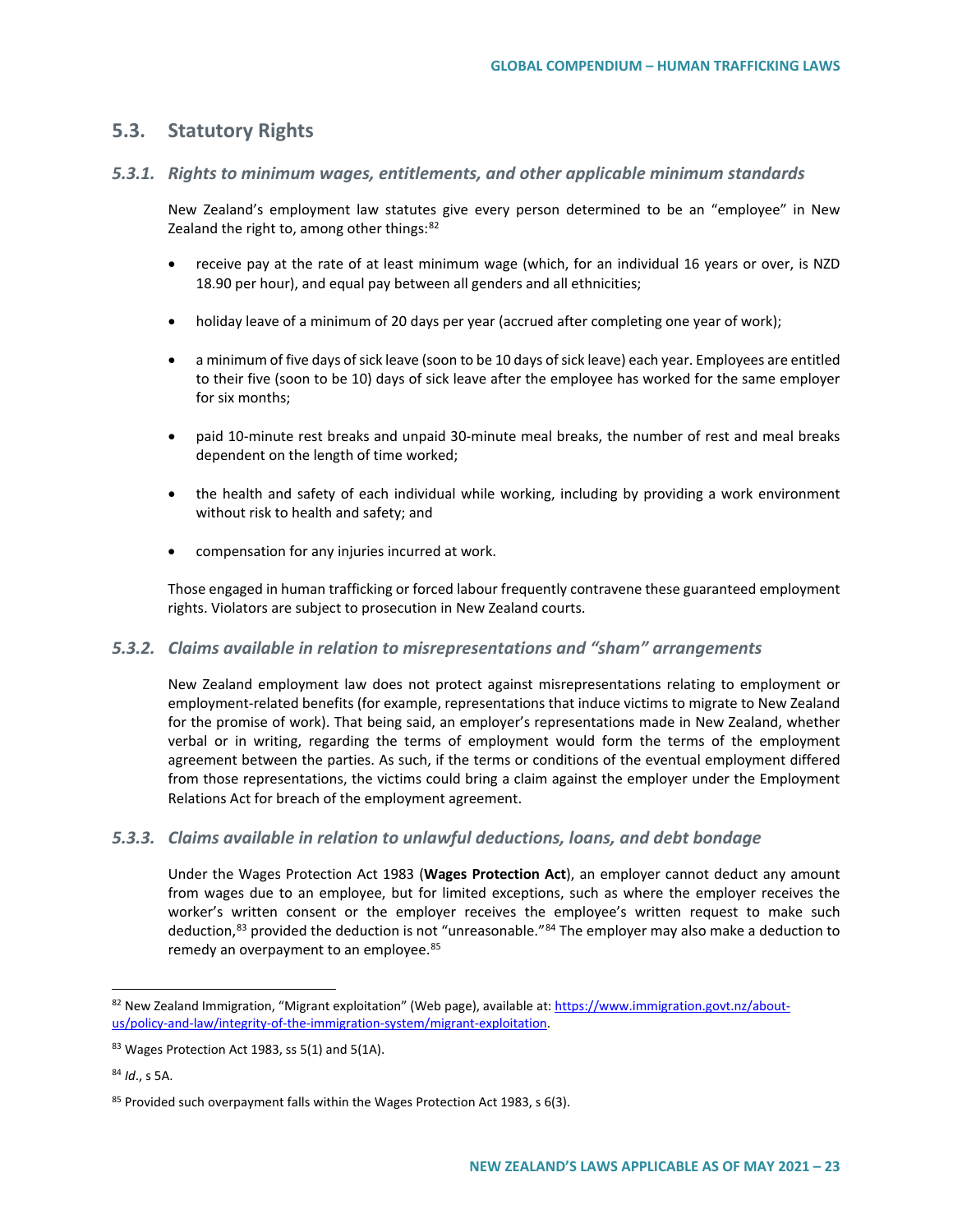The Wages Protection Act does not define an "unreasonable" deduction. Courts have found deductions to be "unreasonable" where a deduction represents the employer's own costs of doing business,<sup>[86](#page-23-0)</sup> where the employer fails to consult the employee and provides less than one day's notice of the deduction, [87](#page-23-1) and where the employer makes a general deduction on the basis of an invalid cause of action, such as an employee's alleged negligence at work.<sup>[88](#page-23-2)</sup>

# **Case Study – Migrant Worker Exploitation –** *Balajadia v. R* **[2018] NZCA 483**

In this case, a New Zealand court determined that the employers had exploited migrant workers in violation of New Zealand's employment laws.

Mrs. Virgil Balajadia and Mr. Luisito Balajadia (together, **Employers**) devised a scheme to bring workers into New Zealand, exercise control over the workers, and subject the workers to inhumane and substandard working and living conditions. The Employers arranged for Filipino nationals to come to New Zealand to work in a restaurant business. They sent to New Zealand Immigration misleading employment agreements supporting the workers' immigration. Once the workers arrived, the Employers collected the workers at the airport and immediately took the workers to the restaurant to start work.

The Employers also required the workers to assist in the Employers' home (in some cases arranging that the workers live at the Employers' home and abide by house rules). The Employers forced some workers to work six days a week for at least 10 hours a day with no breaks, while only paying the workers for 40 hours a week. Sometimes the Employers withheld the workers' wages, particularly after workers indicated their desire to leave.

The court found the Employers' actions to be serious breaches of the Holidays Act and the Minimum Wage Act. In addition to paying the unpaid wages, the Employers were ordered to pay reparation of NZD 14,400 to be divided among the three victims.

### *5.3.4. Remedies*

Where victims of human trafficking or forced labour have not received one or more of their basic entitlements under New Zealand employment laws and meet the definition of "employee" (refer to Section 5.1), they may bring a claim against the employer for either a breach of the specific employment law or a breach of the employment agreement. Section 7 sets out the opportunities for restitution and compensation available to victims who successfully prove breaches by an "employer."

# **5.4. Rights to a Safe Workplace and Compensation Associated With Injuries or Illness**

The Health and Safety at Work Act 2015 (**HSW Act**) provides for a balanced framework to secure the health and safety of workers and workplaces.<sup>[89](#page-23-3)</sup> The HSW Act defines "worker" broadly,<sup>[90](#page-23-4)</sup> including an employee. Refer to Section 5.2. for information about whether a victim of human trafficking or forced labour might

<span id="page-23-0"></span><sup>&</sup>lt;sup>86</sup> A Labour Inspector v. Tiger Construction NZ Ltd. (t/a Tiger Scaffolding) [2021] NZERA 86 at [21] and [27].

<span id="page-23-1"></span><sup>87</sup> *Kalera v. Simply Security Limited* [2018] NZERA Auckland 20.

<span id="page-23-2"></span><sup>88</sup> *Ferreira v. Tooley Holdings Ltd. First* [2017] 2017 Christchurch MB 113.

<span id="page-23-3"></span><sup>89</sup> Health and Safety at Work Act 2015, s 3(1).

<span id="page-23-4"></span><sup>90</sup> *Id.*, s 19.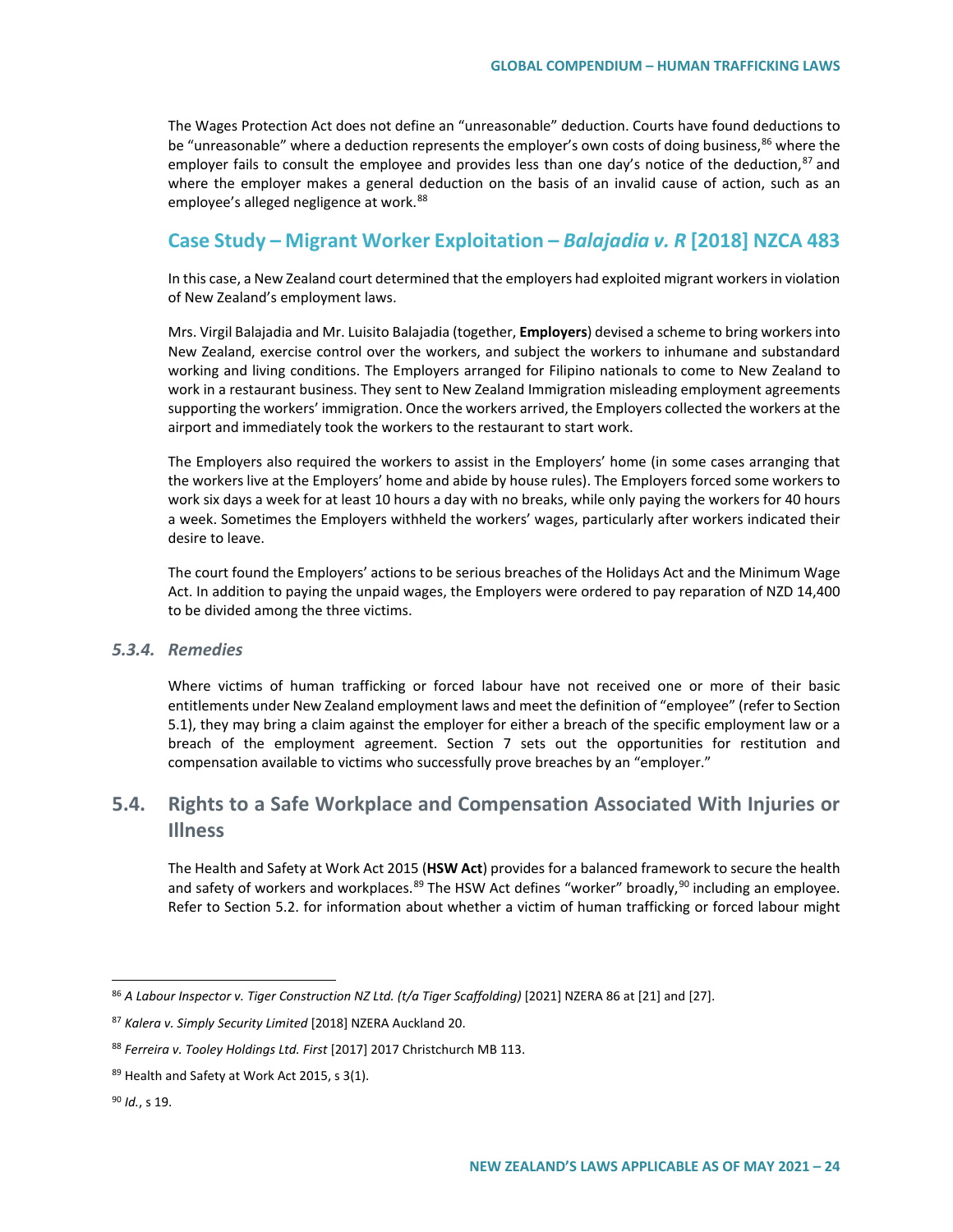meet the definition of an "employee" and enjoy the protection of this legislation. "Workplace" is also broadly defined as:<sup>[91](#page-24-0)</sup>

- a place where work is being carried out, or is customarily carried out, for a business or undertaking; and
- includes any place where a worker goes, or is likely to be, while at work.

A central purpose of the HSW Act is to protect workers and other persons against harm to their health, safety, and welfare by eliminating or minimising risks arising from work.<sup>[92](#page-24-1)</sup> This principle filters throughout the HSW Act by requiring employers to give the highest level of protection to an employee's health, safety, and welfare from workplace hazards and risks.<sup>[93](#page-24-2)</sup>

Injuries arising from the workplace fall within New Zealand's government-run accident compensation scheme. Refer to Section 7.2.3. for further details.

# **5.5. Access to Justice and Practical Issues Associated With Enforcing Social Legislation**

Victims of forced labour and human trafficking face significant barriers when seeking access to justice. Many victims are unaware of their legal entitlements and how the law applies to their circumstances.<sup>[94](#page-24-3)</sup> Lack of awareness of employment rights is a significant barrier to bringing employment-based claims to the Employment Relations Authority or the courts.<sup>[95](#page-24-4)</sup> The New Zealand Law Society has identified five categories of barriers to access to justice: [96](#page-24-5)

- geographical, as forced labour and exploitation often occur in isolated geographic regions, with limited access to both physical and digital social and legal services;<sup>[97](#page-24-6)</sup>
- cultural and social, as institutional racism and a lack of understanding or appreciation of cultural needs and language inhibit recourse to legal and non-legal services;<sup>[98](#page-24-7)</sup>
- $\bullet$  cost, as accessing legal advice is perceived as a high-cost exercise;  $99$

<span id="page-24-2"></span><sup>93</sup> *Id*., s 3(2).

<span id="page-24-8"></span>99 New Zealand Law Society, "Access to Justice: stocktake of initiatives" (Draft research report, stakeholder consultation, 8 May 2020), 10, 41–45.

<span id="page-24-0"></span> <sup>91</sup> *Id.*, s 20.

<span id="page-24-1"></span><sup>92</sup> *Id*., s 3(1)(a).

<span id="page-24-3"></span><sup>94</sup> New Zealand Law Society, "Access to Justice: stocktake of initiatives" (Draft research report, 8 May 2020), 7.

<span id="page-24-4"></span><sup>95</sup> New Zealand Law Society, "Access to Justice: stocktake of initiatives" (Draft research report, stakeholder consultation, 8 May 2020), 3.

<span id="page-24-5"></span><sup>96</sup> New Zealand Law Society, "Access to Justice: stocktake of initiatives" (Draft research report, stakeholder consultation, 8 May 2020), 10.

<span id="page-24-6"></span><sup>97</sup> New Zealand Law Society, "Access to Justice: stocktake of initiatives" (Draft research report, stakeholder consultation, 8 May 2020), 10, 36–37.

<span id="page-24-7"></span><sup>98</sup> New Zealand Law Society, "Access to Justice: stocktake of initiatives" (Draft research report, stakeholder consultation, 8 May 2020), 10, 38–40.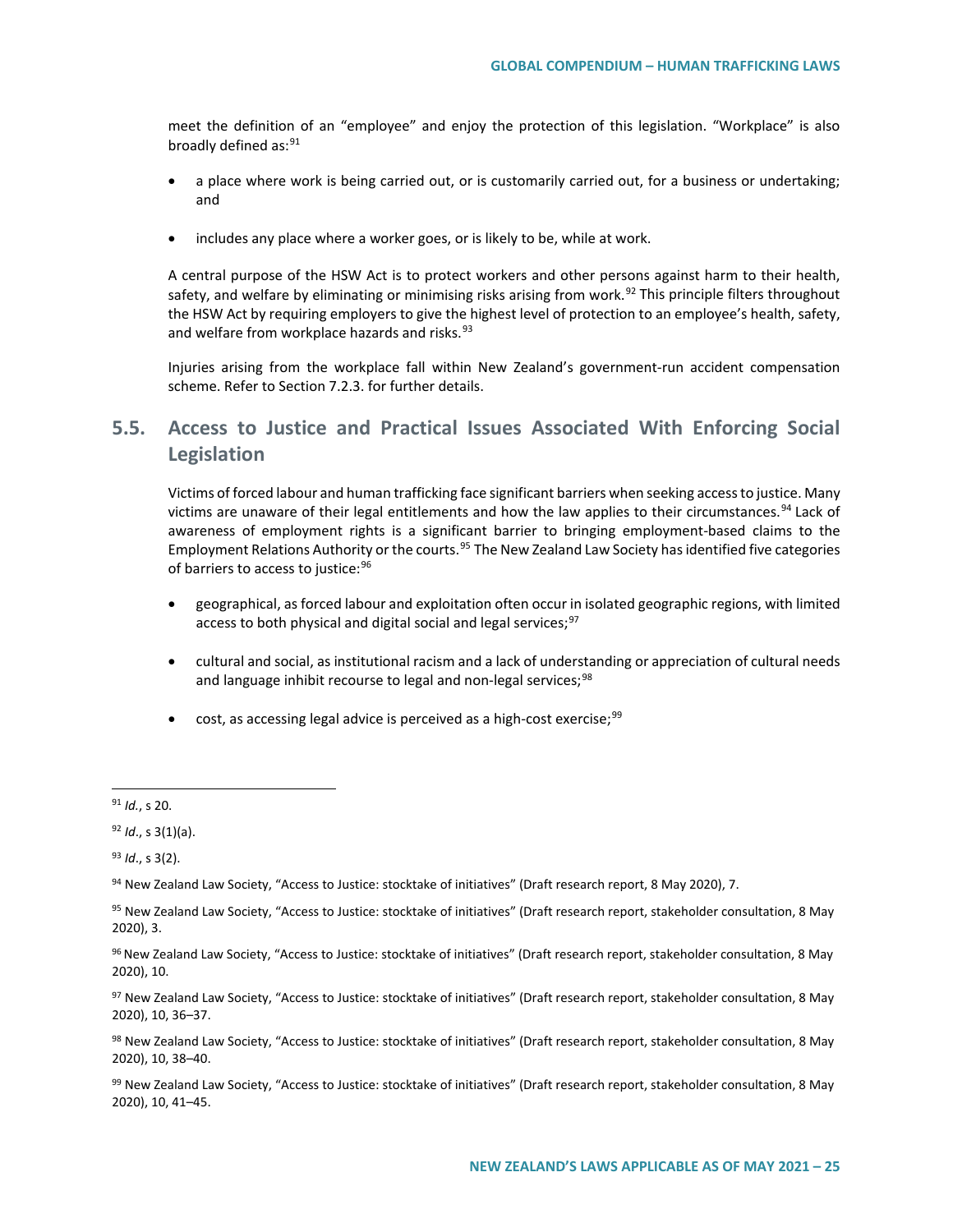- service delivery, as provider shortages in regional and remote areas, resource constraints, and bureaucratic requirements prevent wide-reaching and efficient service delivery, whether through legal aid, community legal services, or government intervention: [100](#page-25-0) and
- information barriers, as inconsistencies in the availability and quality of information create confusion among victims<sup>[101](#page-25-1)</sup> and discourage victims from seeking help.<sup>[102](#page-25-2)</sup>

In response to the Temporary Migrant Worker Exploitation Review, the Government will introduce a dedicated phone line and online reporting system that connects to a specialised migrant exploitation reporting and triaging function. Refer to Section 5.6.3. for further details.

A lack of capacity in the justice system has also contributed to the low enforcement of employment rights.<sup>[103](#page-25-3)</sup> In January 2020, the Government signalled an intention to increase the use of the District Court for civil cases by appointing 10 new District Court Judges.<sup>[104](#page-25-4)</sup> Changes to the District Court rules and procedures are expected to make the system accessible and cost-effective.

Fear of deportation is a major hurdle to overcome for victims of forced labour and human trafficking before seeking access to justice. In response to the Temporary Migrant Worker Exploitation Review, the Government will introduce a new visa for exploited migrants to enable them to lawfully stay and work in New Zealand (refer to Section 5.6.3. for further detail).<sup>[105](#page-25-5)</sup> It is hoped that this visa will encourage migrants to leave abusive employment situations early (without adversely affecting the status of their visas) and increase the rate of reporting exploitative employers.  $106$ 

# **5.6. Interaction Between Employment Law and Migration**

Migration to New Zealand is often for the purpose of employment. The Government estimates there to be 235,000 temporary migrant workers in New Zealand at any one time.<sup>[107](#page-25-7)</sup> The Government also estimates that 20,000 of these migrant workers are being exploited.<sup>[108](#page-25-8)</sup> Migrants are particularly vulnerable to

<span id="page-25-3"></span> $103$  Steph Lambert, "Protecting the vulnerable: an independent review of NZ's laws on trafficking, slavery and exploitation" (Final Report, Justice Acts NZ, August 2014), 13.

<span id="page-25-4"></span><sup>104</sup> The New Zealand Government, "21 new judges boost diversity, improve access to justice" (Web page, 21 January 2020), available at[: https://www.beehive.govt.nz/release/21-new-judges-boost-diversity-improve-access-justice.](https://www.beehive.govt.nz/release/21-new-judges-boost-diversity-improve-access-justice)

<span id="page-25-5"></span> $105$  Steph Lambert, "Protecting the vulnerable: an independent review of NZ's laws on trafficking, slavery and exploitation" (Final Report, Justice Acts NZ, August 2014), 28.

<span id="page-25-6"></span><sup>106</sup> Ministry of Business, Innovation and Employment, "Temporary Migrant Worker Exploitation Review – Final Proposals" (2020) at 22, available at[: https://www.mbie.govt.nz/dmsdocument/11801-temporary-migrant-worker-exploitation-review](https://www.mbie.govt.nz/dmsdocument/11801-temporary-migrant-worker-exploitation-review-final-proposals-proactiverelease-pdf)[final-proposals-proactiverelease-pdf](https://www.mbie.govt.nz/dmsdocument/11801-temporary-migrant-worker-exploitation-review-final-proposals-proactiverelease-pdf) and Ministry of Business, Innovation and Employment, "Combatting Modern Forms of Slavery: Plan of Action against Forced Labour, People Trafficking and Slavery" (December 2020), 13.

<span id="page-25-7"></span>107 Ministry of Business, Innovation and Employment, "Temporary Migrant Worker Exploitation Review – Final Proposals" (2020) 2, available at: [https://www.mbie.govt.nz/dmsdocument/11801-temporary-migrant-worker-exploitation-review-final](https://www.mbie.govt.nz/dmsdocument/11801-temporary-migrant-worker-exploitation-review-final-proposals-proactiverelease-pdf)[proposals-proactiverelease-pdf.](https://www.mbie.govt.nz/dmsdocument/11801-temporary-migrant-worker-exploitation-review-final-proposals-proactiverelease-pdf)

<span id="page-25-8"></span><sup>108</sup> *Id.*, page 6.

<span id="page-25-0"></span><sup>100</sup> New Zealand Law Society, "Access to Justice: stocktake of initiatives" (Draft research report, stakeholder consultation, 8 May 2020), 10, 46–47.

<span id="page-25-1"></span><sup>&</sup>lt;sup>101</sup> New Zealand Law Society, "Access to Justice: stocktake of initiatives" (Draft research report, stakeholder consultation, 8 May 2020), 10, 48–49.

<span id="page-25-2"></span><sup>&</sup>lt;sup>102</sup> New Zealand Law Society, "Access to Justice: stocktake of initiatives" (Draft research report, stakeholder consultation, 8 May 2020), 10.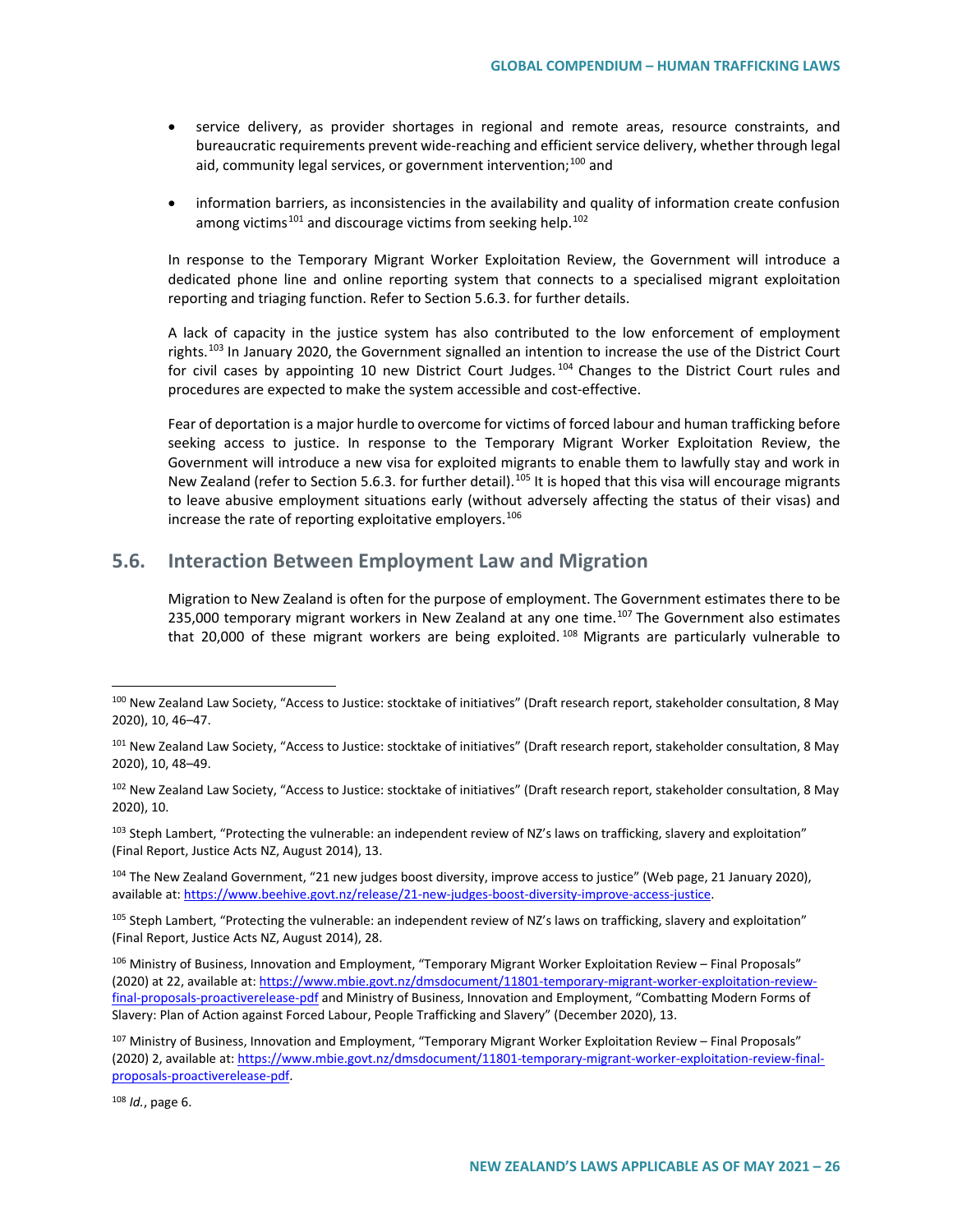exploitation, including breaches of New Zealand's employment standards and unscrupulous conduct under the Immigration Act.<sup>[109](#page-26-0)</sup>

Research arising from the Government's review of Temporary Migrant Worker Exploitation identified that international students, essential skills visa holders, and working holiday makers are more vulnerable to exploitation than other migrant workers. Within these groups, lower-skilled workers from a low-income source country, or workers who have significant debt, are further vulnerable to exploitation.<sup>[110](#page-26-1)</sup> In addition, exploitation is more common in the agriculture, forestry, fishing, and retail industries than in other industries.<sup>[111](#page-26-2)</sup> Migrant workers also are more vulnerable if they do not speak English well or do not know New Zealand's employment laws.<sup>[112](#page-26-3)</sup>

The Government has had difficulty measuring the extent of migrants' exploitation.<sup>[113](#page-26-4)</sup> Despite the limited availability of quality data, it is apparent that the number of complaints by New Zealand-based victims of exploitation is growing.<sup>[114](#page-26-5)</sup> In 2011–2012, Immigration New Zealand received complaints of exploitation involving 31 individuals and businesses, while in 2018–2019, Immigration New Zealand received 390 complaints alleging exploitation.<sup>[115](#page-26-6)</sup> Of the 599 investigations completed by the Labour Inspectorate in 2018–2019, 384 (or 64%) involved one or more migrant workers, and nearly half of these completed investigations involved migrants who were seriously exploited.<sup>[116](#page-26-7)</sup>

## *5.6.1. Employment rights affected where employment is unlawful under migration law*

The Immigration Act sets out a number of immigration fraud offences, including that it is an offence (punishable by a maximum penalty of seven years of imprisonment and a fine of NZD 100,000)<sup>[117](#page-26-8)</sup> to use a false or altered document to support a visa application (for example, a false or altered passport) or provide false or misleading information to support a visa application.<sup>[118](#page-26-9)</sup> Persons who use immigration fraud to become:

- New Zealand residents can be deported; or
- New Zealand citizens can lose their citizenship.<sup>[119](#page-26-10)</sup>

In addition, it is an offence under the Immigration Act for a person to breach visa conditions (including overstaying the visa) as well as an offence for an employer to employ any person who, under the terms of the migrant's visa, is not entitled to work in New Zealand or for that employer. An individual found guilty of breaching visa conditions is liable for deportation.<sup>[120](#page-26-11)</sup> An employer found guilty of employing such a

<span id="page-26-3"></span><sup>112</sup> *Id*., page 2.

<span id="page-26-5"></span><sup>114</sup> *Id*., page 2.

```
115 Id., page 7.
```
<span id="page-26-7"></span><sup>116</sup> *Id.*

- <span id="page-26-9"></span><sup>118</sup> *Id*., s 342.
- <span id="page-26-10"></span><sup>119</sup> *Id*., s 156.

<span id="page-26-11"></span><sup>120</sup> *Id*., s 154.

<span id="page-26-0"></span> <sup>109</sup> *Id.*, page 4.

<span id="page-26-1"></span><sup>110</sup> *Id*., page 5.

<span id="page-26-2"></span><sup>111</sup> *Id*., page 6.

<span id="page-26-4"></span><sup>113</sup> *Id*., page 7.

<span id="page-26-8"></span><sup>117</sup> Immigration Act 2009, s 355(1).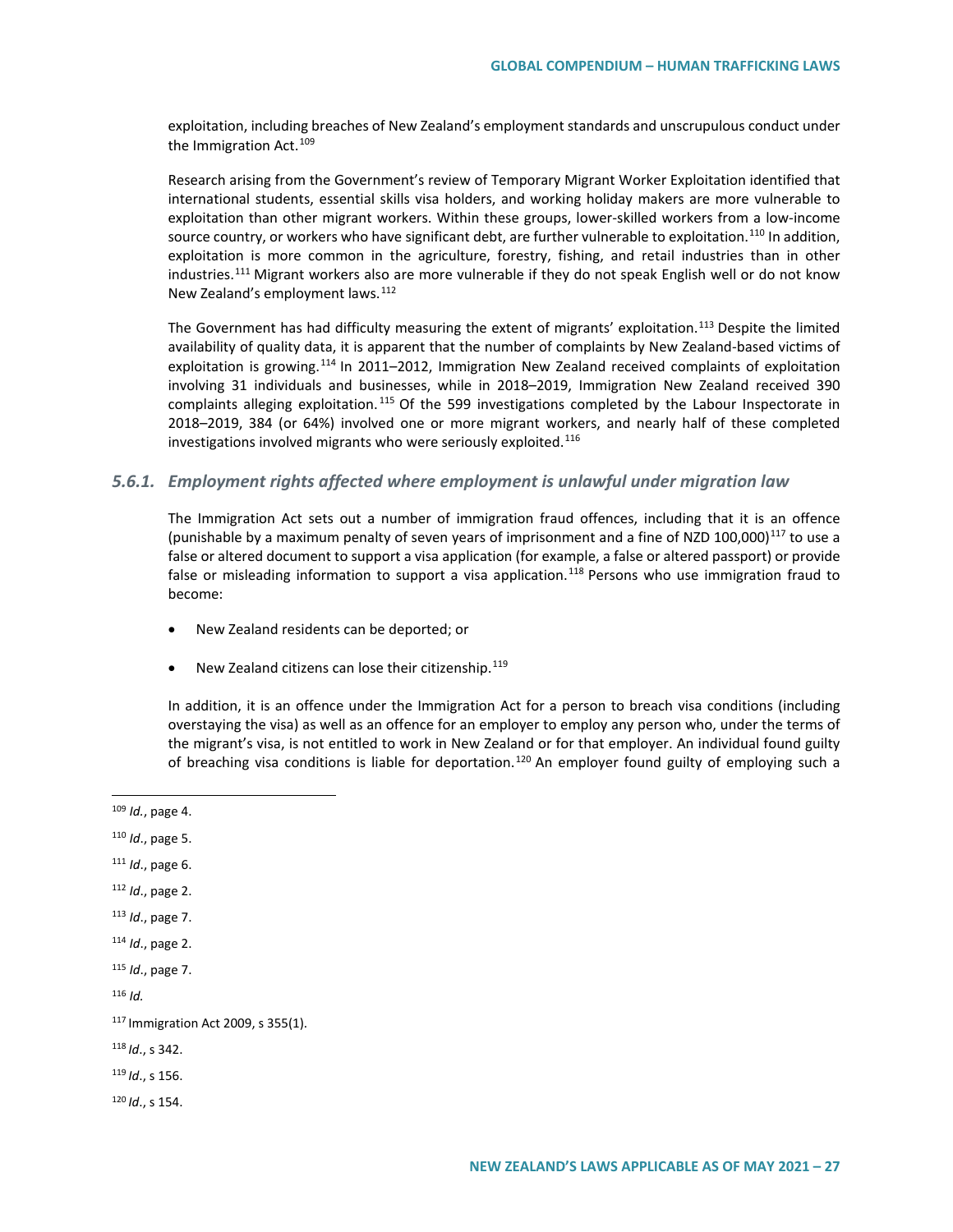person is liable for a NZD 10,000 fine, where the employer did not know of the employee's breach, and a NZD 50,000 fine where the employer knew of the employee's breach.<sup>[121](#page-27-0)</sup>

#### **Passports**

Under the Passports Act 1992, it is an offence (punishable by a maximum penalty of 10 years of imprisonment and a fine of NZD 250,000) $122$  for an individual to:

- forge a New Zealand travel document;
- use, deal with, or act upon, or cause another person to use, deal with, or act upon, a forged or false New Zealand travel document, as if it was genuine;
- possess or control a document that the individual knows, or has reason to suspect, is a forged or false New Zealand travel document;
- sell, hire, lend, give, or otherwise dispose of a document that the person knows, or has reason to suspect, is a forged or false New Zealand travel document to another person; or
- make, use, possess, or dispose of any paper or other material that the person knows is specially provided by the proper authorities for any purpose relating to New Zealand travel documents.<sup>[123](#page-27-2)</sup>

The Immigration Act 2009 (**Immigration Act**) makes it an offence (punishable by a maximum penalty of seven years of imprisonment) for any person to exploit any unlawful employees and temporary workers.<sup>[124](#page-27-3)</sup> The Immigration Act defines "exploitation" to include where an employer, while allowing an unlawful employee or temporary worker to work in the employer's service, is:

- responsible for a serious failure to pay to the employee or worker money payable under the Holidays Act;
- in serious default under the Minimum Wage Act in paying the employee or worker; or
- responsible for a serious contravention of the Wages Protection Act in paying the employee or worker.

The Immigration Act stipulates that, in determining whether a failure, default, or contravention is "serious," the court should consider the amount of money involved, whether the contravention comprises a single instance or a series of instances (and if it comprises a series of instances, how many instances it comprises and the period over which they occurred), whether the contravention was intentional, whether the employer has complied with the statutory record-keeping obligations, and any other relevant matter.

In addition, the Immigration Act also defines "exploitation" to include circumstances where, while allowing an unlawful employee or temporary worker to work in the employer's service, the employer acts with the intention of preventing or hindering the employee or worker from leaving the employer's service, leaving New Zealand, ascertaining or seeking legal entitlements, or disclosing to any person the circumstances of the employee's work for the employer.

<span id="page-27-0"></span> <sup>121</sup> *Id*., s 350.

<span id="page-27-1"></span><sup>122</sup> Passports Act 1992, s 29A(3).

<span id="page-27-2"></span><sup>123</sup> *Id.*, s 29A(1).

<span id="page-27-3"></span><sup>124</sup> Immigration Act 2009, s 351.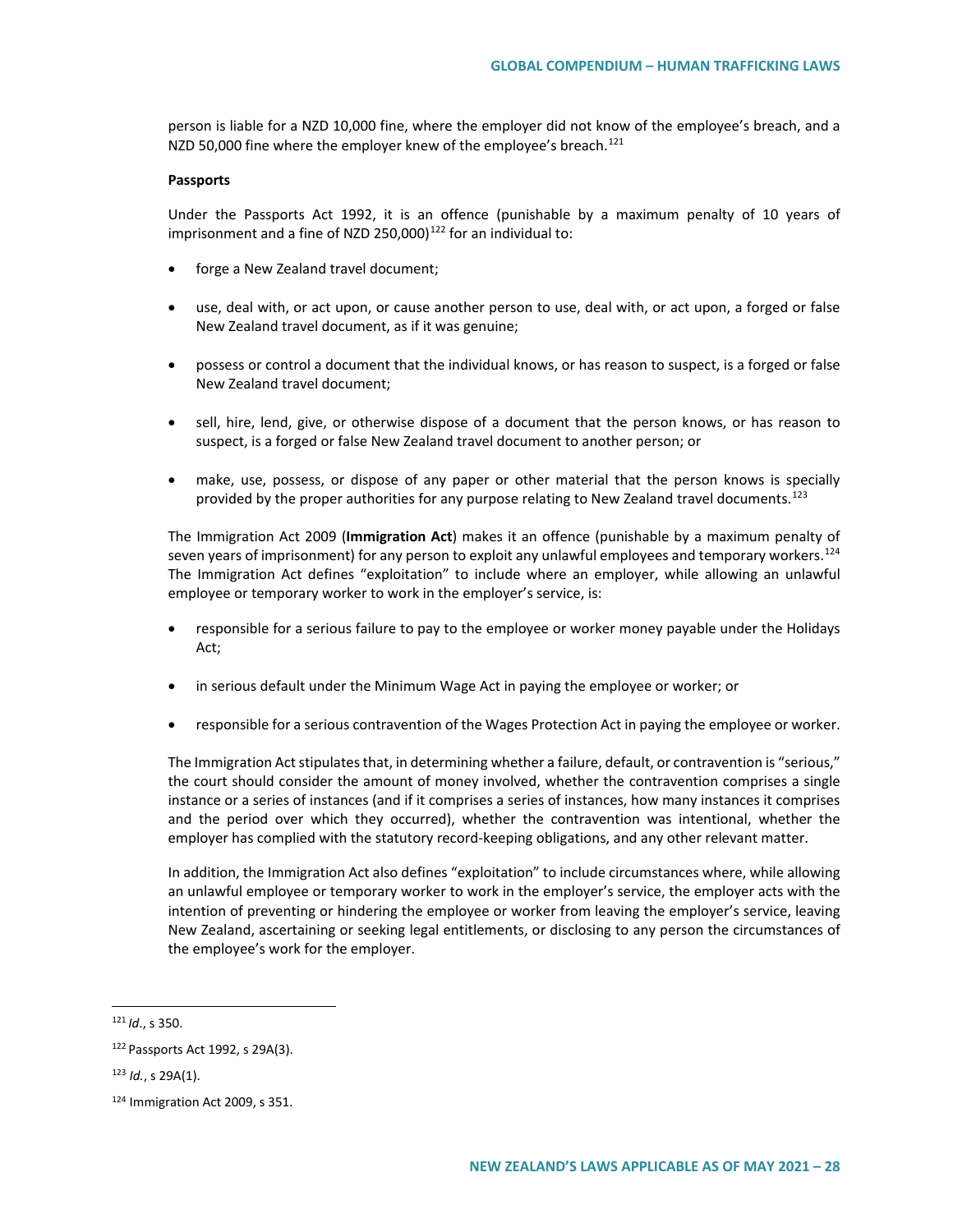The Immigration Act provides a few examples of actions that would be considered to be exploitation:

- taking or retaining possession or control of a person's passport, any other travel or identity document, or travel tickets;
- preventing or hindering a person from having access to a telephone, using a telephone, using a telephone privately, leaving premises, or leaving premises unaccompanied; or
- preventing or hindering a Labour Inspector from entering or having access to any place or premises to which the Inspector is entitled to have access.

#### *5.6.2. Rights/remedies available under applicable migration law and regulations*

The Immigration Act does not provide remedies for victims of breaches of the Act. However, victims may be entitled to compensation under the Victims' Rights Act 2002 (refer to Section 7.3.1.) or for any breach of employment laws (refer to Section 7.2.2.).

#### *5.6.3. Government regulation of the migration industry*

Various government agencies inform migrants of, and enforce compliance with, New Zealand's labour standards.

#### *(a) New Zealand Immigration*

New Zealand Immigration (a government department) promotes migrants' employment rights. New Zealand Immigration's online webpage for migrant workers has:

- general information on migrants' employment rights;
- a guide in 13 different languages detailing the signs of migrant exploitation; and
- advice on what migrant workers can do if exploited. This includes contact information for MBIE's confidential employment advice help-line, the police, and other third-party organisations that may be able to assist migrants.

In addition, New Zealand Immigration automatically sends work and student visa holders welcome emails, containing links to useful information about working and living in New Zealand, including workers' rights and obligations. Targeted emails are also sent to visa holders employed in the dairy, construction, and aged care sectors.<sup>[125](#page-28-0)</sup>

New Zealand requires a license for any person providing immigration advice to individuals wishing to migrate to New Zealand.

#### *(b) MBIE*

Labour Inspectors, on behalf of MBIE, investigate workplaces to monitor and enforce compliance with minimum employment standards and laws, including migration laws. Labour Inspectors also investigate complaints and use targeted investigations and audit programs to find breaches. Labour Inspectors have

<span id="page-28-0"></span> <sup>125</sup> International Labour Organisation, "Country Baseline Under the ILO Declaration Annual Review – New Zealand (2016– 2017)," available at[: https://www.ilo.org/wcmsp5/groups/public/---ed\\_norm/--](https://www.ilo.org/wcmsp5/groups/public/---ed_norm/---declaration/documents/publication/wcms_630482.pdf) [declaration/documents/publication/wcms\\_630482.pdf.](https://www.ilo.org/wcmsp5/groups/public/---ed_norm/---declaration/documents/publication/wcms_630482.pdf)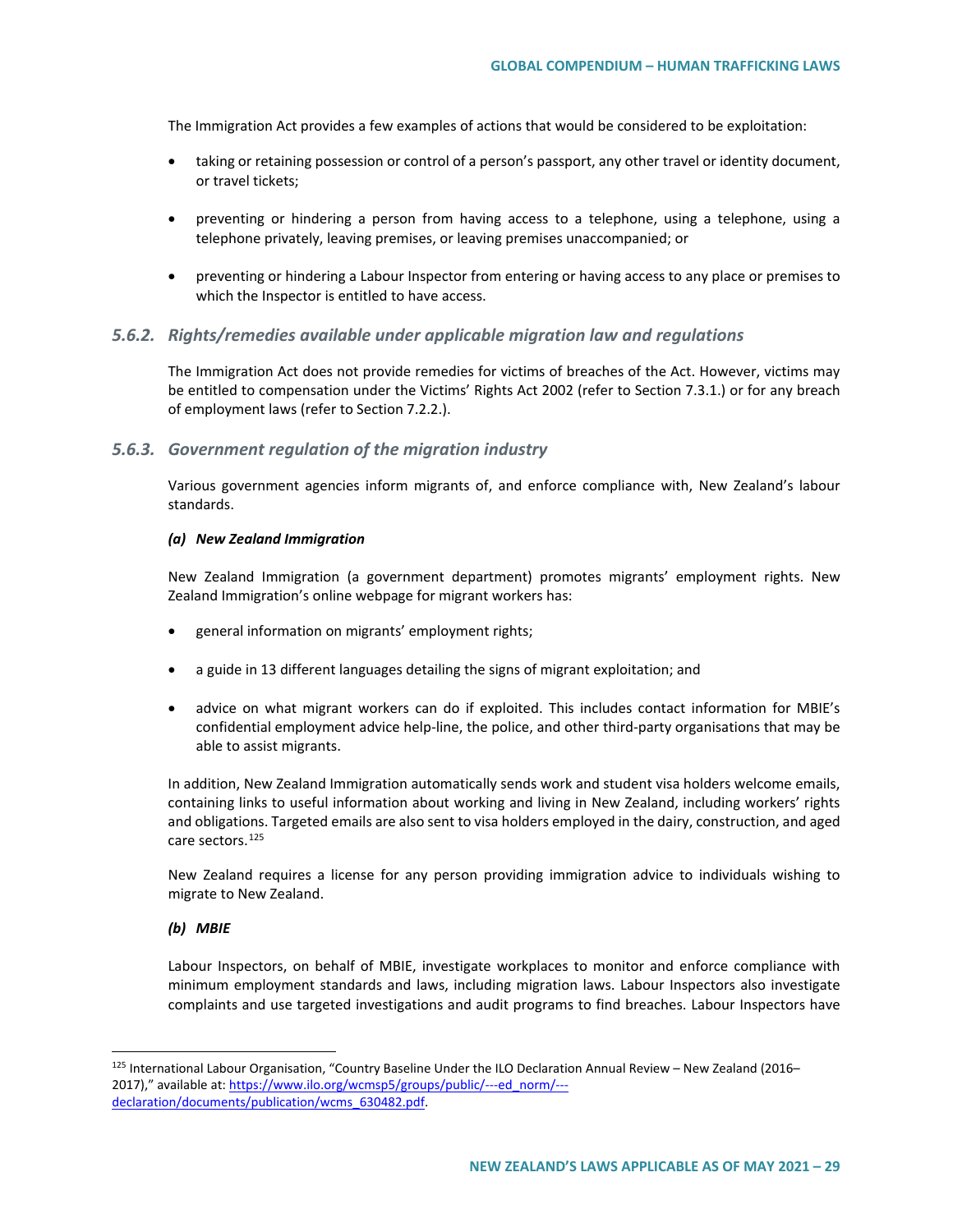broad powers to carry out their investigations and bring enforcement actions, including taking a case to the Employment Relations Authority or the Employment Court.

MBIE also works closely with non-government and community groups to raise awareness of migrant exploitation.

#### *(c) Employment New Zealand*

In July 2020, Employment New Zealand began an information series titled "Ethical and Sustainable Work Practices." The resources focus on employment standards and labour and human rights. It aims to help users understand and apply ethical and sustainable work practices within their organisations and supply chains.

Employment New Zealand has developed a basic e-module in six different languages for employees that highlights their employment rights.

#### **Review of temporary migrant worker exploitation**

In 2019 and 2020, MBIE conducted a review of the exploitation of temporary migrant workers in New Zealand and consulted on changes for the New Zealand Government to undertake to address such exploitation. Some changes require Parliament to pass legislation, while other proposed changes that do not require Parliamentary approval are expected during 2021.<sup>[126](#page-29-0)</sup>

The first category of proposed changes focuses on preventing the occurrence of workplace (and other) conditions that might enable temporary migrant worker exploitation. The changes will introduce a duty on third parties with significant control or influence over an employer to take reasonable steps to prevent a breach of employment standards, require franchisees to meet higher accreditation standards under the employer-assisted visa gateway system, and disqualify people convicted of migrant exploitation and people trafficking from managing or directing a company.<sup>[127](#page-29-1)</sup>

The second category of changes focuses on protecting temporary migrant workers and enabling them to leave exploitative employment. The Government plans to establish a dedicated migrant exploitation phone line and online reporting mechanism, establish a specialised migrant worker reporting and triaging function to deal with exploitation, and create a new visa to enable temporary migrant workers to leave exploitative employment situations without losing their right to live and work in New Zealand.<sup>[128](#page-29-2)</sup>

The third category of changes focuses on enforcing immigration and employment laws through the introduction of a fit-for-purpose offence and penalty regime to deter employer non-compliance. The Government will establish three new immigration infringement offences targeting non-compliant employer behaviour, allow the Labour Inspectorate to issue an infringement notice where employers fail to provide requested documents within a reasonable time, expand the list of those employers that are prohibited from supporting visa applications for migrant workers to cover those with existing Immigration Act offences,

<span id="page-29-0"></span><sup>126</sup> Ministry of Business, Innovation and Employment, "Temporary Migrant Worker Exploitation Review - Summary of Changes" (2020, available at[: https://www.mbie.govt.nz/assets/temporary-migrant-worker-exploitation-review-summary-of-changes.pdf](https://www.mbie.govt.nz/assets/temporary-migrant-worker-exploitation-review-summary-of-changes.pdf) and [https://www.mbie.govt.nz/immigration-and-tourism/immigration/temporary-migrant-worker-exploitation-review/.](https://www.mbie.govt.nz/immigration-and-tourism/immigration/temporary-migrant-worker-exploitation-review/)

<span id="page-29-2"></span><span id="page-29-1"></span><sup>&</sup>lt;sup>127</sup> Ministry of Business, Innovation and Employment, "Temporary Migrant Worker Exploitation Review - Summary of Changes" (2020), available at[: https://www.mbie.govt.nz/assets/temporary-migrant-worker-exploitation-review-summary-of](https://www.mbie.govt.nz/assets/temporary-migrant-worker-exploitation-review-summary-of-changes.pdf)[changes.pdf.](https://www.mbie.govt.nz/assets/temporary-migrant-worker-exploitation-review-summary-of-changes.pdf)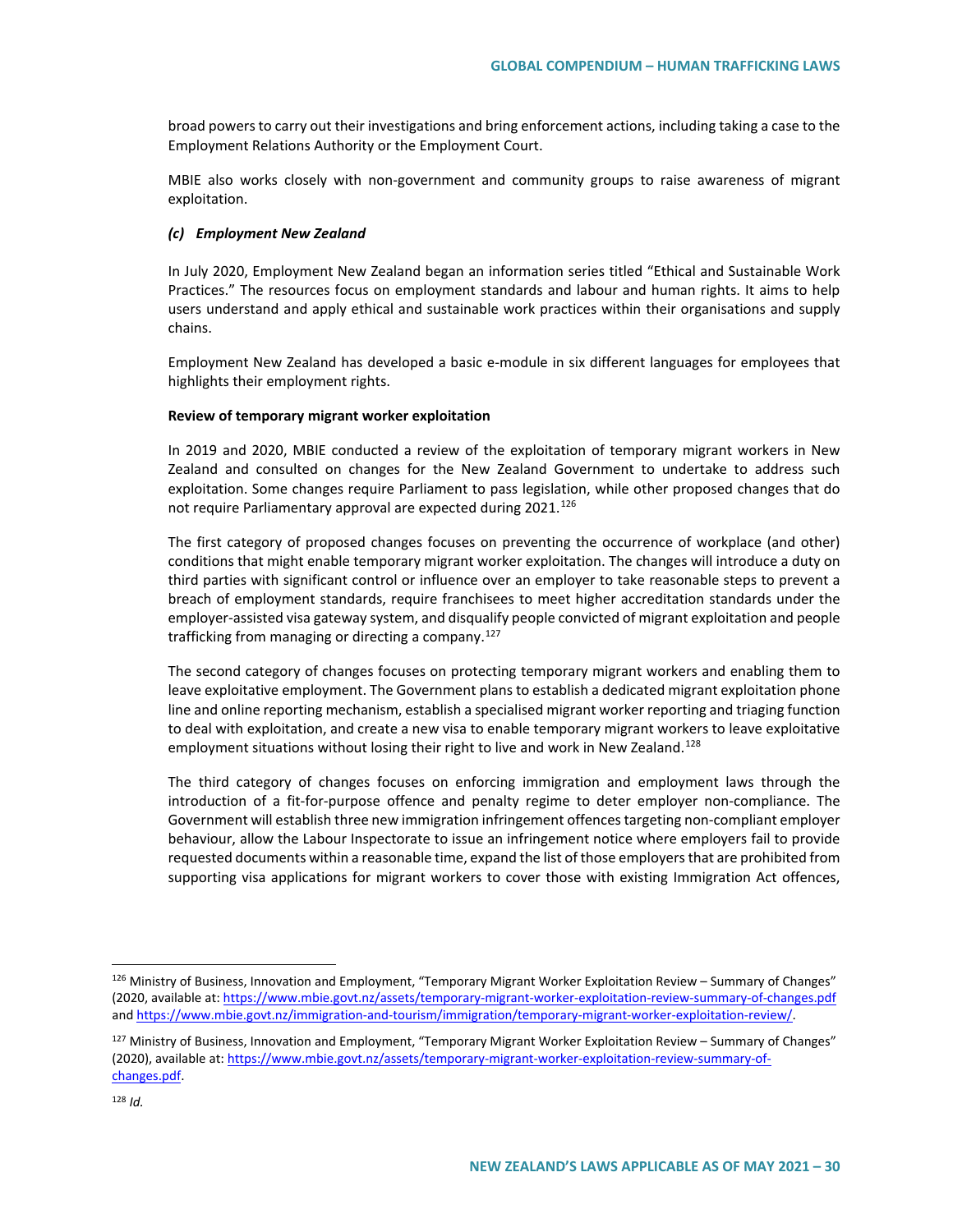ensure employers with serious immigration convictions cannot support applications for migrant workers, and notify impacted migrant workers that their employer has been stood-down.<sup>[129](#page-30-0)</sup>

A new visa category for exploited workers is expected in 2021. The purpose of this additional visa category is to ensure migrants can quickly leave exploitative situations without fear of compromising their immigration status. This change is intended to encourage migrants to report exploitation. This solution responds to findings that exploited migrants are often reluctant to take formal or informal action in cases of exploitation because of concerns that no action would be taken and their visa status would be affected.<sup>[130](#page-30-1)</sup> Immigration New Zealand has a discretionary process to decide whether an exploited migrant should be granted a further visa. However, this process is not often used due to lack of knowledge about the process, a high threshold for a finding of "exploitation," and the requirement for an investigation, which prevents migrants from quickly leaving their exploitative situation and creates an uncertain outcome. The proposal for the new category of visa envisions a more favorable system for migrant workers with work visas:

- Exploited migrants would need to have a current work visa (*i.e*., the new visa would not be available to holders of student or visitor visas, or unlawful migrants).
- The visa would be granted based on a robust upfront credibility assessment undertaken through the new reporting and triaging function to quickly ensure the complaints are genuine.
- Migrants' complicity in the circumstances leading to their exploitation would not disqualify them from obtaining the new visa.
- The visa would be an open work visa of up to six months.
- Partners and dependent children already in New Zealand and holding a visa on the basis of their relationship to the exploited migrant would receive a visa of the same duration.
- Exploited migrants and their families would be exempt from paying immigration fees and levies and would not normally need to supply new police and medical certificates.

Exploited migrants would not be able to apply for consecutive visas under the new policy, but could apply for other types of visas (*e.g*., an employer-assisted work visa).

#### **Penalties under applicable migration law and regulations**

Breaches of the Immigration Act's exploitation provisions are not strict liability offences. Rather, the offender must know that the relevant employee is: $131$ 

- a temporary worker, as the employee holds a temporary entry class visa; or
- an unlawful employee, as the employee is not entitled to do the work in question;

or otherwise be reckless to knowing such fact.

<span id="page-30-0"></span>129 *Id.*

<span id="page-30-1"></span><sup>130</sup> Ministry of Business, Innovation and Employment, "Temporary Migrant Worker Exploitation Review – Final Proposals" (2020), 7, available at[: https://www.mbie.govt.nz/dmsdocument/11801-temporary-migrant-worker-exploitation-review-final](https://www.mbie.govt.nz/dmsdocument/11801-temporary-migrant-worker-exploitation-review-final-proposals-proactiverelease-pdf)[proposals-proactiverelease-pdf.](https://www.mbie.govt.nz/dmsdocument/11801-temporary-migrant-worker-exploitation-review-final-proposals-proactiverelease-pdf)

<span id="page-30-2"></span><sup>131</sup> *Id*., s 357.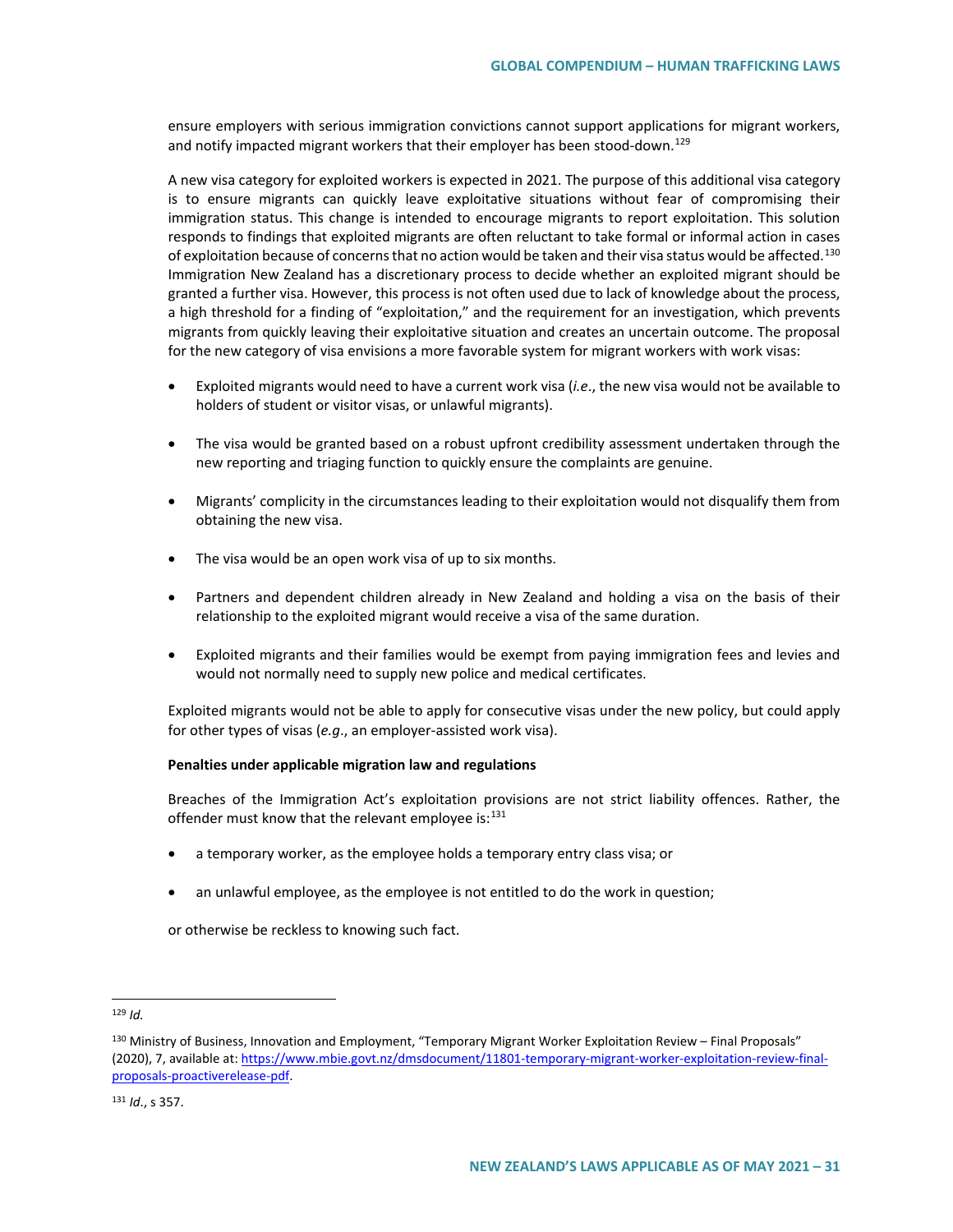Employers that are found to have actual knowledge of such circumstances are liable for imprisonment for a maximum term of seven years and a maximum fine of NZD 100,000.<sup>[132](#page-31-0)</sup> Employers that are found to be reckless as to their employees' circumstances are liable for imprisonment for a maximum term of five years and a maximum fine of NZD 100,000. $^{133}$  $^{133}$  $^{133}$  Employers who breach employment standards are prohibited from recruiting migrant workers for six to 24 months.

# **5.7. Employment Laws and Child Labor**

Child labour is loosely regulated in New Zealand. There is no minimum age at which children are allowed to enter the work force, and no minimum wage for employees under the age of 16.<sup>134</sup>

However, some protections limit the hours and types of work that children can do:<sup>[135](#page-31-3)</sup>

- children under the age of 16 years must not work between the hours of 10 pm on any day and 6 am on the next day; $^{136}$  $^{136}$  $^{136}$
- certain restrictions on using tractors or other heavy vehicles apply to employees under 15 years old; and
- age restrictions apply to certain kinds of work, and some industries require a minimum age.

## **5.8. Regulation of Fisheries in New Zealand**

#### *5.8.1. Overview*

The commercial fishing industry plays a significant role in New Zealand's economy. As of March 2016, fish were New Zealand's fifth largest export, accounting for 3.2% of total exports.<sup>[137](#page-31-5)</sup>

## *5.8.2. Fisheries legislation*

The fisheries sector has come under international scrutiny for the prevalence of worker exploitation. A number of the fishing industry's structural features have contributed to high rates of exploitation, including that workers are often situated in remote locations for long periods of time. New Zealand's exclusive

<span id="page-31-3"></span><sup>135</sup> *Id.*

<span id="page-31-4"></span><sup>136</sup> *Id.*

<span id="page-31-0"></span> <sup>132</sup> *Id*., s 357(3).

<span id="page-31-1"></span><sup>133</sup> *Id*., s 357(4).

<span id="page-31-2"></span><sup>134</sup> Employment New Zealand, "Young Employees" (Web page, 23 February 2021) available at: [https://www.employment.govt.nz/starting-employment/rights-and-responsibilities/young-employees/.](https://www.employment.govt.nz/starting-employment/rights-and-responsibilities/young-employees/)

<span id="page-31-5"></span><sup>137</sup> Julian Williams, Fiona Stokes, Hugh Dixon, and Konrad Hurren, "The economic contribution of commercial fishing to the New Zealand economy" (BERL, August 2017), available at:

[https://www.seafood.co.nz/fileadmin/Media/BERL\\_report/BERL\\_Report\\_August\\_2017.pdf.](https://www.seafood.co.nz/fileadmin/Media/BERL_report/BERL_Report_August_2017.pdf)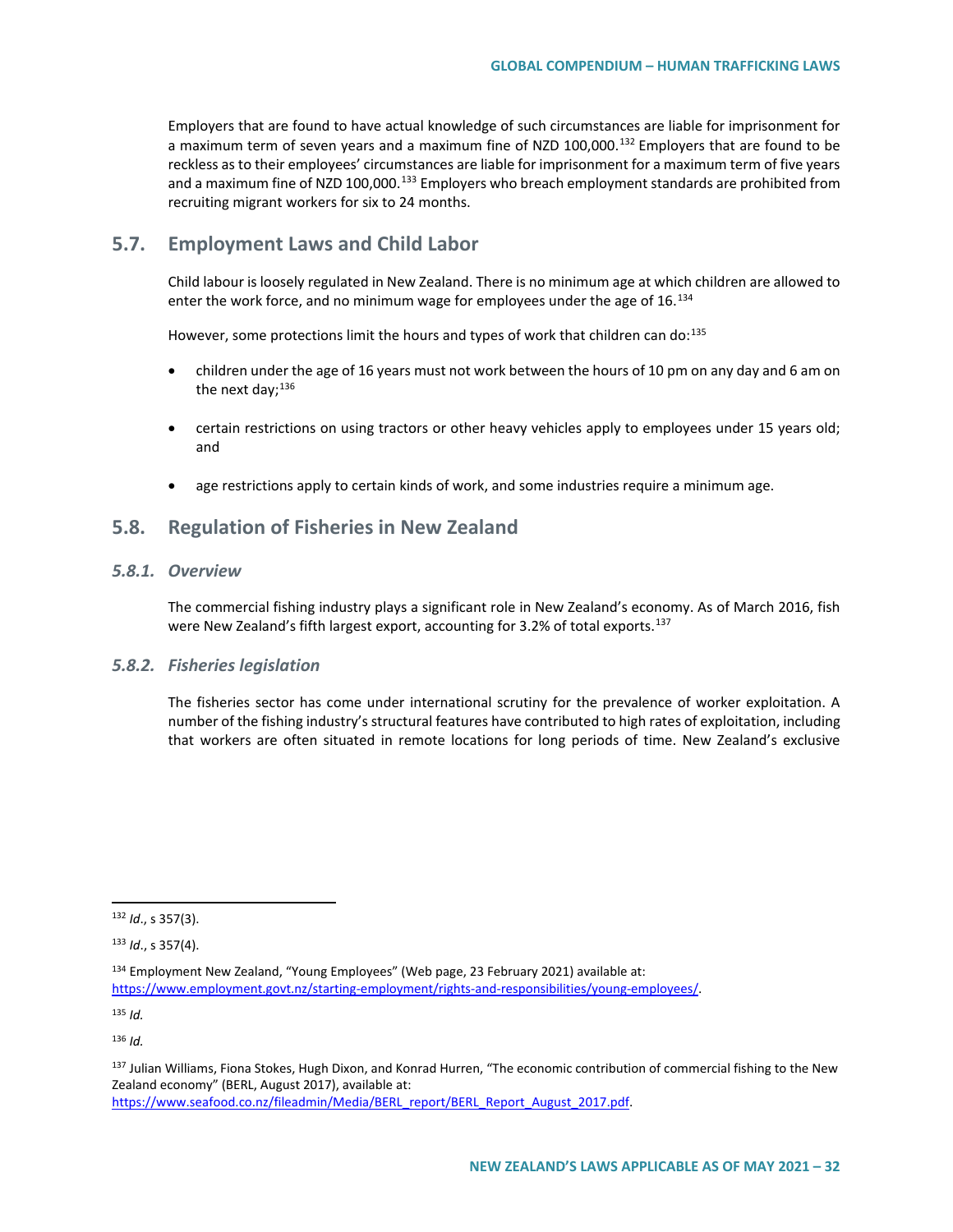economic zone waters (**EEZ**) were historically the background to cases of worker exploitation on fishery vessels.<sup>[138](#page-32-0)</sup> These tales of abuse garnered significant media attention in New Zealand.<sup>[139,](#page-32-1)[140](#page-32-2)</sup>

In 2014, New Zealand introduced the Fisheries (Foreign Charter Vessels and Other Matters) Amendment Act 2014, requiring all foreign-owned fishing vessels operating in New Zealand's EEZ to be re-flagged as New Zealand vessels, regardless of the country in which they are registered. Such re-flagging is required for the duration of a vessel's fishing in New Zealand's EEZ. The effect of this re-flagging means that ships, and their workers, are subject to New Zealand law, including its employment and health and safety laws, for the duration of time the vessel is fishing in the EEZ.

As well as complying with New Zealand employment and health and safety laws, employers of foreign crews on fishing vessels in New Zealand waters must:

- provide each crew member with a New Zealand bank account so that employers can pay crew members' wages directly to those accounts;
- explain to crew members their rights and obligations under New Zealand immigration and employment laws; and
- provide each crew member with a copy of the *Important information for Foreign Fishing Crews working in New Zealand Waters* guide, in their own language.

In addition, Fisheries New Zealand Observers (**MPI Observers**), who are trained on New Zealand's employment laws, are placed on board foreign-owned commercial fishing vessels to collect information relating to labour and health and safety practices.

#### **Prosecution under the re-flagging laws**

The Labour Inspectorate has prosecuted two owners of fishing vessels fishing in New Zealand's EEZ.

#### *(a) Identifying breaches*

In both cases, MPI Observers identified breaches of New Zealand employment law due to a shortfall in the wages paid to employees on the fishing vessels.

In the Ikeda Suisan Fishing Vessel Case, an MPI Observer was on board the Ikeda Suisan fishing vessel while it operated in New Zealand waters. While on board, the MPI Observer became concerned that the crew

<span id="page-32-0"></span><sup>&</sup>lt;sup>138</sup> Maritime Union of New Zealand, "Plea for help from fishing vessel 'named and shamed' in global abuse report" (Web page, 13 June 2006), available at[: http://www.munz.org.nz/2006/06/13/plea-for-help-from-fishing-vessel-named-and-shamed-in](http://www.munz.org.nz/2006/06/13/plea-for-help-from-fishing-vessel-named-and-shamed-in-global-abuse-report/)[global-abuse-report/](http://www.munz.org.nz/2006/06/13/plea-for-help-from-fishing-vessel-named-and-shamed-in-global-abuse-report/) and Christine Stringer, Glen Simmons, and Daren Coulston, "Not in New Zealand's waters, surely? Labour and human rights abuses aboard foreign fishing vehicles" (New Zealand Asian Institute Working Paper Series, 15 September 2011), available at[: http://docs.business.auckland.ac.nz/Doc/11-01-Not-in-New-Zealand-waters-surely-NZAI-Working-Paper-](http://docs.business.auckland.ac.nz/Doc/11-01-Not-in-New-Zealand-waters-surely-NZAI-Working-Paper-Sept-2011.pdf)[Sept-2011.pdf.](http://docs.business.auckland.ac.nz/Doc/11-01-Not-in-New-Zealand-waters-surely-NZAI-Working-Paper-Sept-2011.pdf)

<span id="page-32-1"></span><sup>&</sup>lt;sup>139</sup> In 2006, crew members of a New Zealand-owned fishing vessel "Sky 75" fled the vessel when it docked in the Port of Timaru in New Zealand. The Burmese crew said they were owed two months' wages, were working on average 20 hours a day (their employment agreement specified eight hours per day), had received no overtime money, had the cost of safety and working equipment deducted from their salaries, and had insufficient and irregular meals. They further claimed that the ship's officers threatened them with abuse and ordered them to work by kicking them with their boots and hitting them with sticks.

<span id="page-32-2"></span><sup>&</sup>lt;sup>140</sup> In August 2010, the South Korean–owned fishing vessel "Oyang 70" (chartered to a New Zealand company) capsized and quickly sank in New Zealand's EEZ, killing six crew members. Oyang 70 had been fishing in New Zealand waters since 2002 under a time charter arrangement. Indonesian, Filipino, Korean, and Chinese nationals comprised the crew. Information obtained from the surviving crew detailed labour and human rights abuses.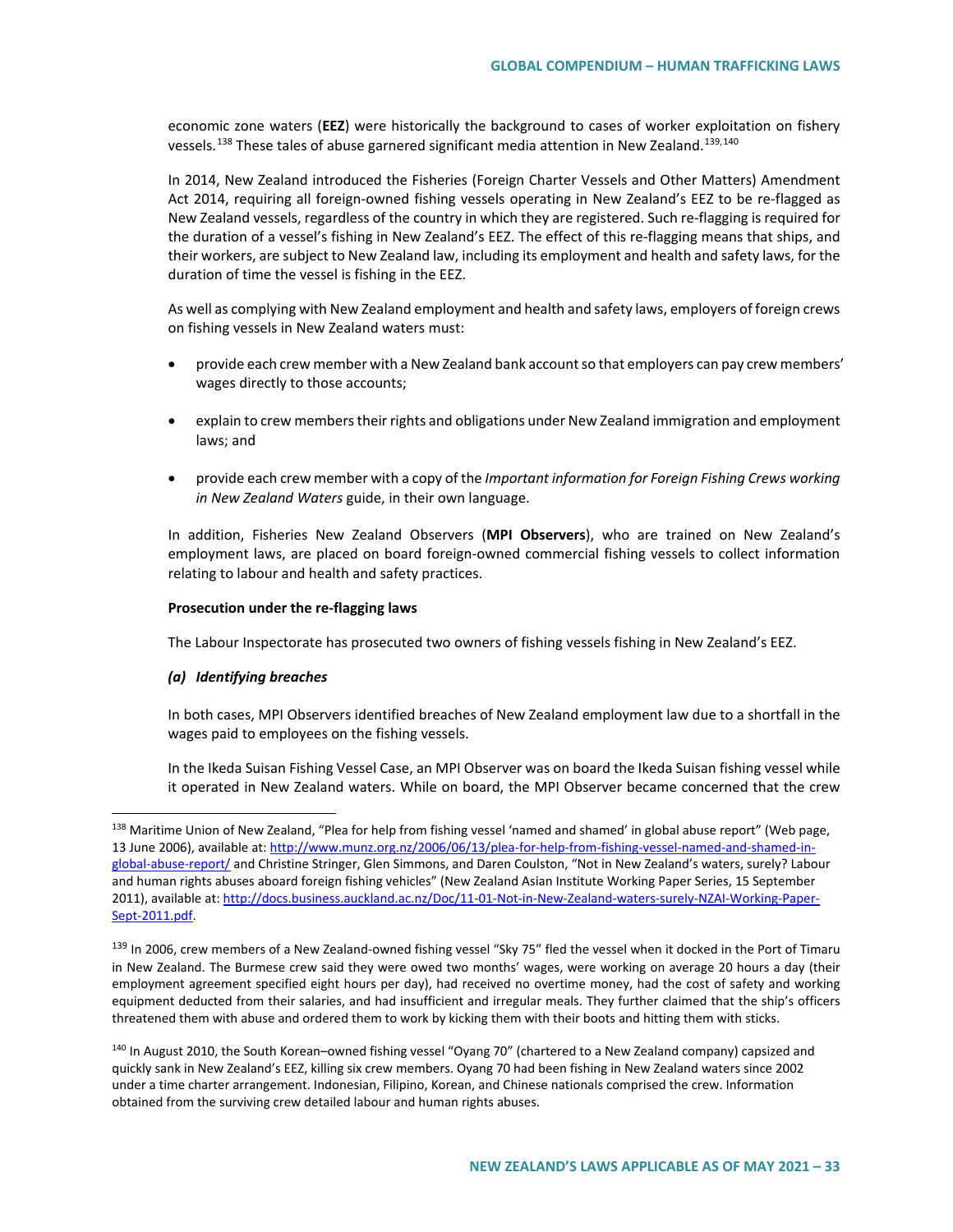was working significantly longer hours than those recorded by Ikeda Suisan. The MPI Observer provided to the Labour Inspectorate a copy of his diary and video footage. The Labour Inspectorate determined the Ikeda Suisan had under-recorded the hours of work by 16 crew members by a total of 5,200 hours over the 50 fishing days in New Zealand EEZ waters. This underpayment totalled NZD 87,100 (or NZD 82,252 after permissible deductions for food had been taken into account).

In the Watarai Fishing Vessel Case, the Labour Inspectorate requested the timesheets, pay slips, and wage and work records relating to the employees of the Watarai fishing vessel during the period the vessel was in New Zealand's EEZ. An MPI Observer also provided information collected while on board the Watarai fishing vessel for two months. The timesheets, pay slips, and wage and work records provided by Watarai did not match the information recorded by the MPI Observer. The court found that Watarai had failed to keep compliant wage and time records pursuant to New Zealand's employment laws, resulting in an underpayment in wages totalling NZD 97,715.87.

#### *(b) Calculating compensation*

To determine the amount of any penalty, the courts apply the four-step criteria set out in *Borsboom v. Preet PVT Ltd.* [2016] NZEmpC 143. These require consideration of the nature and number of breaches, accounting for whether the breaches were against multiple individuals separately or whether one breach affected multiple employees; the severity of breaches, including aggravating and mitigating factors (for example, whether the breaches arose due to negligence as opposed to inadvertence, how easy it was for employees to determine their minimum rights had been breached, and the employer's intention to fish in the New Zealand EEZ in the future); the means and ability of the employer to pay the penalty; and proportionality by reference to penalties imposed in similar cases.

# **6. GOVERNMENT PROCUREMENT RULES**

## **6.1. Overview**

As at October 2019, the New Zealand Government spent approximately NZD 41 billion a year (around 18% of GDP)<sup>[141](#page-33-0)</sup> purchasing a wide range of goods and services from suppliers.<sup>[142](#page-33-1)</sup> The Principles of Government Procurement, the Government Procurement Charter, the Government Procurement Rules, and other "good practice" guidance govern procurement; some of these touch indirectly on forced labour and human trafficking. While all government agencies are encouraged to follow the government procurement guidelines, a government department, the New Zealand Police, the New Zealand Defence Force, or a Crown entity (subject to a few exceptions) must comply with the Government Procurement Rules whenever a particular procurement is worth more than, or is near to, NZD 100,000 (or more than, or is near to, NZD 9 million in relation to new construction works). The Government also expects certain government agencies to comply with the Government Procurement Rules.

The Government acknowledges that government procurement can make a vital contribution to the wellbeing of New Zealanders; promoting inclusivity, transparency, and sustainability in the procurement process has effects that go beyond the immediate purchase of goods, services, and works for government. Although not explicitly addressed in its procurement policies, the Government could use its procurement

<span id="page-33-0"></span> <sup>141</sup> Simpson Grierson, "New Government Procurement Rules Announced (4th edition)" (Web page, 19 June 2019), available at: [https://www.simpsongrierson.com/articles/2019/new-government-procurement-rules-announced-4th-edition.](https://www.simpsongrierson.com/articles/2019/new-government-procurement-rules-announced-4th-edition)

<span id="page-33-1"></span><sup>&</sup>lt;sup>142</sup> New Zealand Government, "Government Procurement Rules – Rules for sustainable and inclusive procurement" (published June 2019, in force 1 October 2019), 13.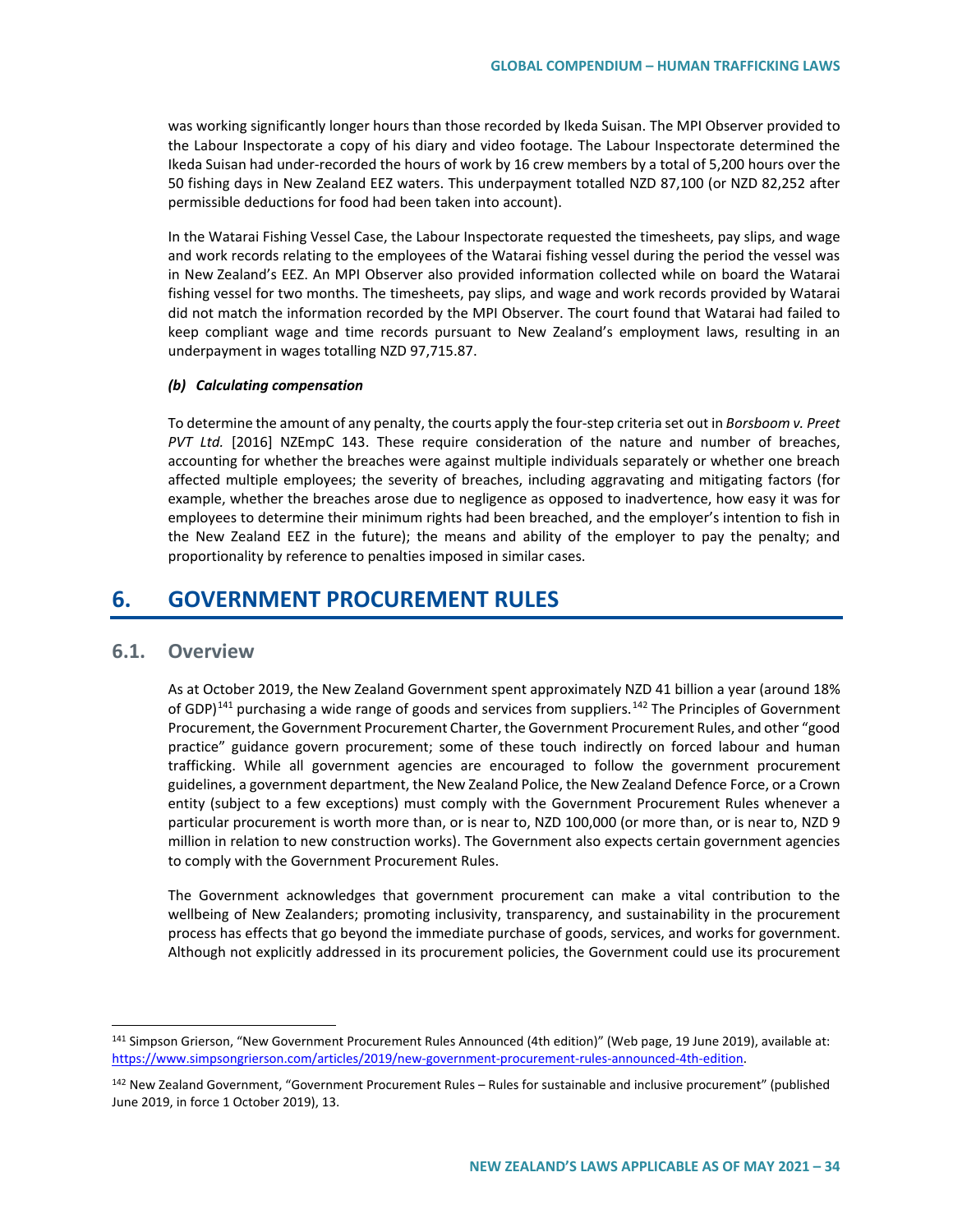rules to shift company practices by favouring (and rewarding) those companies that take steps to prevent and address forced labour and human trafficking in their supply chains.

#### **Five principles of government procurement**

At a high level, the principles are: plan and manage for great results, be fair to all suppliers, get the right supplier, get the best deal for everyone, and play by the rules.

Within the "get the right supplier" principle, the Government's guideline requires that suppliers comply with the Government's Supplier Code of Conduct. This code of conduct requires, among other matters, that the supplier comply with employment law and human rights obligations (refer to Section 6.3.).

#### **Government Procurement Charter**

Charters are not legally binding—rather, charters set out the Government's expectations in relation to a particular subject matter. Government agencies are expected to identify their key priorities within the charter and meet as many of the charter expectations as practical. There is not, at this stage, a formal review process to ensure that agencies give due consideration to the expectations set out in the Government Procurement Charter.

The Government Procurement Charter directs government agencies to:

- seek opportunities to include New Zealand businesses;
- undertake initiatives to contribute to a low emissions economy and promote greater environmental responsibility;
- look for new and innovative solutions;
- engage with businesses with good employment practices;
- promote inclusive economic development within New Zealand;
- manage risk appropriately; and
- encourage collaboration for collective impact.

The expectation to engage with businesses having good employment practices encompasses obligations to prevent forced labour and human trafficking. The Government further explains that agencies should ensure that the businesses with which they contract operate with integrity, transparency, and accountability and respect international standards relating to human and labour rights. For businesses operating within New Zealand, government agencies should ensure that businesses comply with all New Zealand employment standards and health and safety requirements. It is unclear the weight that government agencies give to this expectation and the extent to which they evaluate potential suppliers for their compliance with international human and labour rights and, where relevant, New Zealand employment standards and health and safety requirements. The movement in New Zealand towards comprehensive modern slavery legislation may lead to further requirements and expectations for government procurement.

# **6.2. Government Procurement Rules and Action Plan**

The fourth edition of the Government Procurement Rules (**Rules**) was released on 1 October 2019. The Rules aim to support good market engagement, leading to better outcomes for agencies, suppliers, and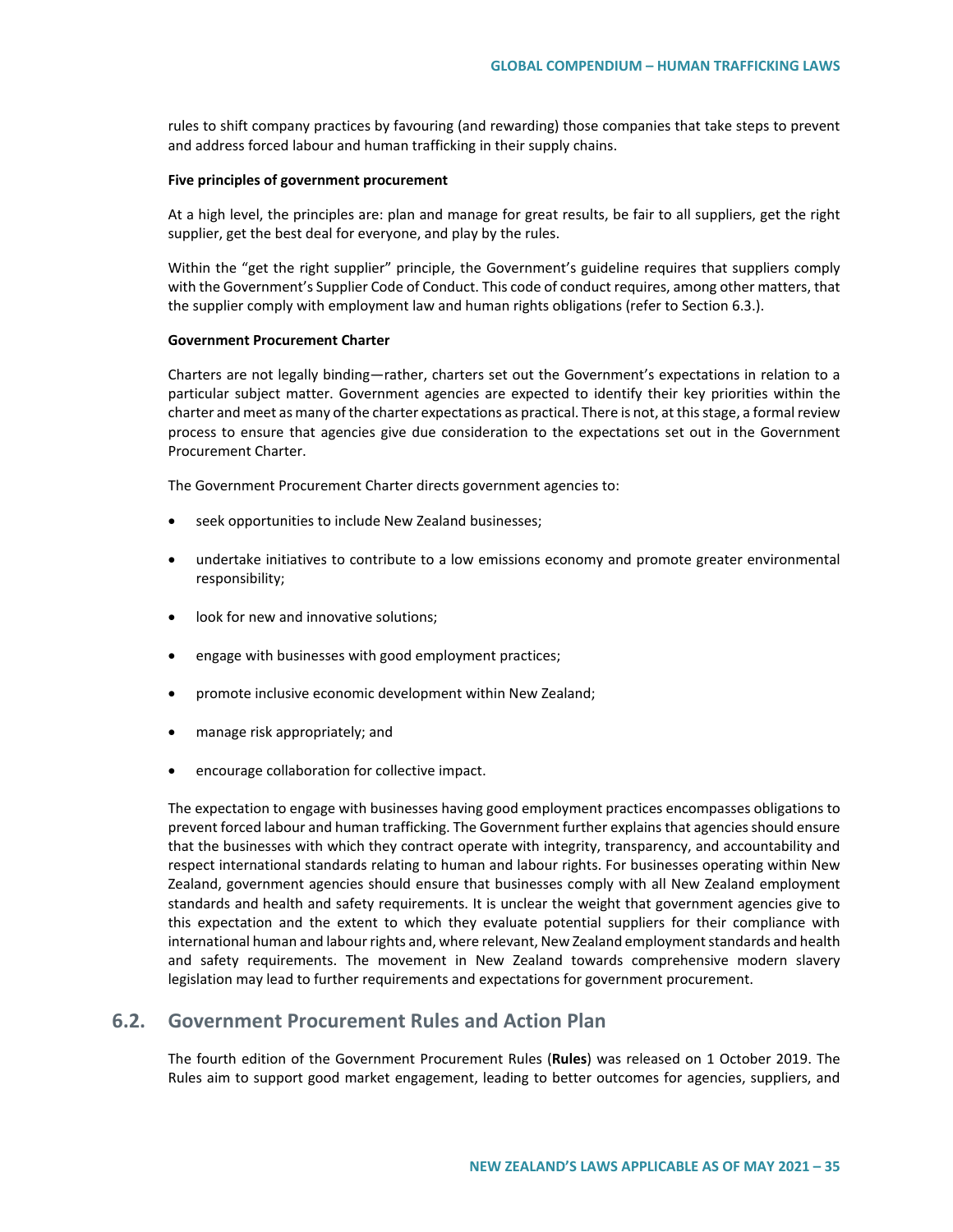taxpayers. The Rules focus mainly on the process of planning the procurement, researching the market, approaching the market, evaluating responses, and negotiating and awarding the contract.

The Rules align with the Government's expectations to leverage procurement to achieve broader outcomes. "Broader outcomes" are the secondary benefits generated by the way a good, service, or worksis produced or delivered. They can be social, environmental, cultural, or economic benefits that will deliver long-term public value. The focus on broader outcomes requires government agencies to consider not only the wholeof-life cost of the procurement, but also the costs and benefits to society, the environment, and the economy, including the societal benefits of preventing forced labour and human trafficking. The priority outcomes of the Rules are to:

- increase New Zealand businesses' access to government procurement;
- increase the size and skill level of the domestic construction sector workforce;
- improve conditions for workers in government contracts; and
- support the transition to a zero net emissions economy and assist the Government in meeting its goal of significant reduction in waste.

Of these priorities, the priority to improve "conditions of workers in government contracts" directly touches on forced labour and human trafficking by:

- encouraging government agencies to engage with businesses having good employment practices, such as integrity, transparency, accountability, and respect for international labour rights standards; and
- requiring agencies to consider and incorporate broader outcomes when purchasing goods, services, or works.

Adequate reporting is crucial for driving change and ensuring accountability, so the Rules require agencies<sup>[143](#page-35-0)</sup> to report to the Government on procurement activity, including the achievement of broader outcomes.<sup>[144](#page-35-1)</sup> In addition, the Rules require each agency to submit a Procurement Capability Index to MBIE each year, setting out that agency's self-assessment of the areas requiring improvement in their procurement capability.

# **6.3. Other "Good Practice" Guidance**

Related to the Government Procurement Principles, Procurement Charter, and the Rules are a number of "good practice" guides for the public sector. One guide focuses on identifying vulnerabilities in the supply chain and recognising when those vulnerabilities could be introduced and exploited.<sup>[145](#page-35-2)</sup>

<span id="page-35-0"></span><sup>&</sup>lt;sup>143</sup> Agencies expected to comply include the School Boards of Trustees, the Reserve Bank of New Zealand, the Agricultural and Marketing Research and Development Trust, the Asia New Zealand Foundation, the Game Animal Council, the Māori Trustee, the National Pacific Radio Trust, the New Zealand Fish and Game Council and Fish and Game Councils, the New Zealand Game Bird Habitat Trust Board, the New Zealand Government Property Corporation, the New Zealand Lottery Grants Board, the Ngai Tahu Ancillary Claims Trust, the Pacific Co-operation Foundation, the Pacific Island Business Development Trust, Reserves Boards, and the Te Ariki trust.

<span id="page-35-1"></span><sup>144</sup> New Zealand Government, "Government Procurement Rules – Rules for sustainable and inclusive procurement" (published June 2019, in force 1 October 2019) 63.

<span id="page-35-2"></span><sup>&</sup>lt;sup>145</sup> New Zealand Government – Protective Security Requirements, "Why supply chain security matters" (Web page, 31 October 2018), available at[: https://protectivesecurity.govt.nz/governance/supply-chain-security/.](https://protectivesecurity.govt.nz/governance/supply-chain-security/)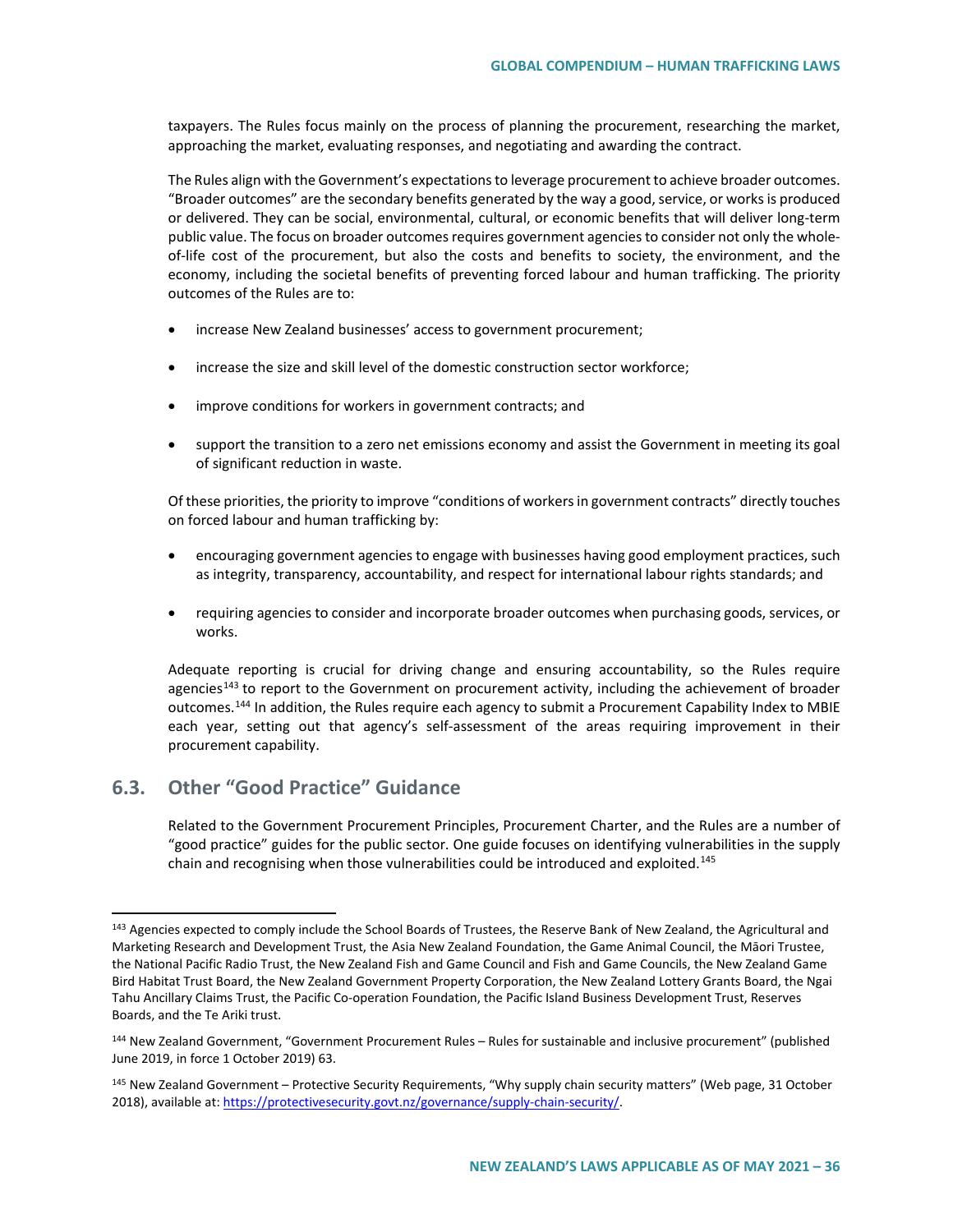A Supplier Code of Conduct also outlines the Government's expectations for its suppliers. The Code of Conduct requires that suppliers:

- behave in an ethical manner;
- adhere to New Zealand's employment standards and international human rights standards;
- comply with New Zealand's health and safety laws;
- establish environmentally responsible business practices; and
- be good corporate citizens and contribute positively to their communities.

The Supplier Code of Conduct confirms that the Government expects its suppliers to adhere to employment and human rights standards in their workplaces and to monitor and address those standards within their supply chains. Relevant standards are established in the international treaties or conventions recognised by New Zealand, such as the United Nations Universal Declaration of Human Rights, the Convention on the Rights of the Child, and International Labour Organization Conventions. In addition, the Government requires suppliers to comply with New Zealand's employment standards and maintain workplaces that are free from unlawful discrimination.

The Government expects its suppliers to adhere to human rights standards within their domestic supply chains, such as eliminating modern slavery. However, the Government acknowledges that some international supply chains can be complex and difficult to monitor, especially for small businesses. Consequently, the Supplier Code of Conduct sets an expectation that suppliers monitor human rights and take reasonable steps to address any breaches that come to their attention in their international supply chains. The Supplier Code of Conduct seeks to set expectations for suppliers to protect human rights while avoiding undue burdens on businesses. This balance arguably departs from the expectations of some governments, such as Australia, and the international modern slavery movement more generally, both of which require entities to actively investigate and rectify modern slavery issues throughout all of their supply chains.

# **7. RESTITUTION AND VICTIM COMPENSATION**

# **7.1. Overview**

New Zealand does not have a national statutory compensation scheme dedicated specifically to victims of forced labour or human trafficking. However, victims of forced labour or human trafficking have rights, and may seek financial compensation and non-financial support, through:

- criminal compensation orders and reparation payments;
- employment compensation orders and reparation payments;
- the state-run accident compensation scheme;
- state-funded compensation; and
- a compensation award through a claim under the law of tort, administered through the court system, government, or non-governmental agencies.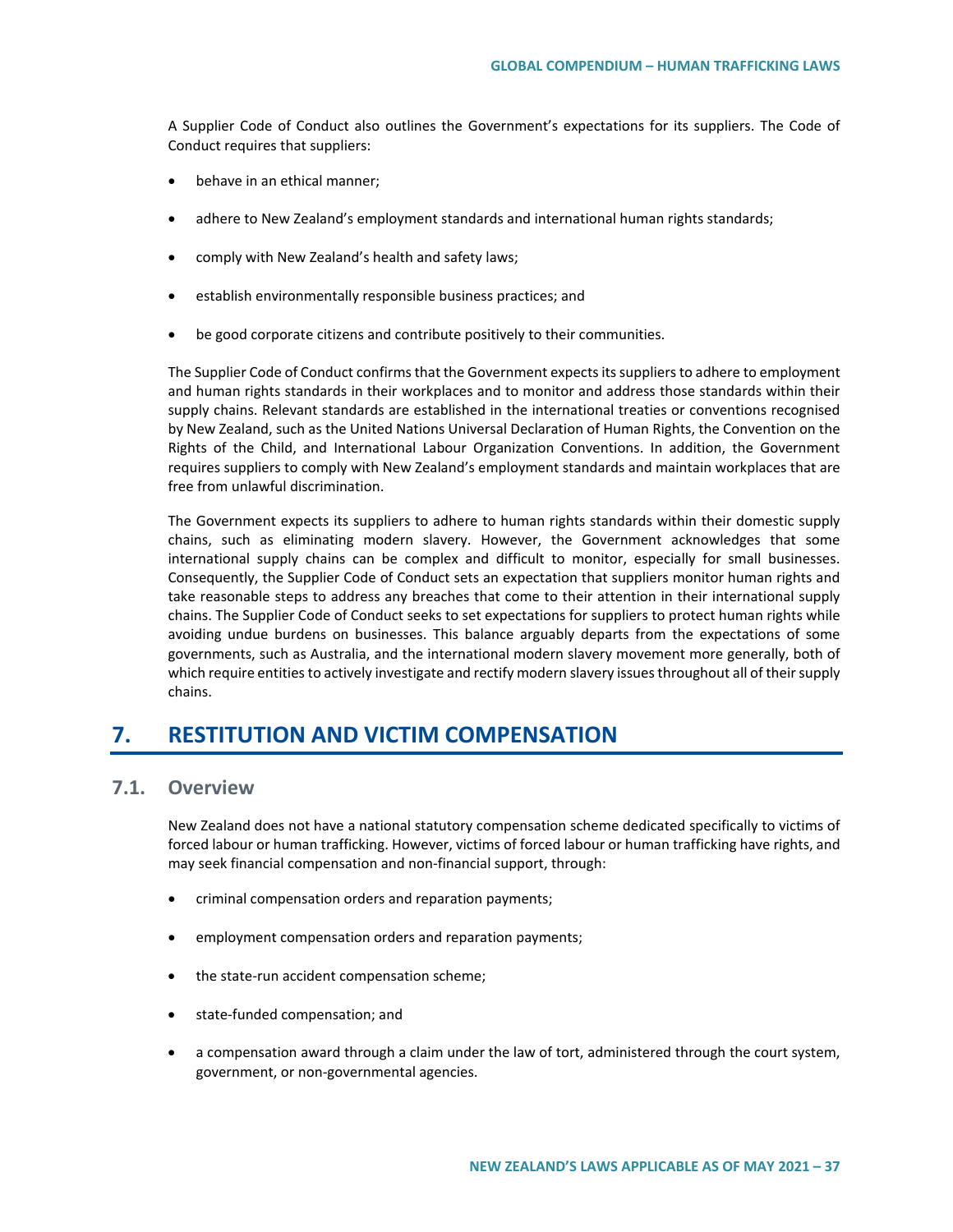The Government will continue to review the support and assistance available to victims of forced labour and human trafficking to ensure it remains fit-for-purpose and responsive to the trauma and effects of these practices on victims.[146](#page-37-0)

# **7.2. Restitution and Reparation Schemes**

### *7.2.1. Crimes Act and Sentencing Act*

New Zealand has a strong statutory presumption in favour of paying reparation to victims of a crime.<sup>[147](#page-37-1)</sup> Under the Sentencing Act 2002 (**Sentencing Act**), the court may impose a sentence of reparation in favour of a victim (any person against whom an offence is committed by another person) $148$  if an offender has, through or by means of an offence of which the offender is convicted, caused the victim to suffer loss of or damage to property, physical or emotional harm, or any consequential loss or damage.<sup>[149](#page-37-3)</sup> The court must determine what amount of reparation is fair and reasonable.<sup>[150](#page-37-4)</sup>

A victim is not entitled to reparation for any consequential loss for emotional or physical harm or for any property loss or damage if a no-fault accident compensation scheme (**ACC Scheme**) has compensated or will compensate a victim. The ACC Scheme is New Zealand's national scheme for rehabilitation and compensation for individuals with injuries. Refer to Section 7.2.3. for further details.<sup>[151](#page-37-5)</sup> In addition, the court must also consider whether the victim has other mechanisms to claim for that loss or damage.<sup>[152](#page-37-6)</sup>

In the Matamata Case, Mr. Matamata was ordered to pay NZD 183,000 in reparations to his 13 victims to partly compensate them for the estimated NZD 300,000 that Mr. Matamata's family gained from his criminal acts.[153](#page-37-7)

### *7.2.2. Employment legislation*

Where an employer fails:

- to provide the holidays and leave required by the Holidays Act, a Labour Inspector or employee may initiate proceedings to recover arrears of holiday and leave pay from the employer;[154](#page-37-8) or
- to pay some or all of an employee's wages or to pay at least the wages required by the Minimum Wage Act, a Labour Inspector or an employee may initiate proceedings to recover the unpaid wages or to "make whole" the payment of wages at less than minimum wage.<sup>[155](#page-37-9)</sup>

<span id="page-37-3"></span><sup>149</sup> *Id*., s 32.

<span id="page-37-5"></span><sup>151</sup> *Id*., s 32(5).

<span id="page-37-6"></span><sup>152</sup> *Id*., s 32(3).

<span id="page-37-0"></span> <sup>146</sup> Ministry of Business, Innovation and Employment, "Combatting Modern Forms of Slavery: Plan of Action against Forced Labour, People Trafficking and Slavery" (December 2020) 15.

<span id="page-37-1"></span><sup>147</sup> Sentencing Act 2002, s 12.

<span id="page-37-2"></span><sup>148</sup> *Id.*, s 4, paragraph (a), definition of "victim."

<span id="page-37-4"></span><sup>150</sup> *Id*., ss 106(3)(a), 108(3)(a), and 110(3)(a).

<span id="page-37-7"></span><sup>153</sup> *R v. Matamata* [2020] NZHC 1829.

<span id="page-37-8"></span><sup>154</sup> Holidays Act 2003, s 77A(1).

<span id="page-37-9"></span><sup>155</sup> Minimum Wage Act 1983, ss 11(1) and 11(2).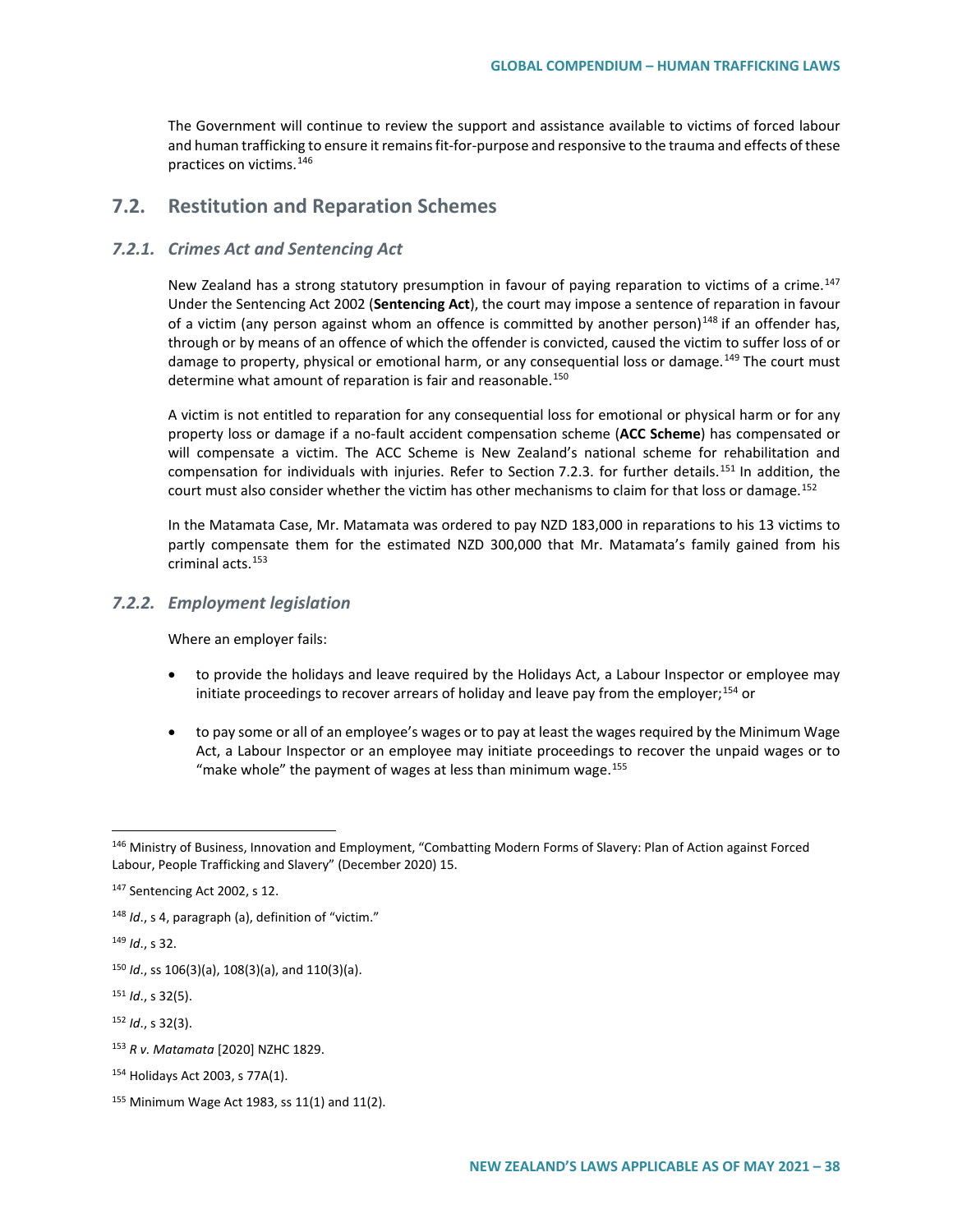### *7.2.3. Accident compensation scheme*

The primary avenue of compensation for physical injuries is the state-funded accident compensation scheme, a no-fault accident compensation scheme (**ACC Scheme**) established under the Accident Compensation Act 2001 (**Accident Compensation Act**). The Accident Compensation Corporation, a government entity, administers the ACC Scheme.

The ACC Scheme governs rehabilitation for personal injuries and the entitlements following personal injuries. It prohibits those who have suffered a personal injury from taking action against an at-fault party, except for exemplary damages. "Personal injury" includes:

- physical injuries arising from an accident or sexual violence;
- work-related injuries or conditions arising from a workplace accident or caused over time by the type of work. The ACC Scheme applies even where the work was undertaken under an illegal contract; and
- mental injuries, including those arising from a physical injury (for example, post-traumatic stress disorder arising from the physical injury) and those arising from sexual offences that are performed in or outside of New Zealand in connection with a person who ordinarily resides in New Zealand when the act is performed. Mental injuries do not include mental injuries arising from forced labour, where the forced labour does not cause a physical injury.

Consequently, the ACC Scheme may compensate victims of forced labour for physical and mental injuries, if the forced labour causes a physical injury, but not if the forced labour causes only mental injuries. The ACC Scheme may compensate a victim of human trafficking for physical and mental injuries if the trafficking causes a physical injury, and for mental injuries caused by a sexual offence.

## **7.3. Statutory Compensation**

## *7.3.1. Victims' Rights Act*

The Victims' Rights Act 2002 (**Victims' Rights Act**) may provide compensation and support to victims of modern slavery and supply chain abuses. The Victims' Rights Act defines "victim" broadly to include:<sup>[156](#page-38-0)</sup>

- a person against whom an offence is committed by another person;
- a person who, through or by means of an offence committed by another person, suffers physical injury, or loss of, or damage to, property;
- a parent or legal guardian of a victim who is a child or a young person, unless that parent or guardian is charged with or is guilty of the offence concerned; and
- a member of the immediate family of a person who, as a result of an offence committed by another person, dies or is incapable, unless that member is charged with or is guilty of the offence concerned.

The Victims' Rights Act will apply to victims of crimes under the Crimes Act and exploited and unlawful or temporary workers.

The rights of recourse under the Victims' Rights Act include:

<span id="page-38-0"></span> <sup>156</sup> Victims' Rights Act 2002, s 4.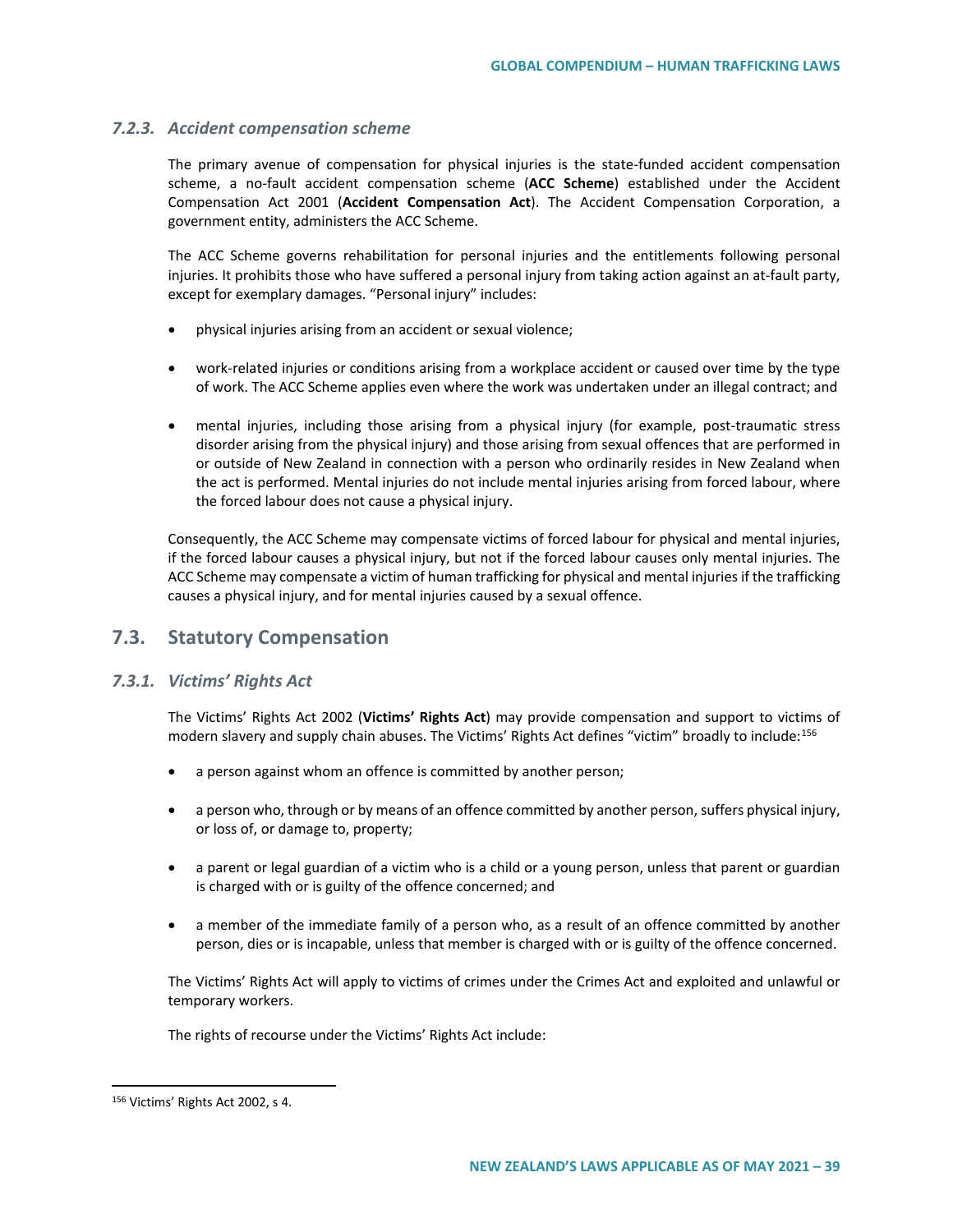- restorative justice meetings, assisting victims dealing with their non-economic harm;
- victim impact statements, assisting the court and the offender to understand the offence's effect on the victim;
- notification and updates on the progress of the offender's case through the courts and sentencing; and
- the right to claim for the victim's unpaid wages.<sup>[157](#page-39-0)</sup>

In 2015, the Ministry of Justice also introduced the Victims' Code of Rights. It explains what victims of crime can expect from government agencies and organisations and the formal complaint procedure.

## *7.3.2. Ministry of Justice*

The Ministry of Justice also provides (through an organisation called Victim Support) financial assistance to victims of serious crimes, such as human trafficking and slavery. The grants available (subject to eligibility criteria) include:

- financial assistance to cover expenses of up to six people for attending court and other hearings and a daily allowance for up to five people to attend high court hearings;
- means-tested last-resort assistance of up to NZD 2,000 to assist with counseling, relocation, and other costs to assist in healing and safety;
- a Crime Scene Grant of up to NZD 2,000 for victims whose home or car is unavailable because it is a crime scene; and
- assistance from ACC to pay for part of any burial, cremation, and funeral costs.

#### *7.3.3. Publicly-funded health and disability services*

Victims and suspected victims of human trafficking offences are eligible for publicly-funded health and disability services. Under this scheme, victims may receive:

- free inpatient and outpatient public hospital services;
- subsidies on prescriptions;
- community support services;
- free and subsidised maternity-related services; and
- residential care.

<span id="page-39-0"></span> <sup>157</sup> *Jane v. Police HC Christchurch* [1988] AP243/87*.*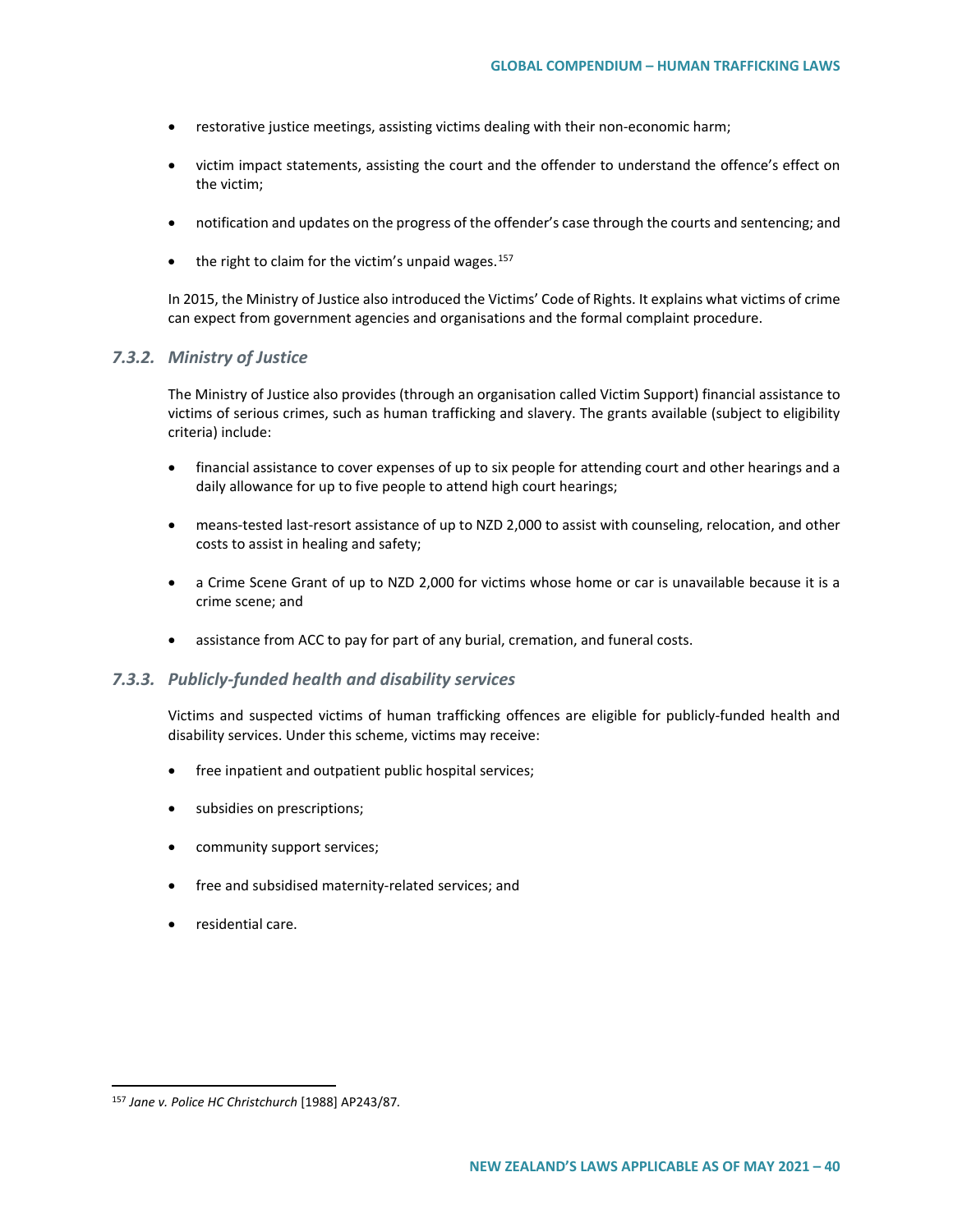# **7.4. Tortious Claims and Remedies**

The ACC Scheme has substantially replaced tort law as the means for compensating personal injuries in New Zealand.<sup>[158](#page-40-0)</sup> Nonetheless, victims can bring civil tort claims against perpetrators of modern slavery where the perpetrator's conduct is a breach of a legal duty. Relevant torts include false imprisonment, deceit, mental injury, battery, and assault. To date, victims have not brought in New Zealand courts any tort action relating to forced labour or human trafficking.

In civil actions, defendants are subject to exemplary damages where their conduct is "truly outrageous." "Outrageous" conduct means "conscious wrongdoing in contumelious disregard of another's rights."

### *7.4.1. Battery and assault*

Perpetrators of almost all forms of modern slavery may be liable in tort for battery or assault. An assault is defined as intentionally creating another person's apprehension of imminent harmful or offensive contact. The tort uses an objective test of "whether a reasonable person in the relevant circumstances would have that fear."<sup>[159](#page-40-1)</sup>

A battery is the act of intentionally applying force to another person without their consent.<sup>[160](#page-40-2)</sup> The test is "whether such physical contact is generally acceptable in the ordinary conduct of everyday life."[161](#page-40-3)

### *7.4.2. False imprisonment*

A claim of false imprisonment requires proof of a "total deprivation of liberty." Case law in other Commonwealth countries (which is highly persuasive in New Zealand courts) defines "liberty" to mean "liberty as the individual presently enjoys and not deprivation of total liberty, namely, liberty which is otherwise wholly unrestricted."<sup>[162](#page-40-4)</sup> The deprivation need not be physical, rather "confinement within [any] defined bounds will satisfy the condition."<sup>[163](#page-40-5)</sup>

**Disclaimer:** The codes, laws, and other information cited in this summary may not contain the most recent versions of such information and provide certain information available as of the month and year cited at the bottom of each page. We make no warranties or guarantees about the accuracy, completeness, or adequacy of the information contained in this summary or the information linked to in this summary. Please check official sources.

This summary should not be construed as legal advice on any specific facts or circumstances. The contents are intended only for general information purposes and may not be quoted or referred to in any other publication or proceeding. The provision of this information does not constitute an attorney-client relationship. Any views set forth

<span id="page-40-0"></span> <sup>158</sup> New Zealand Law Commission, "Compensating Crime Victims" (October 2008) 1.6, available at: [https://www.lawcom.govt.nz/sites/default/files/projectAvailableFormats/NZLC%20IP11.pdf.](https://www.lawcom.govt.nz/sites/default/files/projectAvailableFormats/NZLC%20IP11.pdf)

<span id="page-40-1"></span><sup>159</sup> *T v. H* [1995] 3 NZLR 37 at 51.

<span id="page-40-2"></span><sup>160</sup> *Beals v. Hayward* [1960] NZLR 131 at 141.

<span id="page-40-3"></span><sup>161</sup> *Collins v. Wilcock* [1984] 3 All ER 374; and *Stephen Charles La Roche v. Police* (2006) NZHC BC200661161 at [140].

<span id="page-40-4"></span><sup>162</sup> *R v. Deputy Governor of Parkhurst Prison & Others, Ex parte Hague* [1992] 1 AC 58 at 178.

<span id="page-40-5"></span><sup>163</sup> *Bird v. Jones* (1845) 7 QB 742 at 744.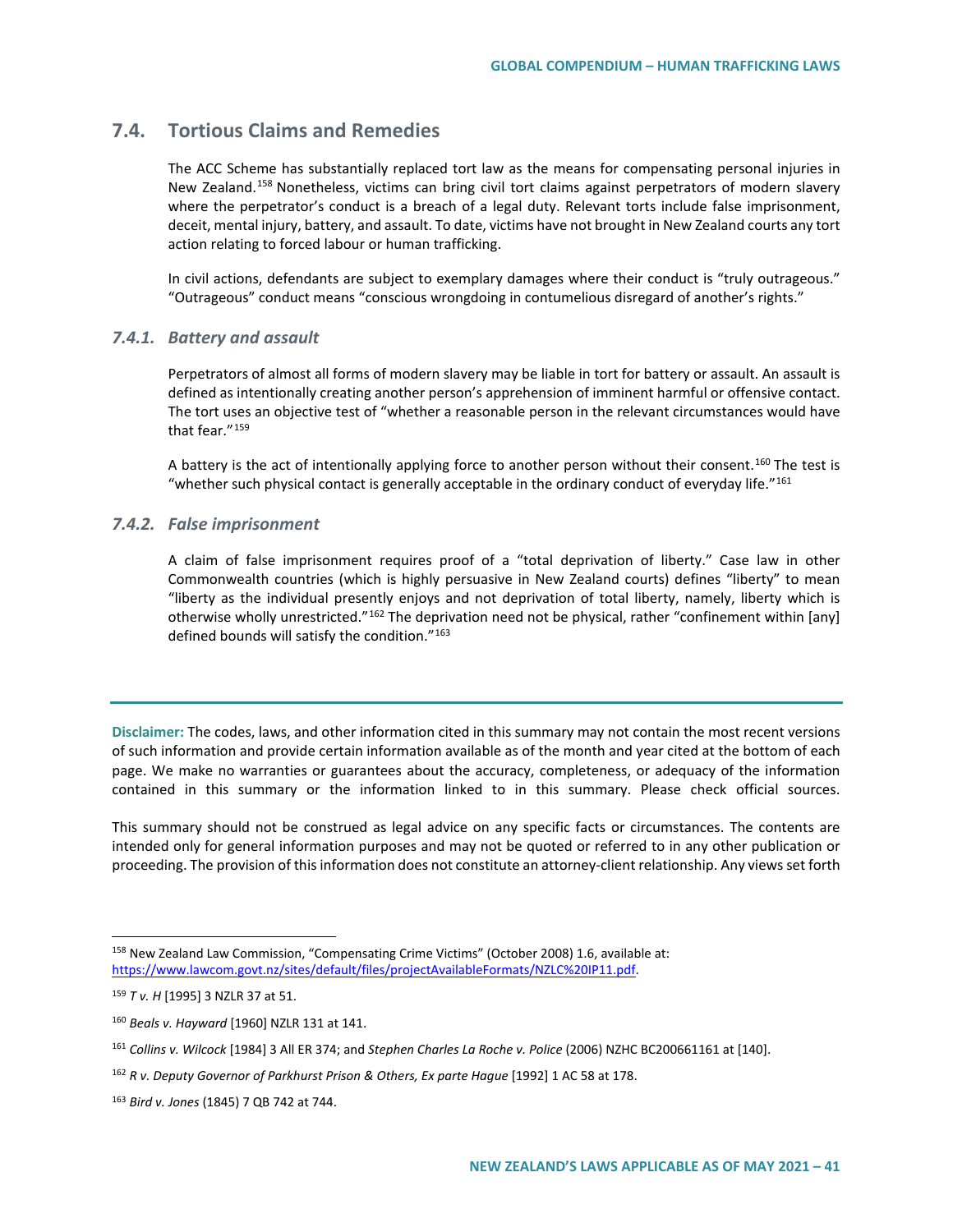herein are the personal views of the authors and do not necessarily reflect those of Rotary International/Rotary Action Group Against Slavery or of any contributing entity.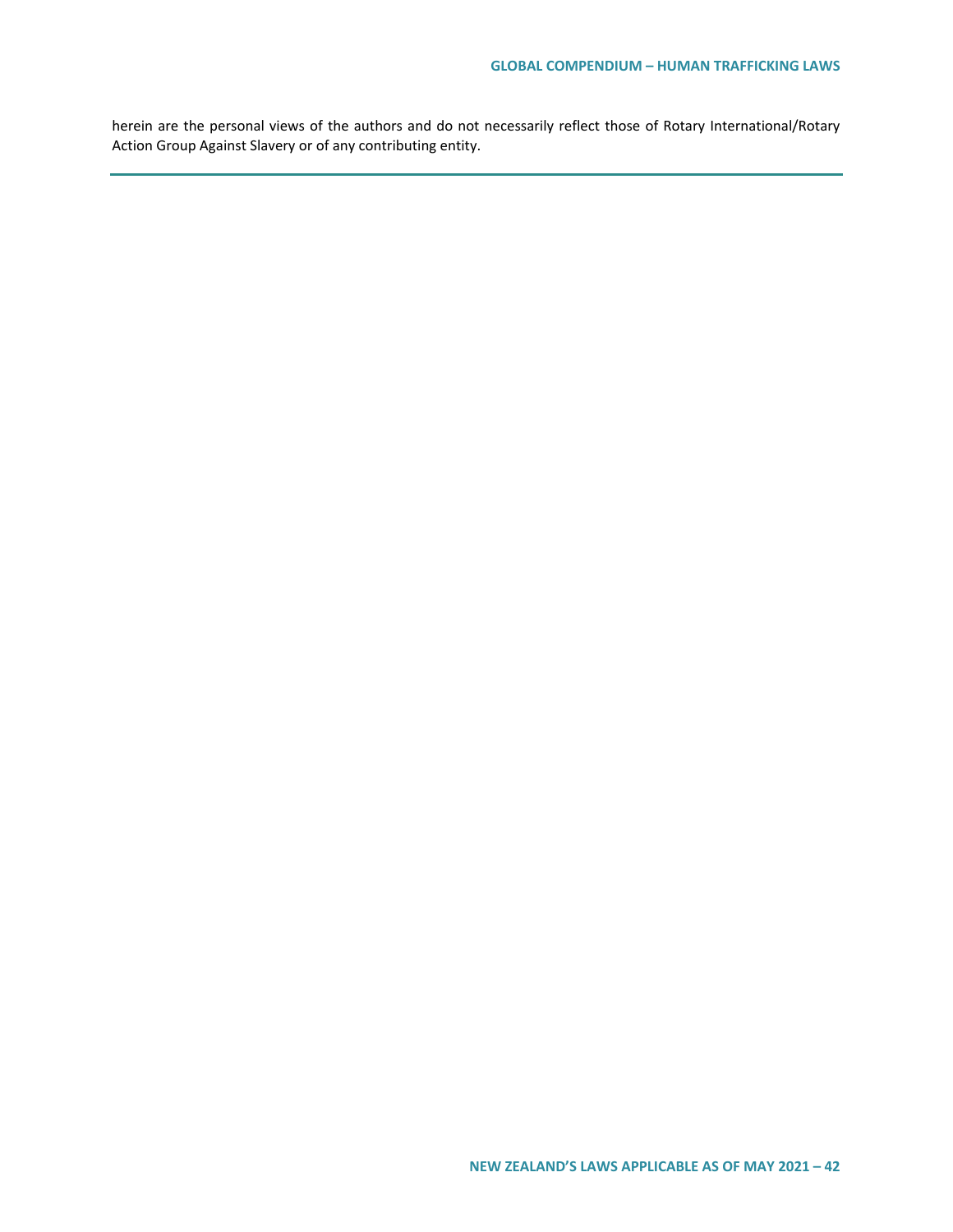# **APPENDIX A**

# **PART A. STATUS OF INTERNATIONAL OBLIGATIONS**

### *Key*

- $\checkmark$  Full participation (ratified/acceded where applicable and incorporated into domestic law if necessary)
- **!** Imperfect participation (signed but not ratified/acceded and not incorporated into domestic law)
- Not a party

#### *Fundamental human rights*

|                                | <b>Universal Declaration</b><br>of Human Rights<br>(1948)                                                                                                        | <b>International</b><br><b>Covenant on Civil and</b><br><b>Political Rights (1966)</b>                                                                                  | <b>International</b><br><b>Covenant on</b> | <b>Economic, Social and</b><br><b>Cultural Rights (1966)</b>                                                                                        | <b>Convention Against</b><br><b>Torture and Other</b><br>Cruel, Inhuman or<br><b>Degrading Treatment</b><br>or Punishment |        | <b>Convention on the</b><br><b>Elimination of all</b><br><b>Forms of</b><br><b>Discrimination Against</b><br><b>Women (1979)</b>                                  | <b>United Nations</b><br><b>Convention on the</b><br><b>Rights of the Child</b> |
|--------------------------------|------------------------------------------------------------------------------------------------------------------------------------------------------------------|-------------------------------------------------------------------------------------------------------------------------------------------------------------------------|--------------------------------------------|-----------------------------------------------------------------------------------------------------------------------------------------------------|---------------------------------------------------------------------------------------------------------------------------|--------|-------------------------------------------------------------------------------------------------------------------------------------------------------------------|---------------------------------------------------------------------------------|
| New Zealand                    |                                                                                                                                                                  |                                                                                                                                                                         |                                            |                                                                                                                                                     |                                                                                                                           |        |                                                                                                                                                                   |                                                                                 |
| <b>Slavery and trafficking</b> |                                                                                                                                                                  |                                                                                                                                                                         |                                            |                                                                                                                                                     |                                                                                                                           |        |                                                                                                                                                                   |                                                                                 |
|                                | <b>Supplementary Convention</b><br>on the Abolition of Slavery,<br>the Slave Trade, and<br><b>Institutions and Practices</b><br><b>Similar to Slavery (1956)</b> | <b>Convention for the</b><br><b>Suppression of the Traffic in</b><br><b>Persons and of the</b><br><b>Exploitation of the</b><br><b>Prostitution of Others</b><br>(1949) |                                            | <b>Protocol to Prevent,</b><br><b>Suppress and Punish</b><br><b>Trafficking in Persons</b><br><b>Especially Women and</b><br><b>Children (2000)</b> |                                                                                                                           | (2000) | <b>Optional Protocol to the</b><br><b>Convention on the Rights of</b><br>the Child on the Sale of<br><b>Children, Child Prostitution</b><br>and Child Pornography | <b>Worst Forms of Child</b><br><b>Labour Convention (1999)</b>                  |
| New Zealand                    |                                                                                                                                                                  | ×                                                                                                                                                                       |                                            |                                                                                                                                                     |                                                                                                                           |        |                                                                                                                                                                   |                                                                                 |
|                                | <b>Slavery Convention (1926)</b>                                                                                                                                 | <b>Protocol amending the</b><br><b>Slavery Convention (1953)</b>                                                                                                        |                                            | <b>Forced Labour Convention</b><br>(1930)                                                                                                           |                                                                                                                           | (2016) | Protocol of 2014 to the<br><b>Forced Labour Convention</b>                                                                                                        | <b>Abolition of Forced Labour</b><br><b>Convention (1957)</b>                   |
| New Zealand                    |                                                                                                                                                                  |                                                                                                                                                                         |                                            |                                                                                                                                                     |                                                                                                                           |        |                                                                                                                                                                   |                                                                                 |

#### *Employment and migration*

|             | <b>Migration for Employment</b> | <b>Labour Inspection</b><br><b>Convention</b> | <b>Abolition of Forced Labour</b><br><b>Convention</b> | <b>Protocol against the</b><br><b>Smuggling of Migrants by Refugee Convention</b><br>Land. Sea and Air |  |
|-------------|---------------------------------|-----------------------------------------------|--------------------------------------------------------|--------------------------------------------------------------------------------------------------------|--|
| New Zealand |                                 |                                               |                                                        |                                                                                                        |  |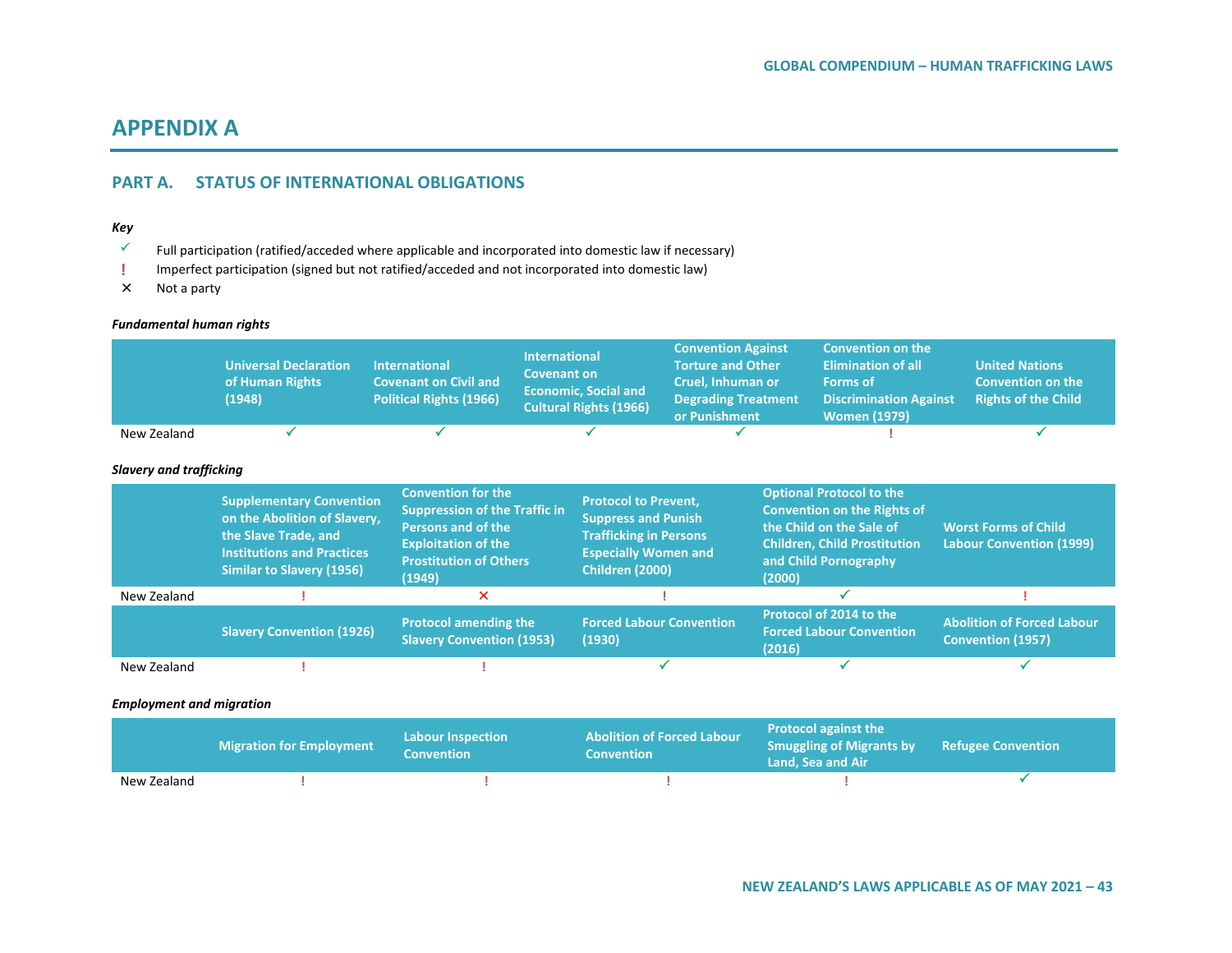# **PART B**

### **OVERVIEW OF INTERNATIONAL INSTRUMENTS**

#### *1. Fundamental human rights*

#### Universal Declaration of Human Rights (1948) (**UDHR**)

The UDHR's 30 articles affirm a number of fundamental individual rights, including legal rights; rights to free movement; "constitutional liberties," such as freedom of thought and association; economic, social, and cultural rights, including healthcare; and the prohibition on slavery and torture. The UDHR does not have legal force in and of itself, but it defines the "fundamental freedoms" and "human rights" in the United Nations Charter, which is binding on all member states. Numerous binding international instruments have elaborated on the articles.

The UDHR, ICCPR, and ICESCR make up the International Bill of Human Rights.

#### International Covenant on Civil and Political Rights (1966) (**ICCPR**)

The ICCPR commits state parties to respect the civil and political rights of individuals, including freedom from torture or cruel, inhuman, or degrading treatment or punishment; the right to life, a fair trial, privacy, freedom of thought, conscience and religion; freedom of expression; freedom of assembly; and the right to equal protection of the law.

#### International Covenant on Economic, Social and Cultural Rights (1966) (**ICESCR**)

The ICESCR commits parties to work towards economic, social, and cultural rights for individuals and the Non-Self-Governing and Trust Territories. The ICESCR recognizes the right of all people to self-determination and to not be deprived of subsistence. It obliges parties responsible for non-self-governing and trust territories to encourage and respect their self-determination. The covenant also establishes the principle of "progressive realisation," which includes individual rights to work in just conditions, social security, family life, adequate standard of living, health, education, and participation in cultural life. The articles also provide specific steps needed to realise those rights.

#### Convention on the Elimination of All Forms of Discrimination against Women (1979) (**CEDAW**)

CEDAW defines discrimination against women, enumerates the rights of women, and mandates domestic legislation giving effect to those rights. The articles concern non-discrimination; sex stereotypes; sex trafficking; the rights of women to specific public, economic, and social rights; and the right to equality in marriage, family life, and the law.

#### *2. Slavery and trafficking*

#### 2014 Protocol to the Forced Labour Convention (1930)

The 2014 Protocol to the Forced Labour Convention (1930) requires ratifying states to take effective measures to prevent and eliminate the use of forced labour, to protect victims and provide them with access to appropriate and effective remedies, such as compensation, and to sanction the perpetrators of forced or compulsory labour. The protocol also seeks to reinforce the country's obligations to educate, investigate, and prosecute instances of forced labour. $164$ 

<span id="page-43-0"></span> <sup>164</sup> Protocol P029 of 2014 to the Forced Labor Convention of 1930, ILO Doc P029 (entered into force 11 June 2014) arts 1–4.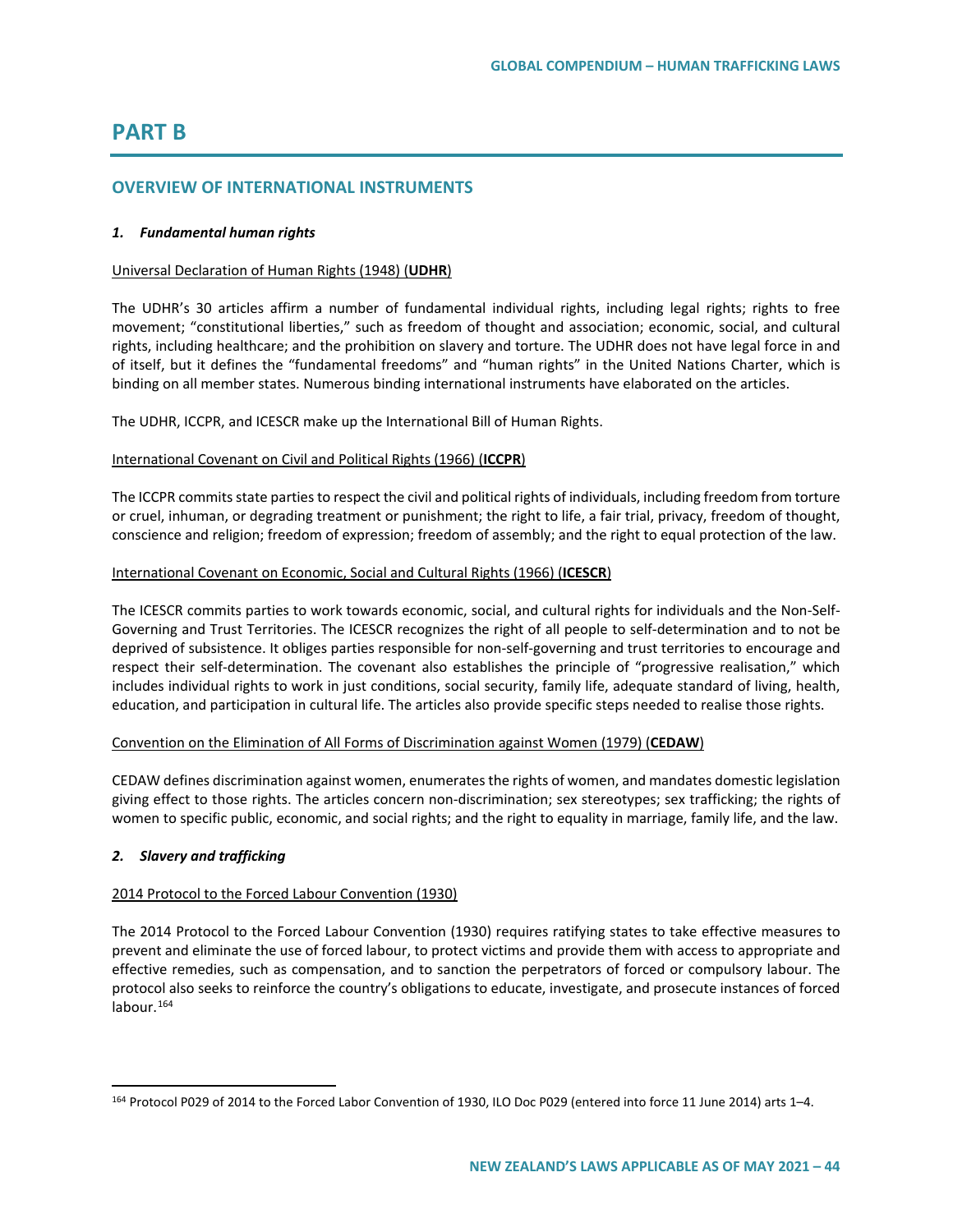The Forced Labour Convention (1930) is one of the eight fundamental conventions of the International Labour Organisation (**ILO**). The ILO now is a UN agency, initially formed in 1919, which sets labour standards and develops policies within a unique tripartite structure consisting of government, employer, and employee representatives.

#### Abolition of Forced Labour Convention (1957)

The Abolition of Forced Labour Convention (1957) is another fundamental convention of the ILO. The convention prohibits certain forms of forced labour allowable under the Forced Labour Convention (1930), including using forced labour for political coercion or discrimination, for economic development, or for punishment for strikes.

### Optional Protocol to the Convention on the Rights of the Child on the Sale of Children, Child Prostitution and Child Pornography (2000)

The Optional Protocol to the Convention on the Rights of the Child on the Sale of Children, Child Prostitution and Child Pornography (2000) (**Sale and Prostitution of Children Protocol**) requires state parties to pass domestic laws prohibiting the sale of children, child prostitution, and child pornography. The Sale and Prostitution of Children Protocol complements the Convention on the Rights of the Child (1989), which requires parties to take "appropriate measures." To that end, the Protocol outlines the standards for enforcement, including jurisdictional factors, extradition, mutual assistance, and seizure of assets.

### Supplementary Convention on the Abolition of Slavery, the Slave Trade, and Institutions and Practices Similar to Slavery (1958)

The Supplementary Convention on the Abolition of Slavery, the Slave Trade, and Institutions and Practices Similar to Slavery (1958) aims to abolish slavery in all its forms, including forced marriage and government support for or acquiescence to the trade in slaves. It also requires state parties to make acts of slavery or servitude criminal offences.

### Worst Forms of Child Labour Convention (1999)<sup>[165](#page-44-0)</sup>

The Worst Forms of Child Labour Convention (1999) (**WFCL Convention**) aims to protect the rights of children by requiring ratifying states to take immediate and effective measures to prohibit, eliminate, and penalize<sup>[166](#page-44-1)</sup> the worst forms of child labour. The worst forms of child labour include the trafficking in, enslavement of, and sexual, physical, or other abuse of children.<sup>[167](#page-44-2)</sup> The convention is a fundamental convention of the ILO.

### Convention Against Transnational Organised Crime (2004), including the Protocol to Prevent, Suppress and Punish Trafficking in Persons, Especially Women and Children (2005)

The Convention Against Transnational Organised Crime (**CATOC**) [168](#page-44-3) (and its two related protocols: the United Nations Protocol to Prevent, Suppress and Punish Trafficking in Persons, Especially Women and Children (**Trafficking Protocol**), and the United Nations Protocol against the Smuggling of Migrants by Land, Sea and Air) aims to promote cooperation to prevent and combat transnational organized crime more effectively.<sup>[169](#page-44-4)</sup> It focuses on organised non-

<span id="page-44-1"></span><sup>166</sup> *Id.*, art 7(11).

<span id="page-44-2"></span><sup>167</sup> *Id.*, art 3.

<span id="page-44-0"></span><sup>165</sup> Worst Forms of Child Labour Convention, opened for signature 17 June 1999, 38 ILM 1207 (entered into force 19 November 2000).

<span id="page-44-3"></span><sup>168</sup> United Nations Convention Against Transnational Organised Crime and the Protocols Thereto, opened for signature 14 December 2000, 2225 UNTS 209 (entered into force 29 September 2003).

<span id="page-44-4"></span><sup>&</sup>lt;sup>169</sup> United Nations Convention Against Transnational Organised Crime and the Protocols Thereto, 2225 UNTS 209 (opened for signature 14 December 2000, entered into force 29 September 2003) art 1.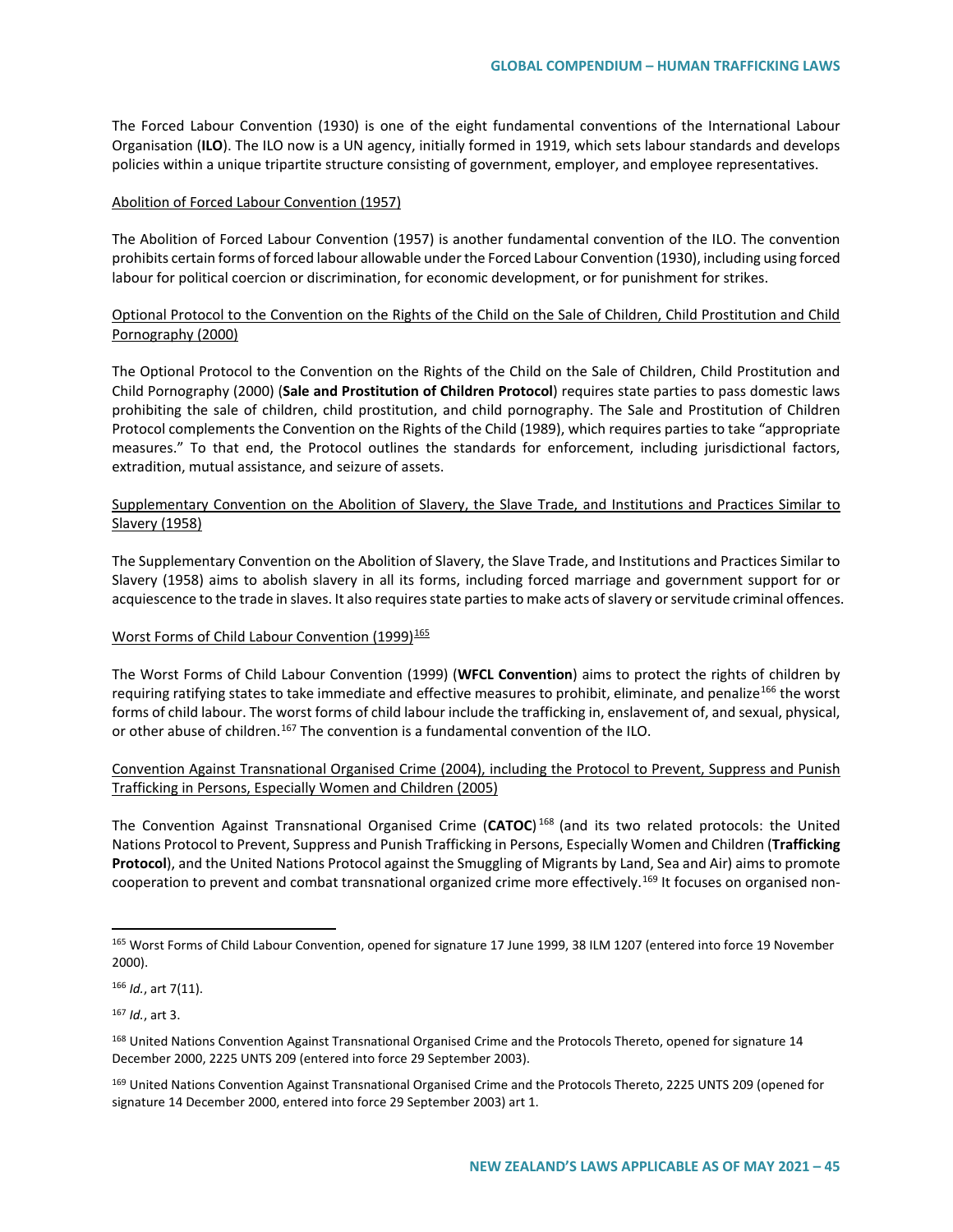state actor criminal enterprises and provides criminal offences for money laundering and corruption, as money changing hands provides key evidence of the start and end points of transnational crime.

The CATOC provides for international cooperation in the extradition of suspects,<sup>[170](#page-45-0)</sup> international cooperation and information sharing,  $171$  the transfer of sentenced persons,  $172$  and mutual legal assistance in investigations, prosecutions, and judicial proceedings. [173](#page-45-3) Articles 27 to 30 provide for law enforcement cooperation and information sharing between member states.

The Trafficking Protocol<sup>[174](#page-45-4)</sup> is to be interpreted together with the CATOC.<sup>[175](#page-45-5)</sup> The purpose of the Trafficking Protocol is to prevent and combat the trafficking in persons, with a particular focus on women and children. The Protocol requires state parties to: aim high; do everything in their power to defeat trafficking in persons; prosecute those responsible; and share information, technology, and know-how amongst member states.<sup>[176](#page-45-6)</sup>

The Trafficking Protocol complements the CATOC by recognising that trafficking in persons usually involves transnational criminal syndicates that require inter-state and inter-agency support to detect and prevent.

#### Bali Declaration on People Smuggling, Trafficking in Persons and Related Transnational Crime (2018)

The Bali Declaration on People Smuggling, Trafficking in Persons and Related Transnational Crime (2018) encourages cooperation and information and capacity sharing<sup>[177](#page-45-7)</sup> amongst the 49 state members to the Bali Process (a regional forum co-chaired by Indonesia and Australia) in an effort to interdict the trafficking and smuggling of persons in South-East Asia. In the spirit of international cooperation, the Bali Process has developed best practice policy guides and handbooks in relation to information sharing, identification of victims, human trafficking and slavery-like criminal offences, and methods to address irregular migration. [178](#page-45-8)

The responsible ministers in member states, as well as the annual Senior Officials' Meetings and Ministerial Conferences, oversee the Bali Process.<sup>[179](#page-45-9)</sup> Each year, the Ministerial Conference puts out a statement summarising proceedings. In 2018, the plenary of the Seventh Ministerial Conference of the Bali Process promised continued

<span id="page-45-3"></span><sup>173</sup> *Id*., art 18.

<span id="page-45-4"></span><sup>174</sup> Protocol to Prevent, Suppress and Punish Trafficking in Persons, Especially Women and Children, supplementing the United Nations Convention against Transnational Organized Crime, opened for signature 12 December 2000, 2237 UNTS 319 (entered into force 25 December 2003).

<span id="page-45-5"></span><sup>175</sup> *Id*., art 1(1).

<span id="page-45-6"></span><sup>176</sup> *Id*., arts 2, 10.

<span id="page-45-8"></span>178 The Bali Process on People Smuggling, Trafficking in Persons and Related Transnational Crime, "Regional Support Office Resources," The Bali Process, available at[: https://bit.ly/2FE2Y8j.](https://bit.ly/2FE2Y8j)

<span id="page-45-9"></span><sup>179</sup> For information relating to all proceedings arising from the Bali Process from 2018, *see* The Bali Process on People Smuggling, Trafficking in Persons and Related Transnational Crime, "Ministerial Conferences & Senior Officials Meetings," The Bali Process, available at[: https://bit.ly/2JO6Okn.](https://bit.ly/2JO6Okn)

<span id="page-45-0"></span> <sup>170</sup> *Id.*, art 16.

<span id="page-45-1"></span><sup>171</sup> *Id.*, arts 7, 9, 11, 13, 15.

<span id="page-45-2"></span><sup>172</sup> *Id*., art 17.

<span id="page-45-7"></span><sup>&</sup>lt;sup>177</sup> The Bali Process on People Smuggling, Trafficking in Persons and Related Transnational Crime, "Bali Declaration on People Smuggling, Trafficking in Persons and Related Transnational Crime," The Bali Process (Report, 23 March 2016), available at: [https://bit.ly/2TDsbVb.](https://bit.ly/2TDsbVb)